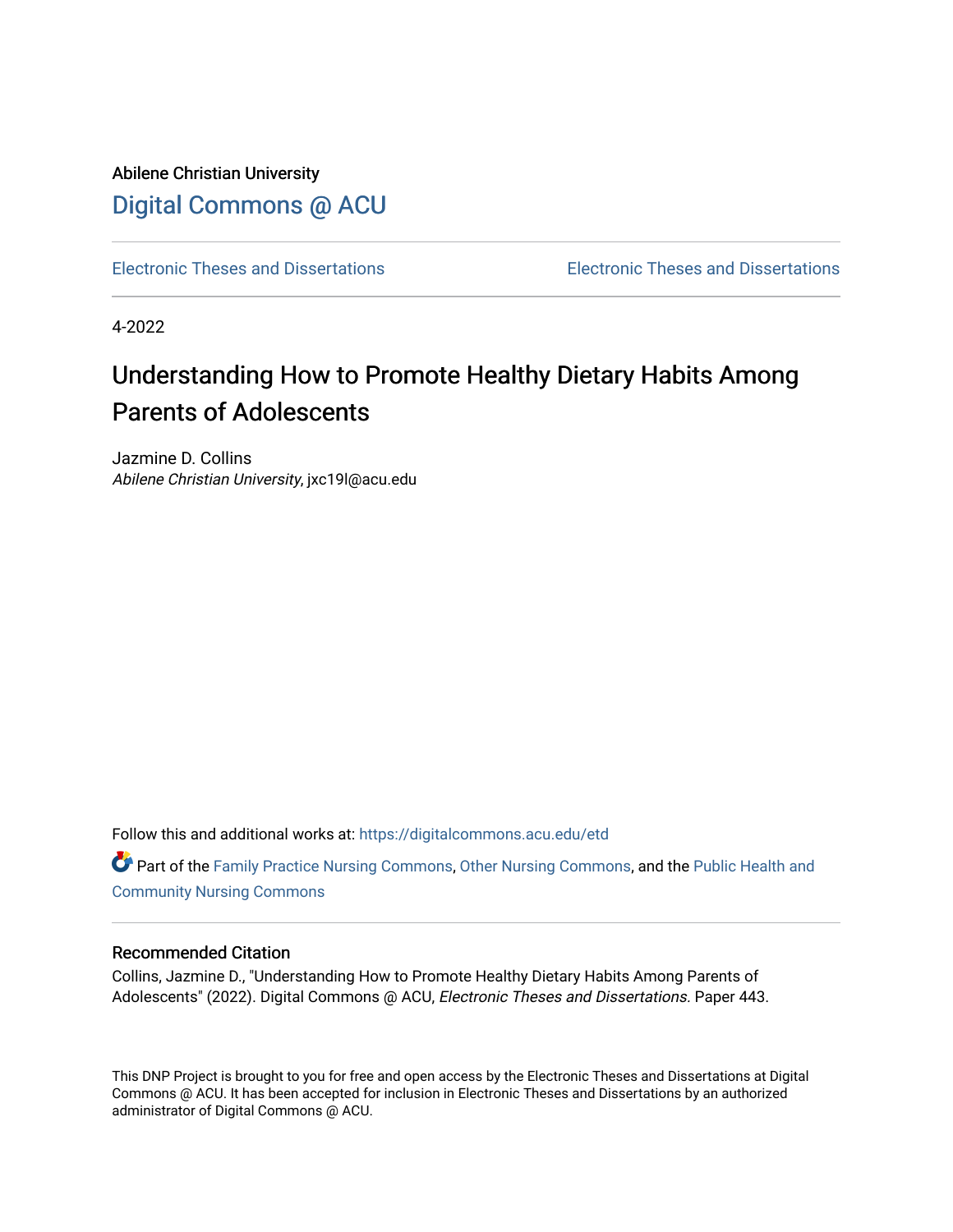This dissertation, directed and approved by the candidate's committee, has been accepted by the College of Graduate and Professional Studies of Abilene Christian University in partial fulfillment of the requirements for the degree

## **Doctor of Nursing Practice**

Nannette W. Glenn, Ph.D.

Dr. Nannette Glenn, Dean of the College of Graduate and Professional Studies

Date: 03 / 14 / 2022

**Doctoral Project Committee:** 

Molesfull

Dr. Molly Kuhle, Chair

Donna R. Atobajeun

Dr. Donna Atobajeun

Lynx Mclellan

Dr. Lynx McClellan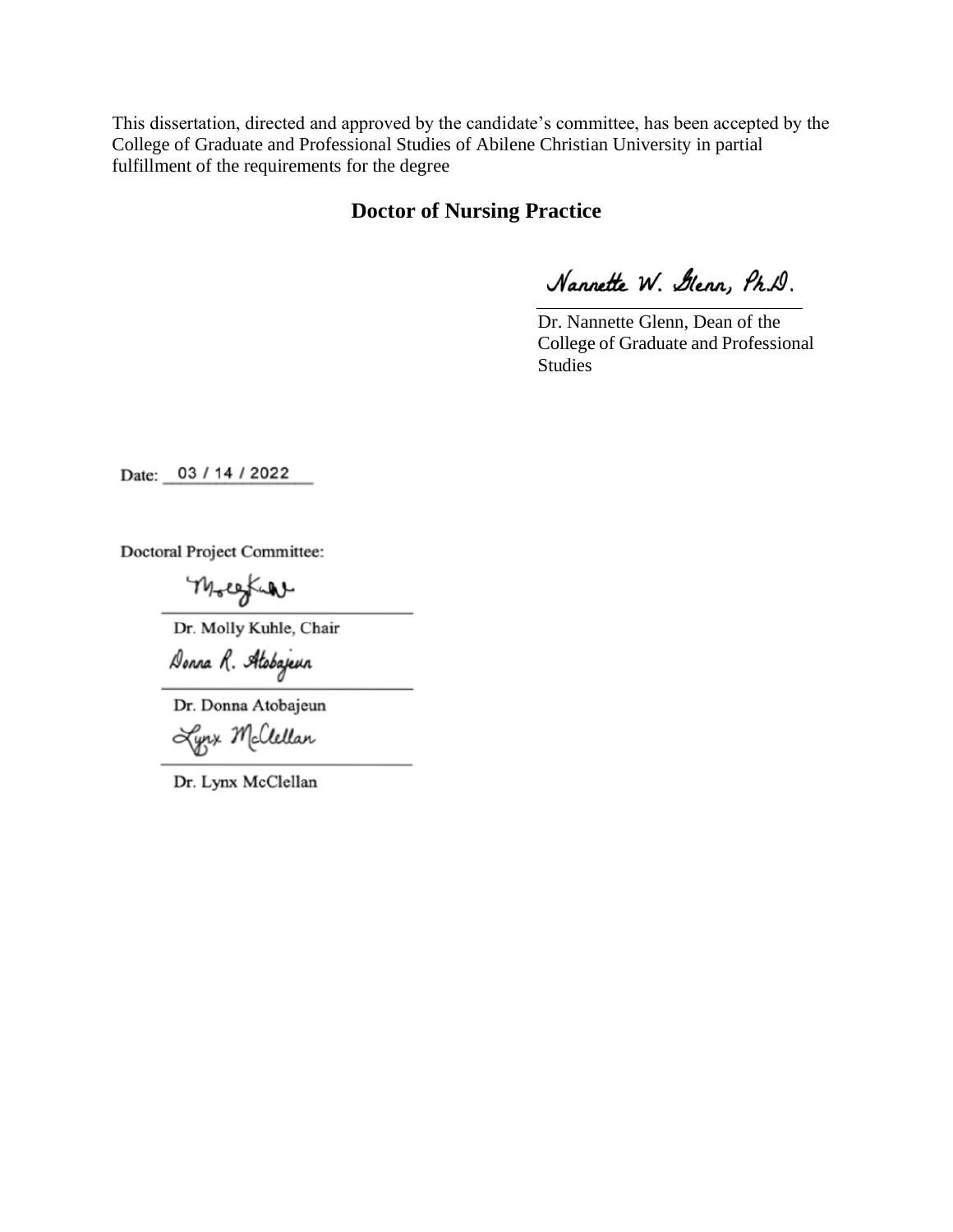Abilene Christian University

School of Nursing

Understanding How to Promote Healthy Dietary Habits Among Parents of Adolescents

A doctoral project submitted in partial satisfaction

of the requirements for the degree of

Doctor of Nursing Practice

by

Jazmine D. Collins, MSN, APRN, FNP-C

April 2022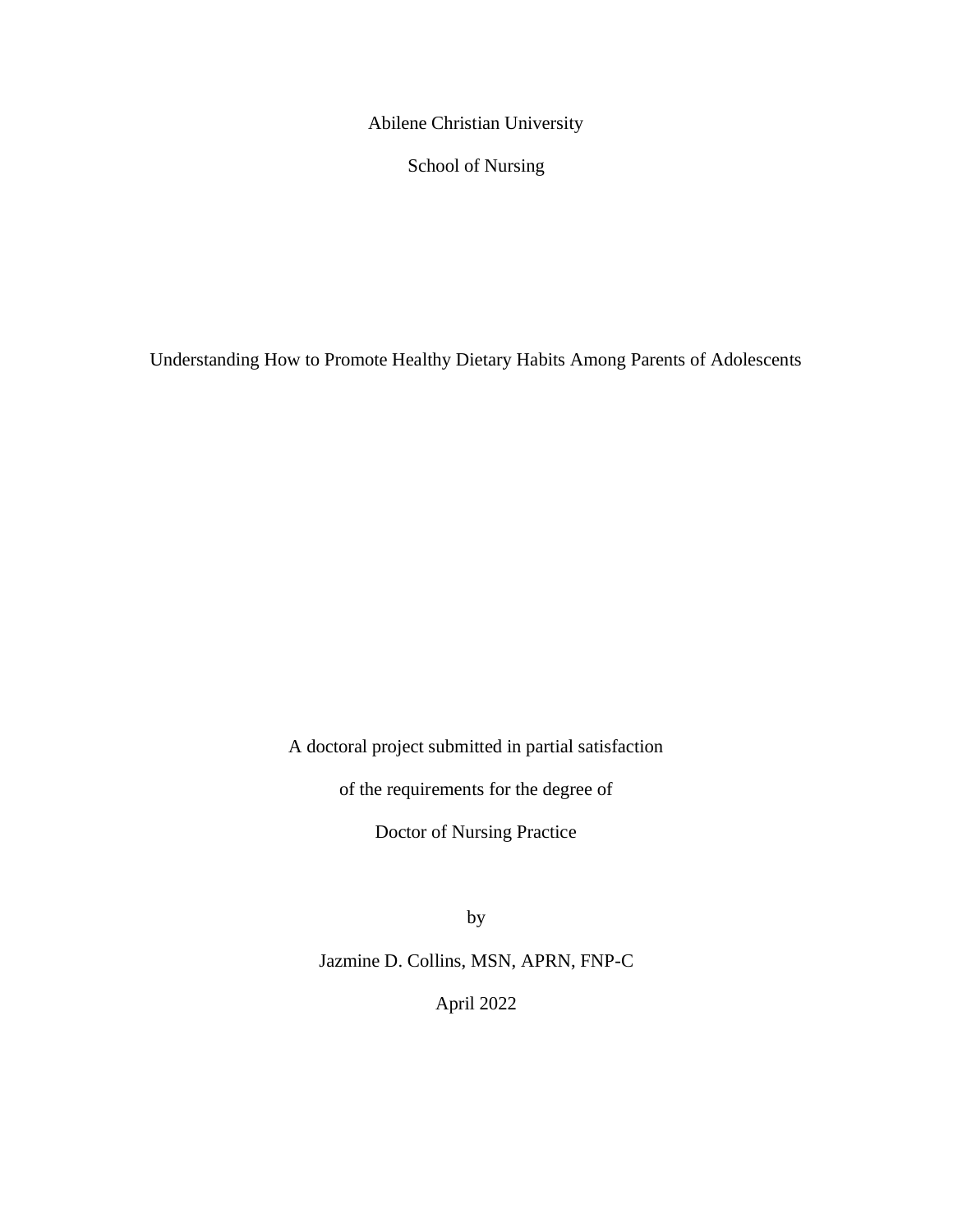### **Dedication**

This DNP project is dedicated to all parents who struggle with making wise food choices for their children, especially those with multiple children. As a mother of four, I understand the struggle of ensuring that your children have healthy meals that are nutritious and delicious. The collective effort of this project was focused on engaging parents to be more conscious of food choices, allowing their children to receive the nutrients vital to their health, and learning to enjoy the food they eat.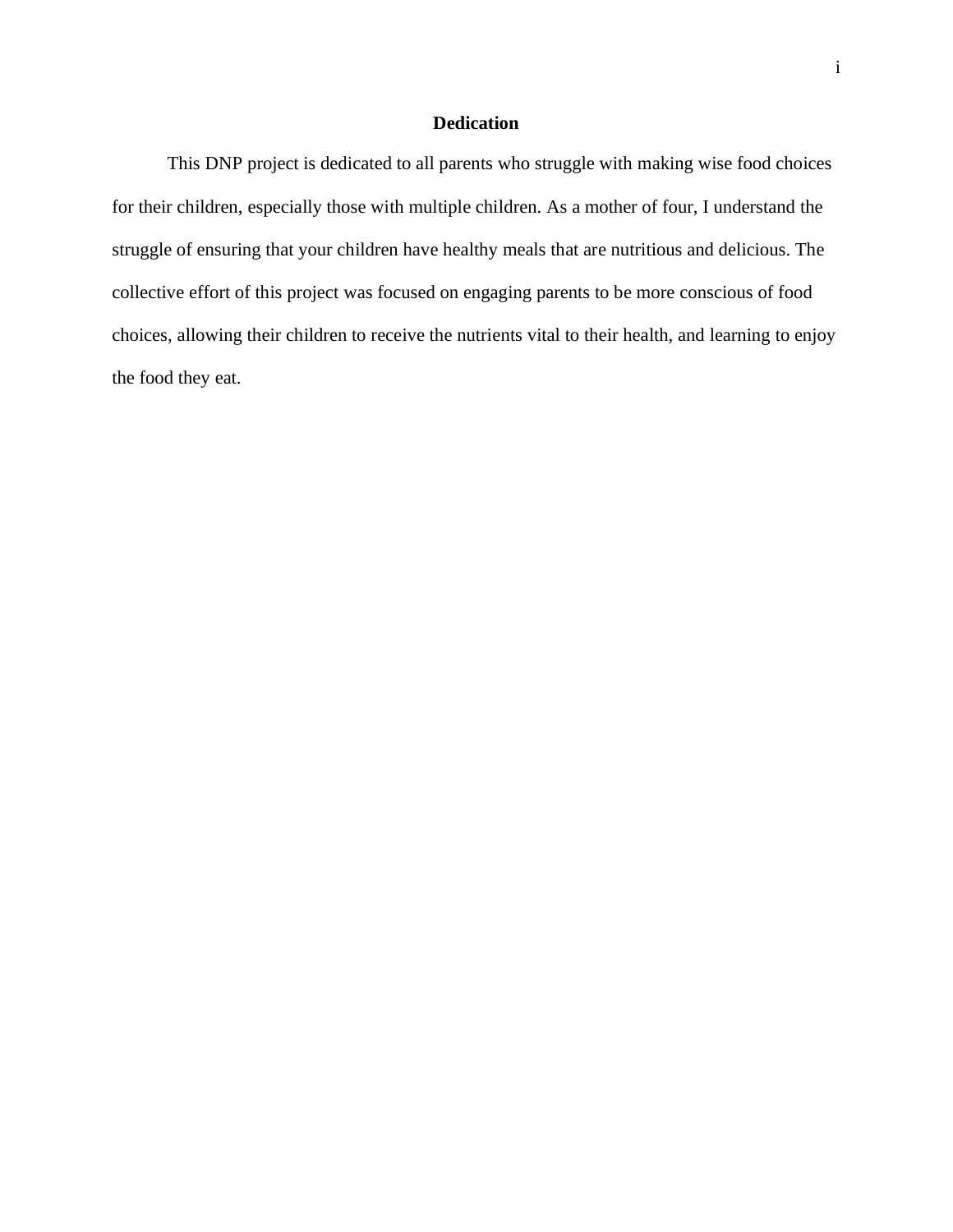#### **Acknowledgments**

My deepest sincerity and gratitude to the staff of Abilene Christian University, who have given their expertise, support, and time to ensure that this project was exceptional. Thank you to Dr. Linda Gibson for the hard work she has put into building the foundation of this program. Thank you to Dr. Lumpe for all your time overseeing and sitting in on each student's DNP project and for being available when needed. Your efforts have not gone unnoticed, and it has made a difference throughout this program.

Thank you to Dr. Molly Kuhle for all your encouragement, knowledge, and time that you have devoted to being my project chair. I could not have done this without the expertise and all the help you gave me along the way. Also, thank you to Dr. Lynn McCellelan, and Dr. Donna Atobujeun for serving on my committee and providing the utmost knowledge and feedback.

To my family, Erick, Kaleigh, Cali, Erin, and Deuce, all of you are my reason why. You have been there for me during the stressful nights of trying to meet deadlines, which may have taken time from you, but instead of complaining, you showed understanding. Thank you for being patient with me as I pushed to reach another goal. Thank you to my parents for instilling in me the spirit never to give up and to keep God first. You both have taught me that there is nothing that I cannot do. Thank you to a host of friends and extended family that gave me encouraging words and believed in me along the way.

Lastly, but certainly not least, none of this would be possible without my Lord and Savior, Jesus Christ. Thank you, Lord, for never counting me out and believing that I could do the impossible. I know that there is nothing that I can not face with you, and you will ALWAYS lead me in the right direction. I pray that everything I do continues to be pleasing to your will, and you get all the glory.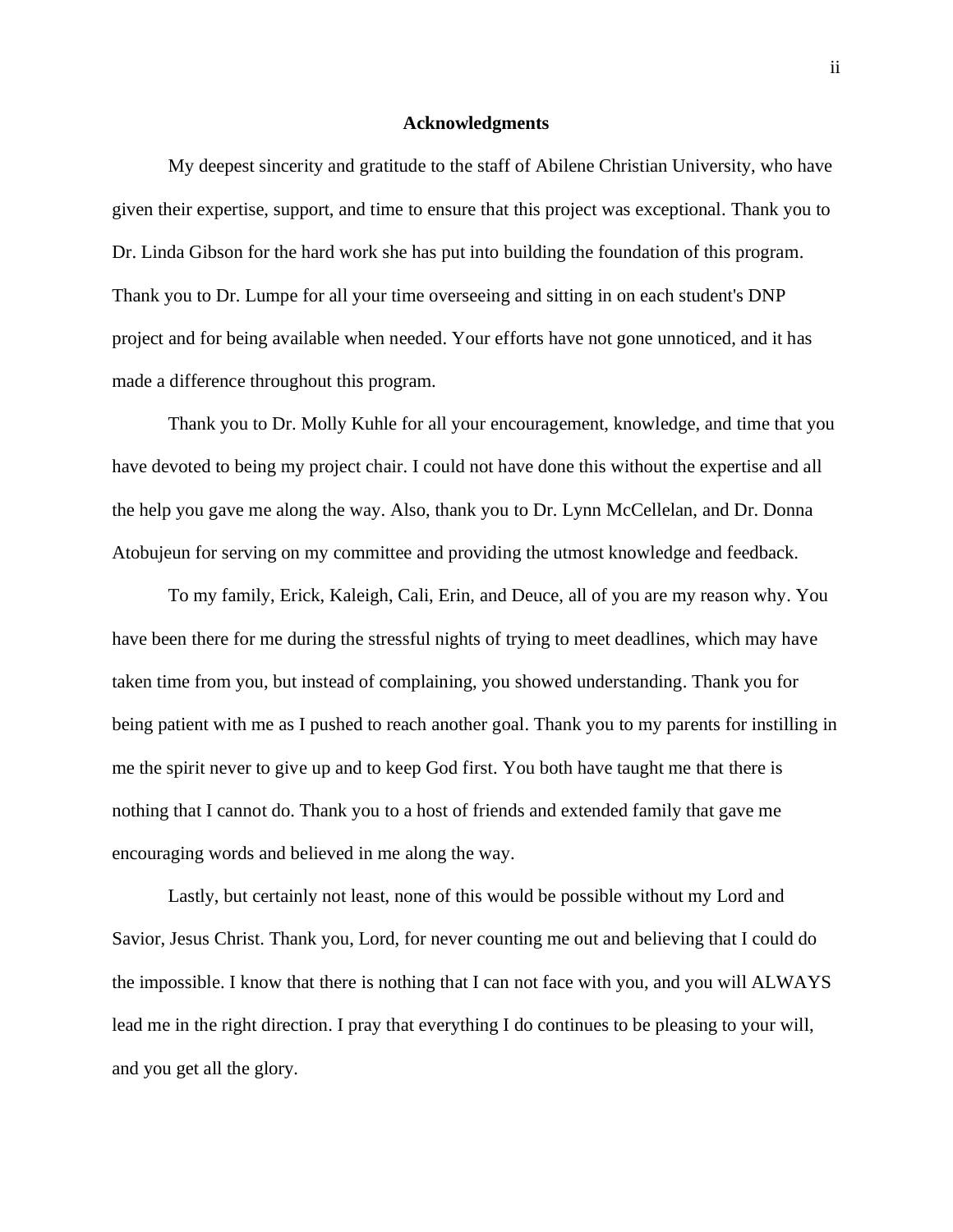© Copyright by Jazmine Davis Collins (2022)

All Rights Reserved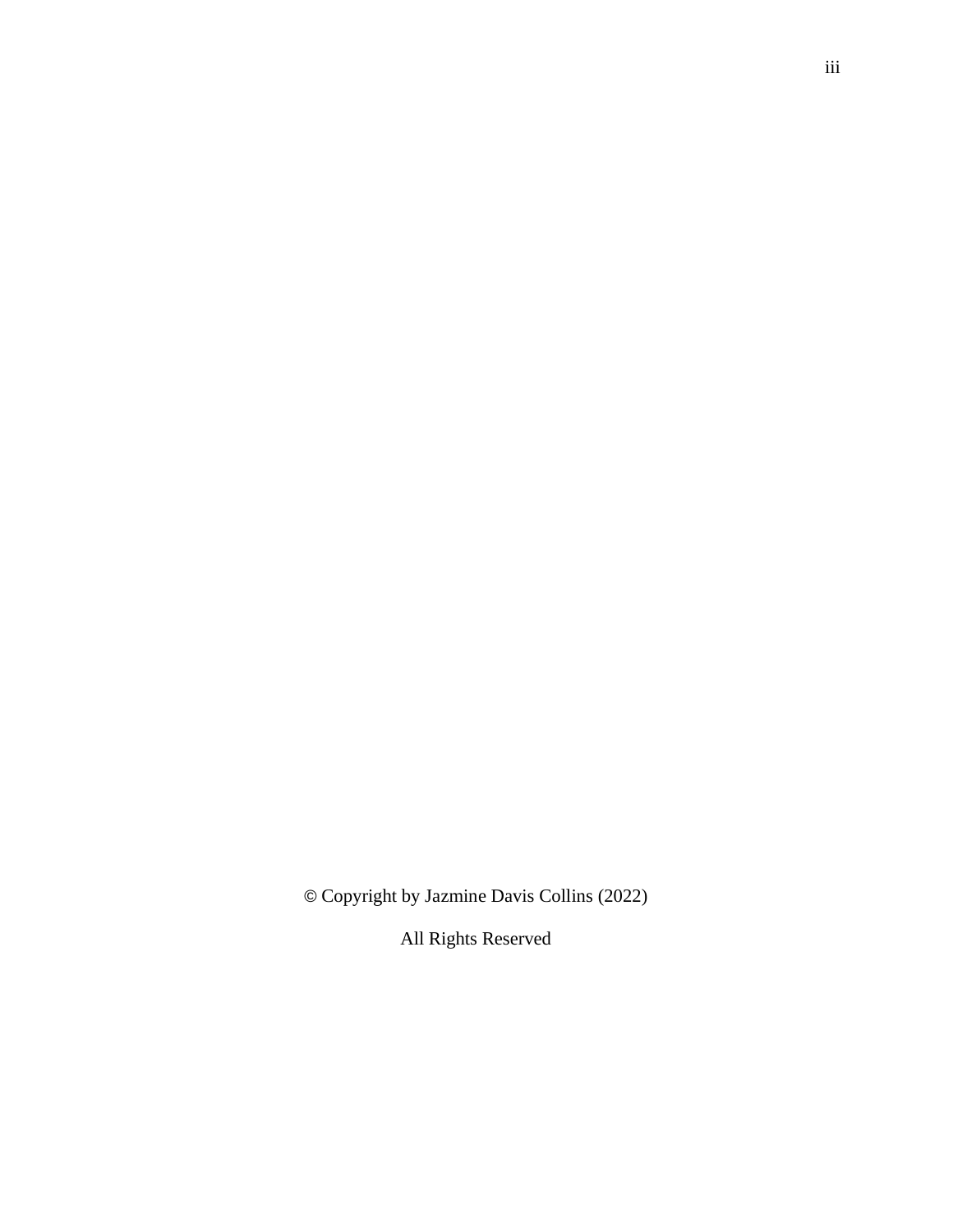#### **Abstract**

Adolescents in the United States today have record-high prevalence rates for childhood obesity and overweight, which are conditions that have lifelong negative health consequences for individuals, and also carry high financial and social costs for the entire nation. The disproportionate burden of obesity and associated health conditions falls on adolescents of racial and ethnic minority group identities and from lower-income households. The increased risk that adolescents have for developing conditions like childhood obesity is closely associated with youth having diets that are unhealthier than in the past. Parents have a large influence on the eating habits and preferences of their adolescent children, however, and parents who promote healthy eating in their households have been found to successfully promote healthier dietary habits among their children as well as improvements in their children's health status. However, only a limited number of studies have addressed delivering dietary education to the parents of adolescents from lower-income households who are predominantly African American; factors like ethnicity, income, and geography have usually only factored into dietary interventions intended for adults alone. In order to address the research problem framed above, this Doctor of Nursing Practice (DNP) project was developed with the purpose of implementing an evidencebased nutritional and dietary education program, using a virtual format, for the parents of adolescents in order to promote improvements in family dietary and health behaviors. Accomplishing this purpose would allow the DNP project to facilitate obesity prevention efforts while also examining the effectiveness of the virtual format for dietary education interventions targeting the parents of adolescents. The population, intervention, comparison, outcome, time question that framed the project was: Among the adult parents of adolescents living with their children in a lower-income, urban area (P), does participation in a virtual education program on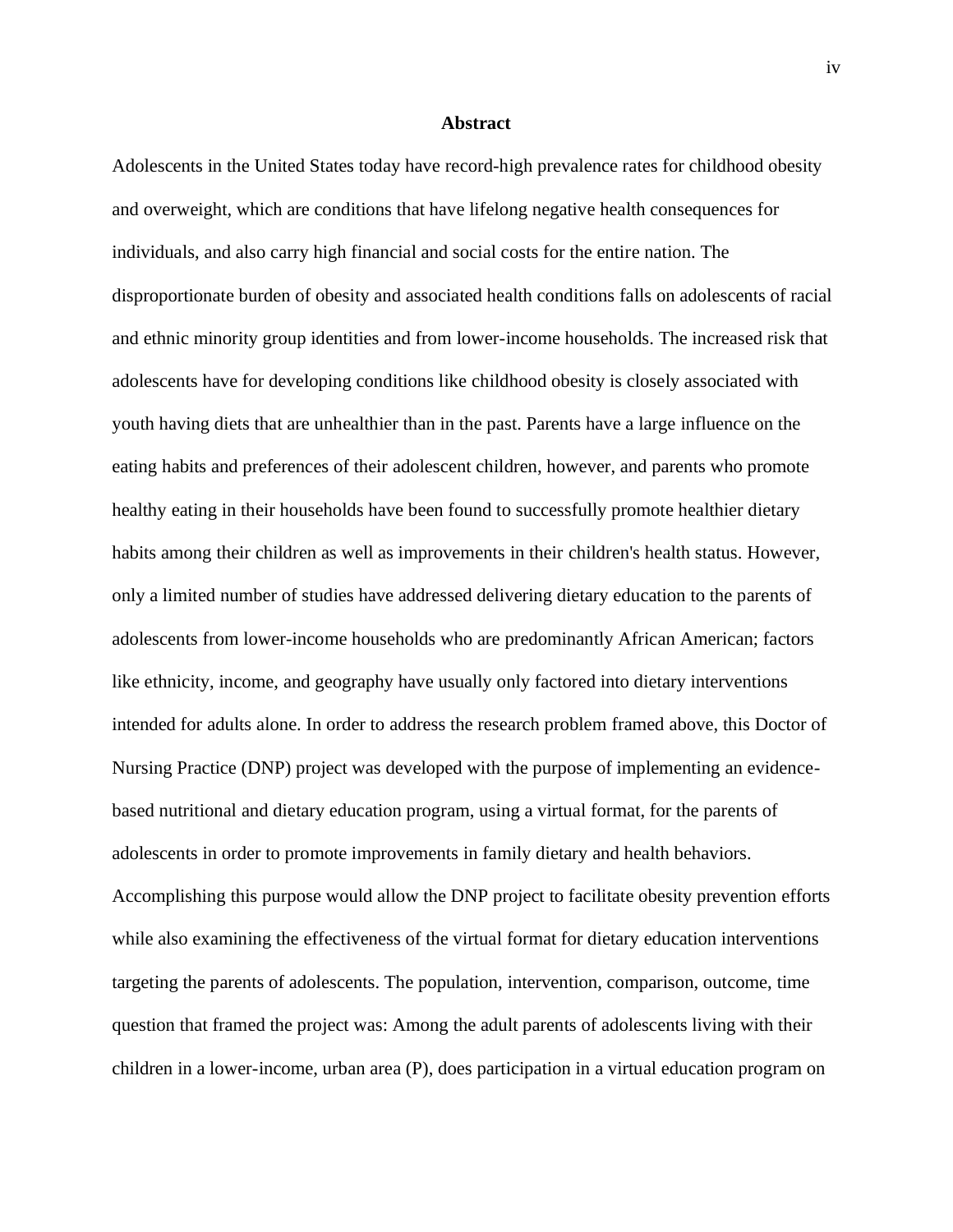healthy dietary habits (I) affect pre- to postintervention changes (C) in nutritional knowledge and family eating behaviors (O) over the four-week intervention period (T)? The dependent variables of family eating behaviors and family health behaviors were measured using the Family Nutrition and Physical Activity self-report survey questionnaire, which was administered online at pre- and postintervention time points. Participants were recruited as a convenience sample in a single urban neighborhood, and each participant took part in a single session of the virtual education program. In total, 80 parents of adolescents took part in the intervention. Two-tailed, paired-samples *t* tests were used to compare the sample's mean scores on the relevant subscale of the Family Nutrition and Physical Activity survey, used to measure family eating behaviors, and to compare the sample's mean total scores on the Family Nutrition and Physical Activity survey, used to measure family health behaviors, with a cutoff  $p$ -value of  $p < .05$  to determine significance. The sample's mean scores related to the family eating behaviors and family health behaviors showed significant increases at postintervention compared to pre-intervention. Therefore, the virtual education program was determined to facilitate improvements in the reported family eating and health behaviors among the parents of adolescents who took part in it. These findings have key implications for nurse leaders working to prevent childhood obesity in at-risk communities, and for future research on the use of virtual interventions to promote positive changes in family dietary behaviors.

*Keywords:* Adolescents, healthy dietary habits, parents of adolescents, healthy eating in children, healthy eating habits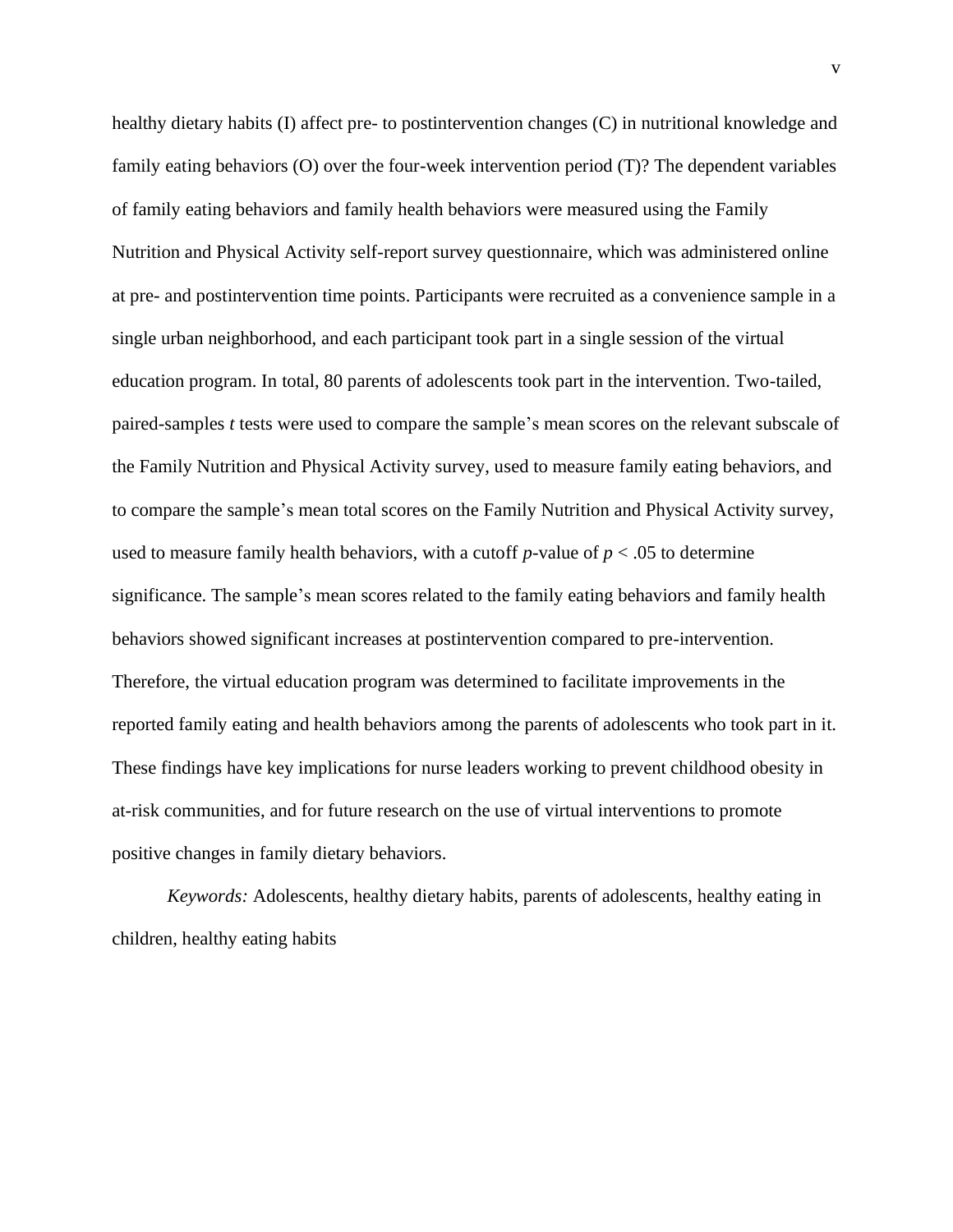# **Table of Contents**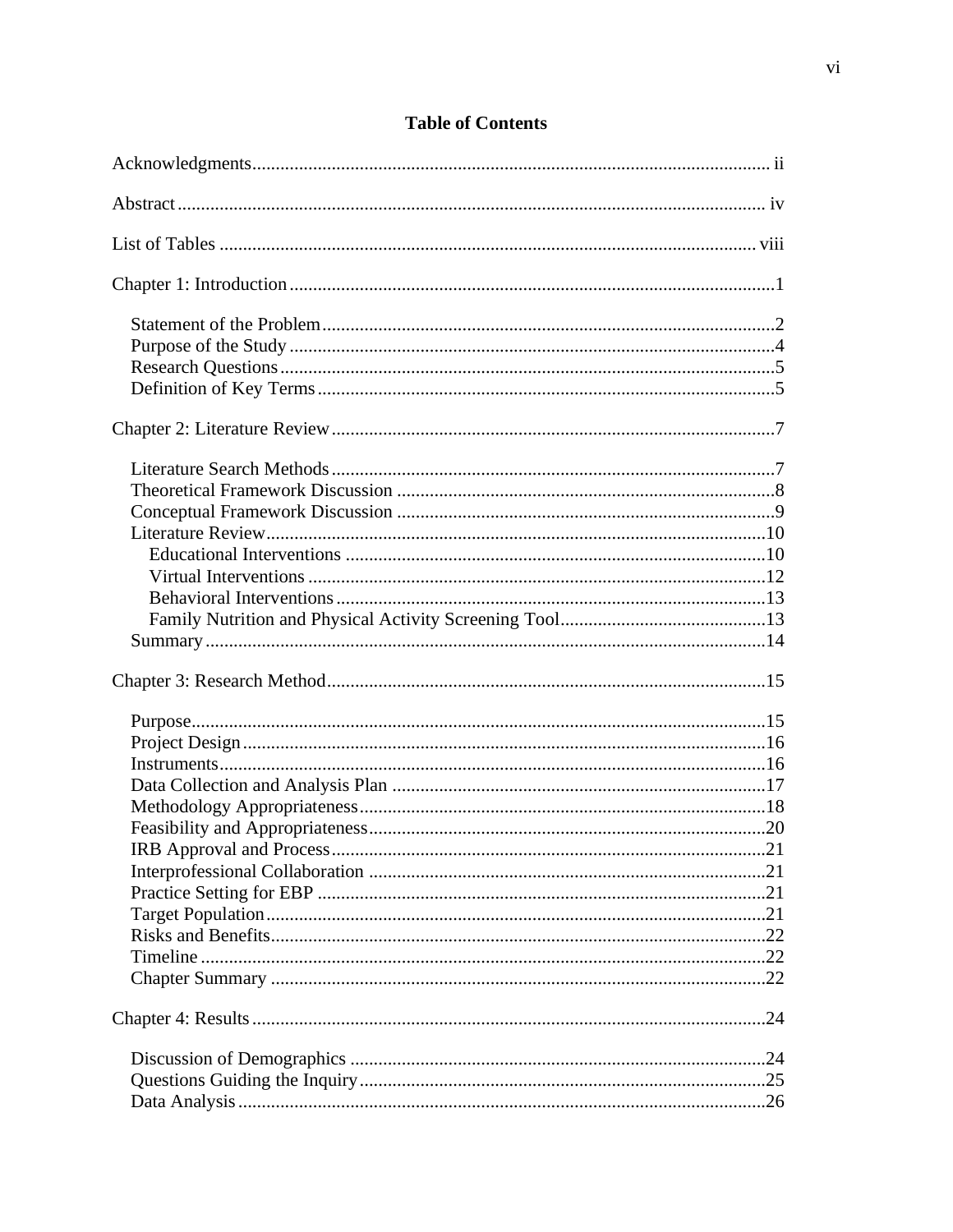| Essential II: Organization and Systems Leadership for Quality Improvement and |  |
|-------------------------------------------------------------------------------|--|
|                                                                               |  |
| Essential III: Clinical Scholarship and Analytical Methods for Evidence-Based |  |
|                                                                               |  |
| Essential IV: Information Systems/Technology and Patient Care Technology for  |  |
|                                                                               |  |
| Essential V: Health Care Policy and Advocacy in Health Care 34                |  |
| Essential VI: Interprofessional Collaboration for Improving Patient and       |  |
|                                                                               |  |
| Essential VII: Clinical Prevention and Population Health for Improving the    |  |
|                                                                               |  |
|                                                                               |  |
|                                                                               |  |
|                                                                               |  |
|                                                                               |  |
|                                                                               |  |
|                                                                               |  |
|                                                                               |  |
|                                                                               |  |
|                                                                               |  |
|                                                                               |  |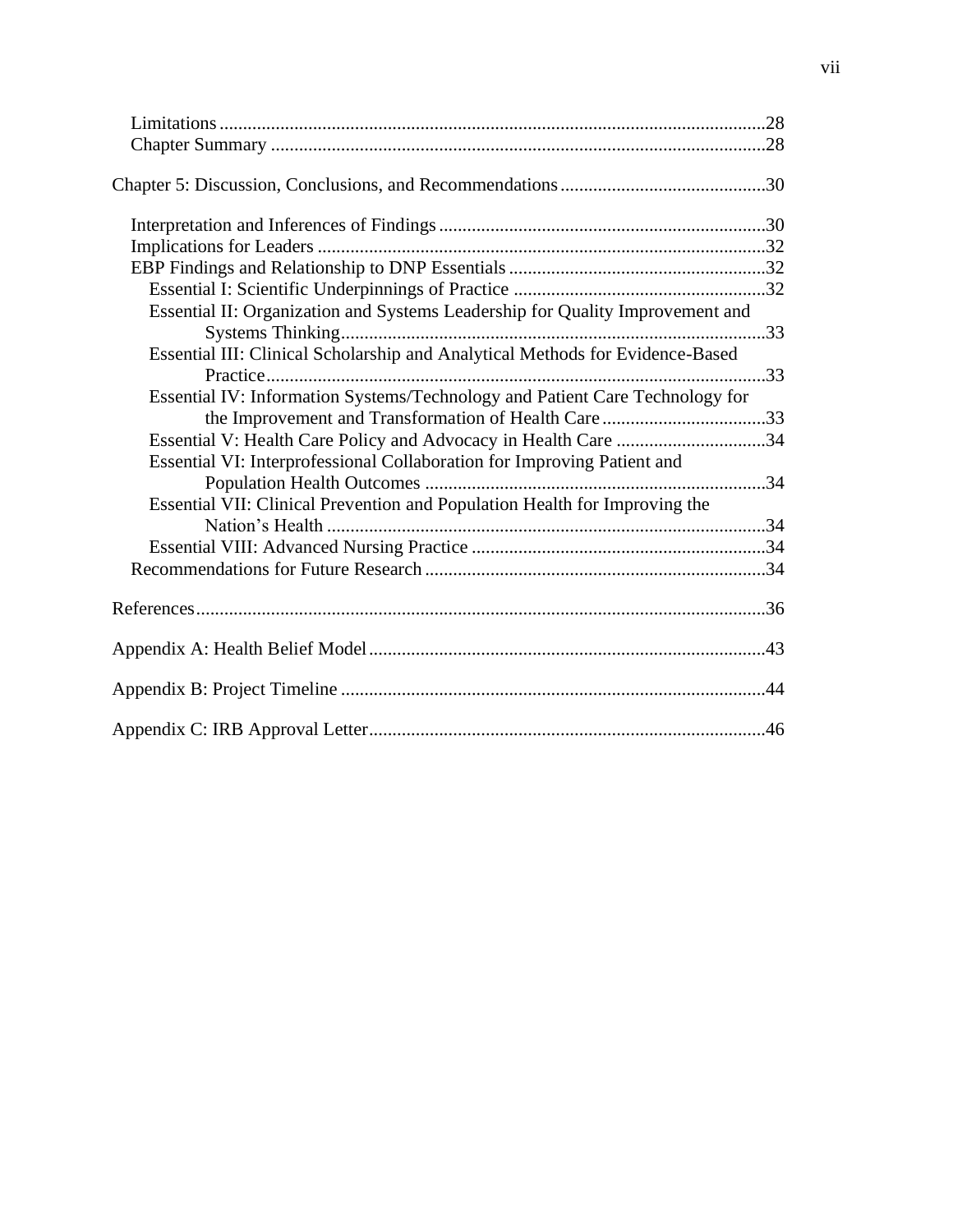## **List of Tables**

| Table 3. Descriptive Statistics for Family Eating and Health Behavior Data (n=80)27 |  |
|-------------------------------------------------------------------------------------|--|
|                                                                                     |  |
|                                                                                     |  |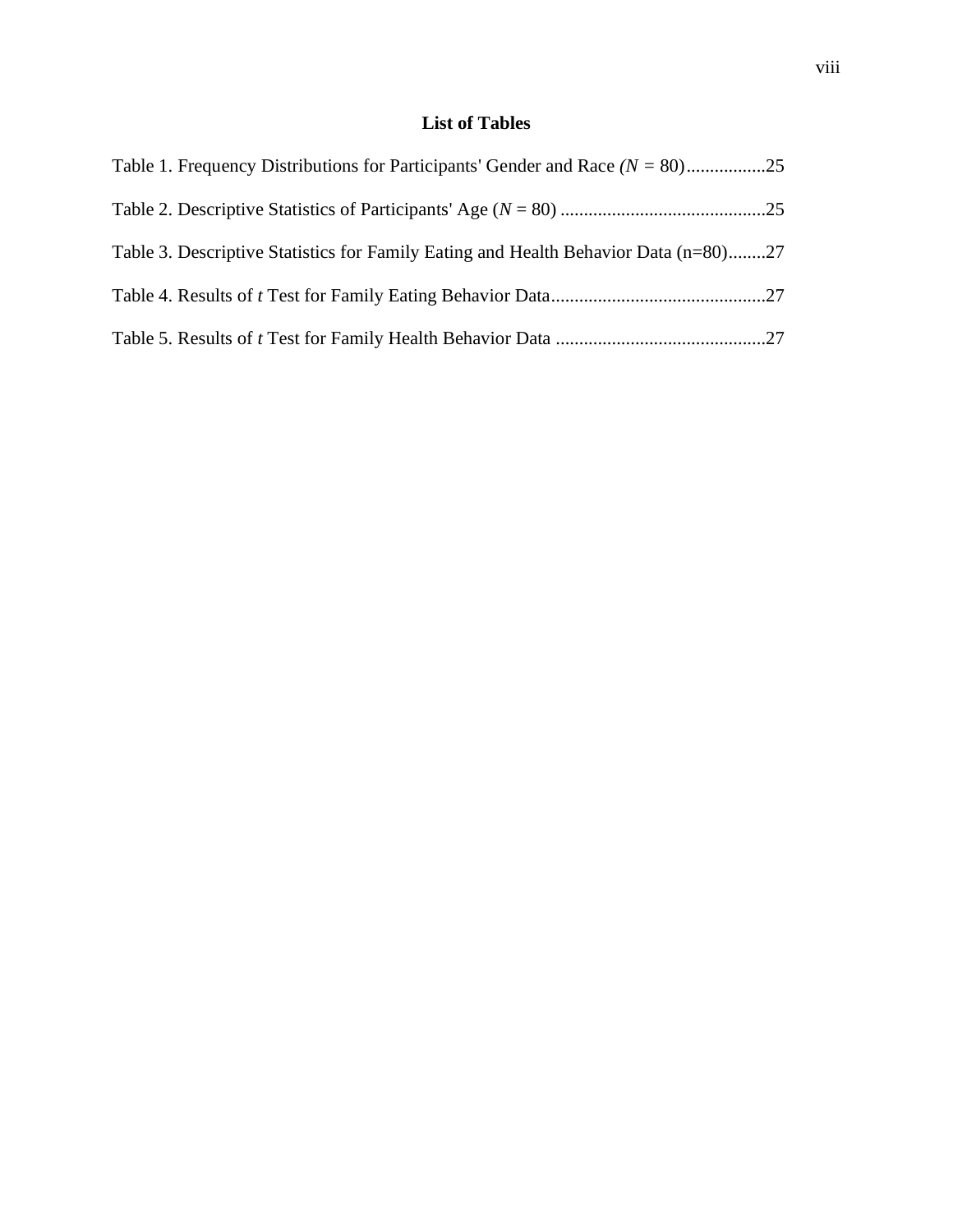#### **Chapter 1: Introduction**

Childhood obesity in the United States has increased drastically over the last 30 years, and has become a nationwide health problem that is closely linked to unhealthy dietary habits. Since the late 1980s, obesity rates among children and teens under 18 years old have more than tripled in the United States (Centers for Disease Control, 2020). Currently, childhood obesity has reached a record high among American youth, and the Centers for Disease Control (2020) have indicated that 18.5% of Americans who are under 18 years of age meet the diagnostic criteria for obesity, while another 16.6% of children in the United States are at risk for obesity due to being overweight (Fryar et al., 2018). As childhood obesity has become more prevalent among American youth, the eating habits of these youth have also become unhealthier. American children and teens today consume significantly larger amounts of calories, fewer servings of fresh vegetables and fruits, and more servings of sugar-, cholesterol-, and sodium-laden junk foods in a given day compared to American youth 30 years ago (Larsen et al., 2015). However, parents, rather than the children themselves, tend to make the most influential decisions that shape children's long-term eating choices and their immediate nutritional needs (Frenn et al., 2020; Reed et al., 2015). Nurses have a need to promote healthier eating habits among adolescents and their parents to prevent childhood obesity and reduce its associated health risks, which are capable of affecting individuals throughout their entire lives. Therefore, nurses must be familiar with educational strategies that can effectively encourage the parents of adolescents to make desirable dietary changes, including the use of interventions that are delivered through virtual settings, as opposed to conventional health care provider settings. This study described a Doctor of Nursing Practice (DNP) project that addressed this issue by examining how a dietary

1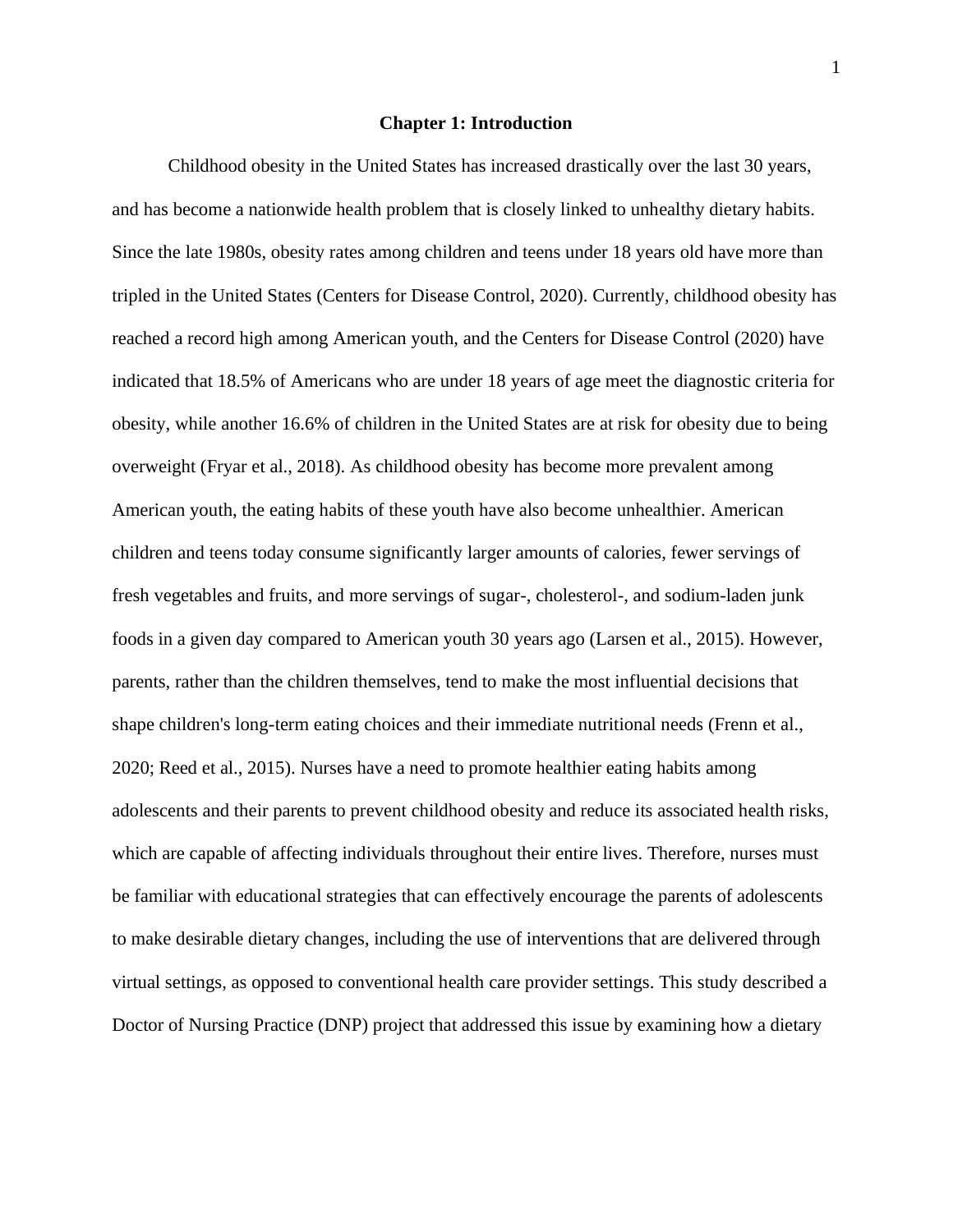education program for the parents of adolescents influences parental dietary knowledge and family food choices.

The purpose of Chapter 1, the Introduction, was to provide background information on the need for the project and its significance, as well as to offer an overview of what the project entailed. The chapter first describes the problem the project addressed. Then, the chapter frames the overall purpose of the project, and the research questions that guided the project are identified. In the last section of this chapter, the key terms used in the project are identified and defined.

#### **Statement of the Problem**

The problem this DNP project addressed was the need to deliver effective, evidencebased educational interventions that can effectively promote the adoption of healthier familial dietary habits among the parents of adolescents. Dietary preferences and habits developed during childhood and adolescence have short- and long-term physiological influences on children's health and development. The short-term effects include influences of family food and meal choices on the child's ability to maintain a healthy body mass index (BMI), while the long-term indirect effects on health stem from family eating behaviors and food choices acting as influences on individuals' food preferences and dietary habits during adulthood (Quelly, 2014; Xu & Xue, 2016). Educating the parents of adolescents to assist them with promoting the development and retention of healthy eating habits is, therefore, an essential component of interventions that strive to prevent obesity in at-risk youth and to address obesity among young persons who already are obese (Nirmala et al., 2018). Interventions intended to promote healthy eating delivered to the parents of preteen and teen adolescents have been found to be effective in terms of promoting healthier eating choices by both adults and adolescents, as well as improving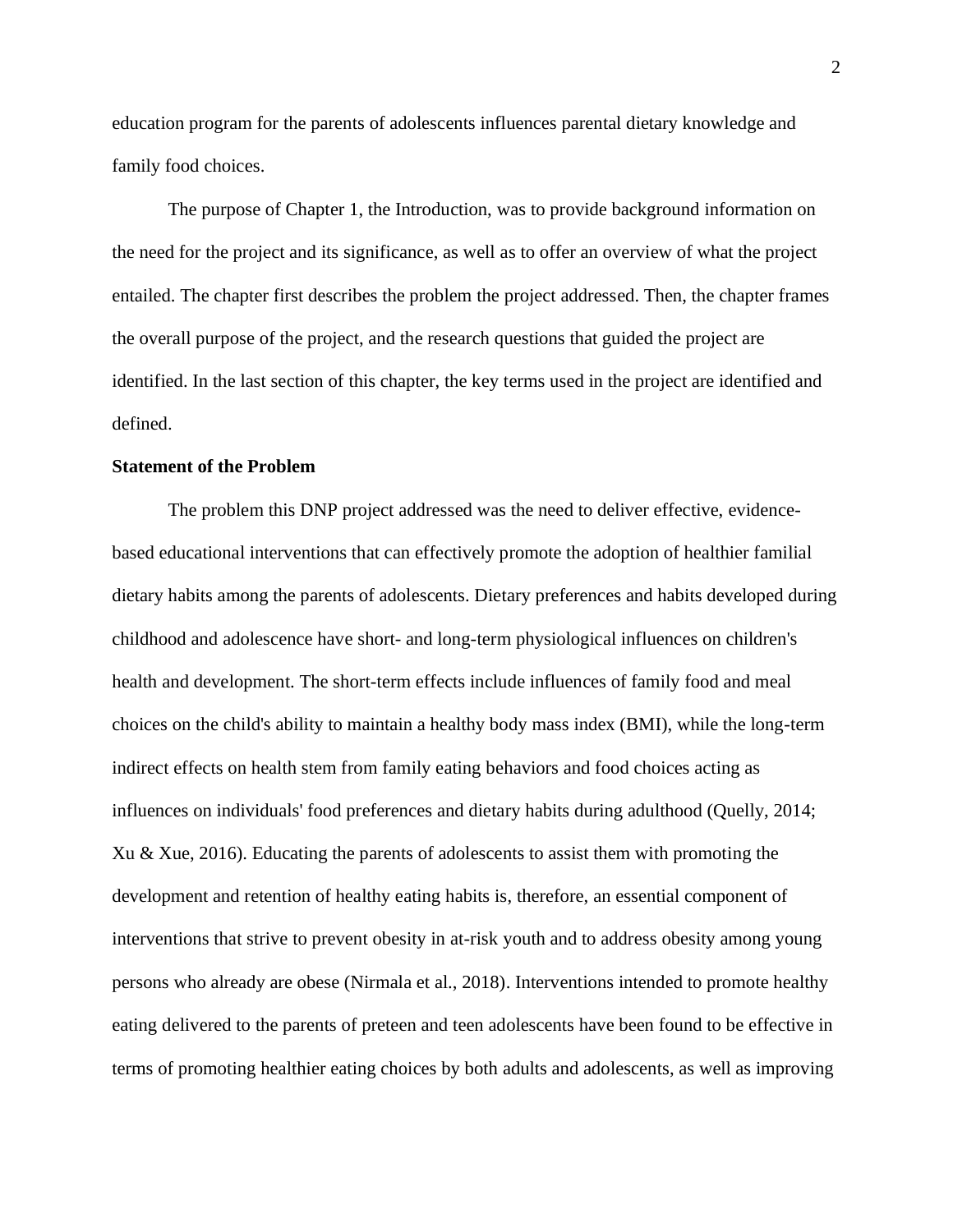family members' health outcomes, including BMI (Moxley et al., 2019; Park & Park, 2016). Research also suggests that educational interventions for improving healthy eating behaviors can be effective when delivered in a virtual format instead of the traditional in-person approach, by using resources such as chat apps, text messages, online activities, and Internet information resources (Boutelle et al., 2015; Militello et al., 2016). The ability of the virtual interventions to promote healthier eating habits and improved health outcomes is especially useful during the current global COVID-19 coronavirus pandemic, which has limited the availability of outpatient health services due to concerns about patient and provider safety. Virtual interventions delivered to the parents of adolescents, therefore, can promote improvements in nutritional knowledge and dietary choices comparable to the improvements seen among participants in individual, group, or family interventions conducted in health care provider settings (Larsen et al., 2015; Martin et al., 2018; Xu & Xue, 2016).

This project translated evidence to practice to implement a dietary education intervention that would be delivered to the parents of adolescents in a lower-income, urban neighborhood whose residents are predominantly African American. While household income, race, and geography can influence dietary education interventions' perceived relevance and applicability among participants, the need to ensure these considerations are included in the intervention design has largely only affected the content of educational interventions for adult African Americans living in lower-income urban households in the past (Brody et al., 2017; Harris & Chew, 2014). In this case, these considerations will influence the delivery of the intervention to parents of adolescents.

The problem that this project addressed had its roots in the substantial increases of the incidence and prevalence rates of childhood obesity that have been documented in the United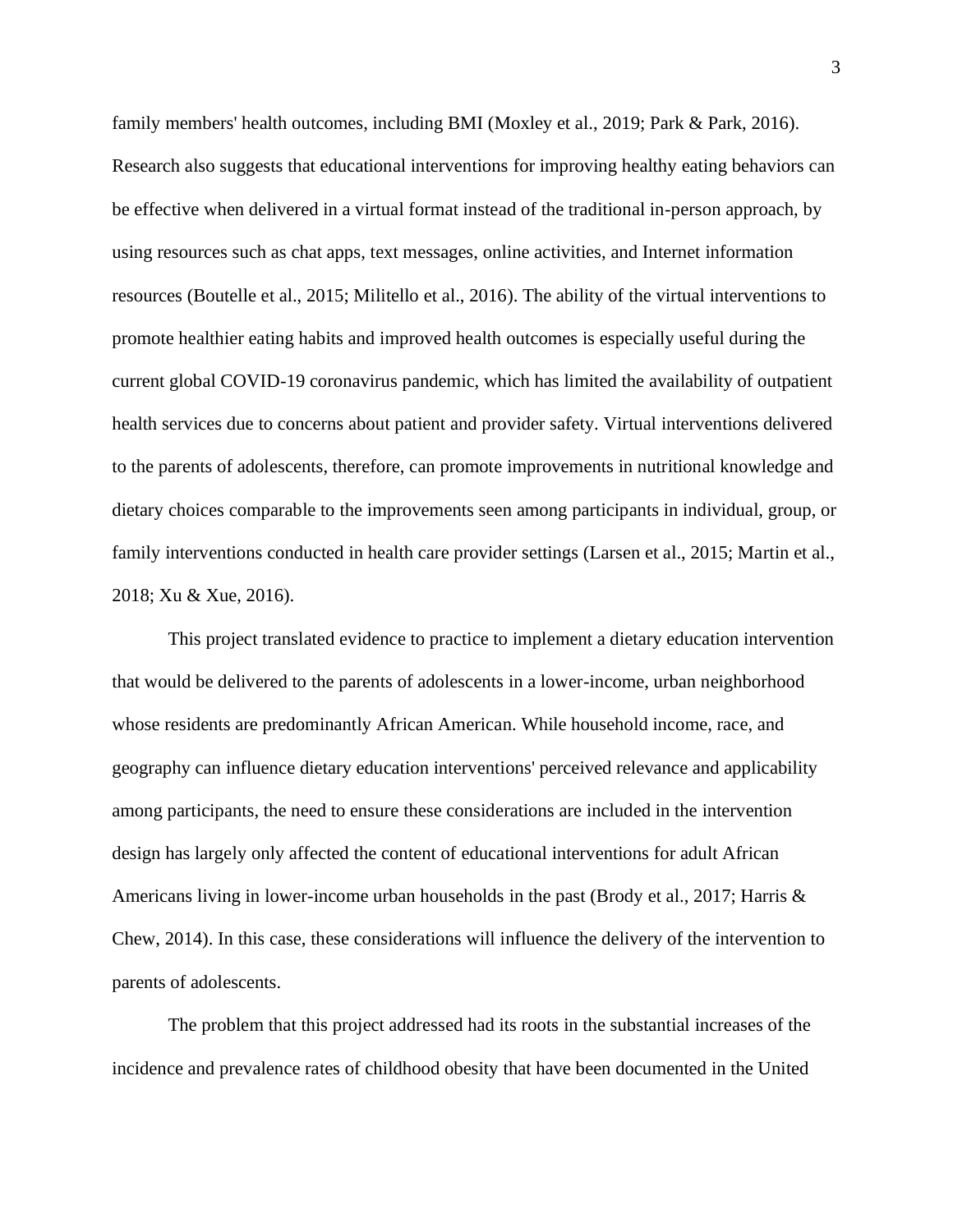States over the past three decades. Since the late 1980s, the child obesity rate increased from 6% of Americans under 18 years of age to 18.5%, which has paralleled a shift in dietary habits among American youth (Fryar et al., 2018). While childhood obesity affects younger children as well as adolescents, there are several reasons that adolescent obesity is a particularly important health issue to address. Compared to children under 12 years of age, adolescents in the United States have shown a greater increase in obesity prevalence and incidence rates and have higher prevalence of obesity, severe obesity, and obesity risk due to being overweight (Fryar et al., 2018). Dietary changes among American adolescents have also been more pronounced during the same time frame than the dietary changes observed among younger children. In part, adolescents have experienced more extreme changes in their diet because of social factors, such as adolescents engaging in eating behaviors during sedentary recreation, and because of the limited physical activity and heightened sedentary activity time associated with the present coronavirus pandemic (Jones, 2018; Mittal et al., 2020). Environmental factors have also influenced this trend, such as the growing number of food deserts in low-income neighborhoods across the United States. In a food desert, the residents lack the ability to buy healthy food inexpensively; in some cases, residents may have no options for purchasing food aside from convenience stores stocked with junk food, and inexpensive, but unhealthy, fast food restaurants (Kulik et al., 2019; Larsen et al., 2015).

#### **Purpose of the Study**

The purpose of the DNP project was to implement a virtual nutritional and dietary education program for the parents of adolescents that would effectively promote the adoption of improved family dietary behaviors and family health behaviors among the participants in the program a month after the participants complete the program. The DNP project examined the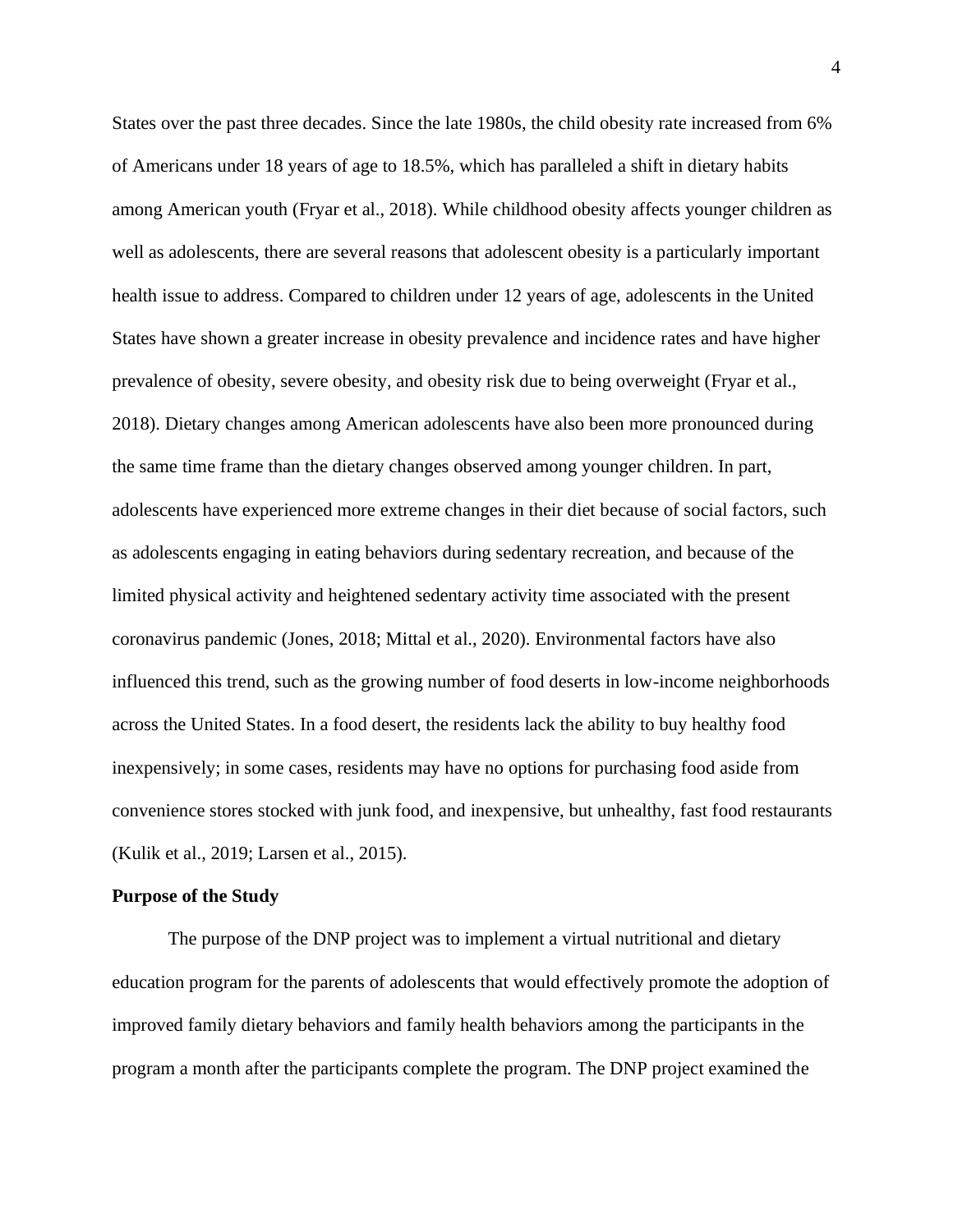ability of a brief, inexpensive program based on research evidence to facilitate healthier family dietary choices among the parents of adolescents who are members of populations that are disproportionately likely to develop childhood obesity and subsequent obesity-related health problems; namely, African American adolescents from lower-income, urban households (Brody et al., 2017). The DNP project would ultimately strive to apply the education program to prevent, mitigate, or eliminate obesity among participants through supporting participant empowerment to choose dietary options that are enjoyable and convenient, but also healthy. The PICOT question that guided this project was "Among the adult parents of adolescents living with their children in a lower-income, urban area (P), does participation in a virtual educational program on healthy dietary habits (I) affect pre- to postintervention changes (C) in nutritional knowledge and family eating behaviors (O) over the course of the four-week intervention period (T)?"

#### **Research Questions**

RQ1: Do parents of adolescents who participate in a nutritional education intervention exhibit changes in family health behaviors between pre- and postintervention?

RQ2: Do parents of adolescents who participate in a nutritional education intervention exhibit changes in family eating behaviors between pre- and postintervention?

#### **Definition of Key Terms**

**Body mass index.** Body mass index is defined for an individual as their weight in kilograms divided by their height in meters squared (Squalli, 2017).

**Family eating behaviors.** In this project, family eating behaviors are defined as the individual participants' reported family meal planning, food selection, portion sizes, and mealtime participation behaviors as measured by the summed score of the first 10 items on the Family Nutrition and Physical Activity screening tool (Ihmels et al., 2009; Peyer et al., 2021).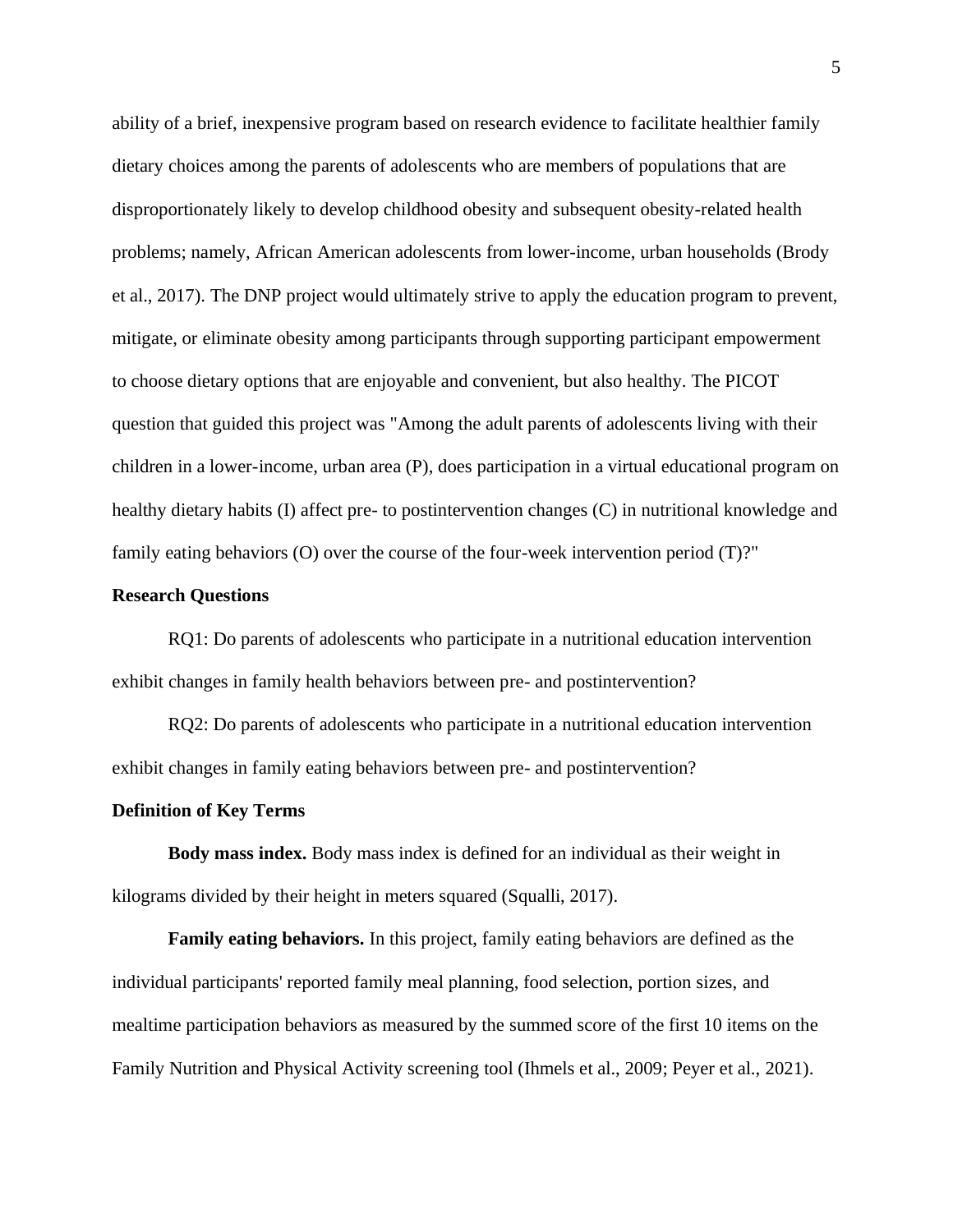**Family health behaviors**. In this project, family health behaviors are defined as the individual participants' reported family eating, exercise, and sleep behaviors as measured by the total score on the Family Nutrition and Physical Activity screening tool (Ihmels et al., 2009; Peyer et al., 2021).

**Obesity**. Obesity is defined as an excessive amount of adipose tissue resulting in a BMI of 30 or above (Fryar et al., 2018).

**Overweight**. Overweight is defined as an excessive amount of adipose tissue creating a risk of future obesity, and a present BMI of 25-29.9 (Squalli, 2017).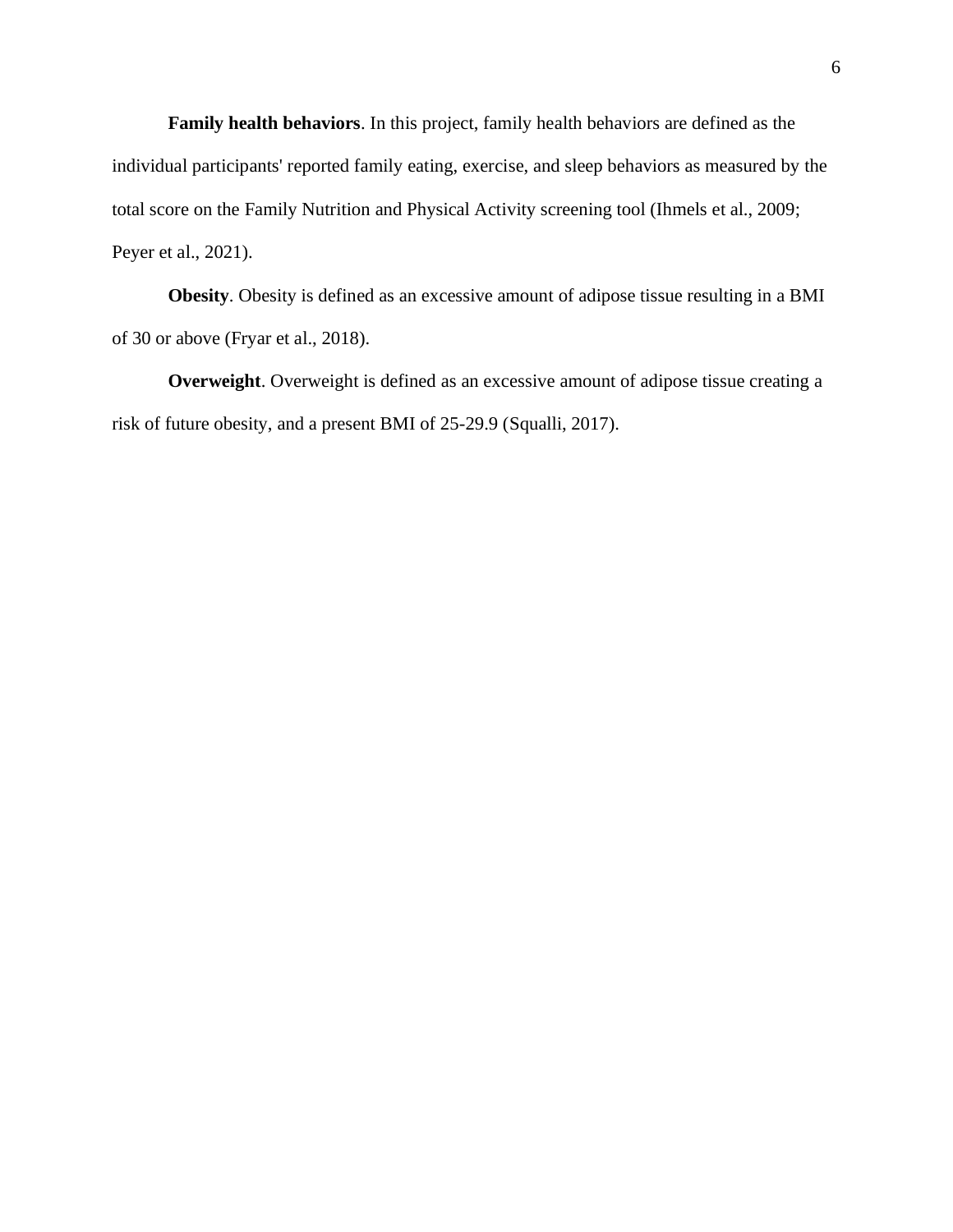#### **Chapter 2: Literature Review**

This DNP project addressed the need to promote healthy eating behaviors among the parents of adolescents in order to prevent obesity among their children. Chapter 1 served as an introduction to the project itself, which was guided by the PICOT question, "Among the adult parents of adolescents living with their children in a lower-income, urban area (P), does participation in a virtual educational program on healthy dietary habits (I) affect pre- to postintervention changes (C) in nutritional knowledge and family eating behaviors (O) over the course of the four-week intervention period (T)?" The purpose of Chapter 2 is to present a comprehensive review of the relevant literature that was used to develop the project and support the need for undertaking it. The chapter is divided into several sections that address the various elements of the literature review. The first section describes how the review of the literature was conducted. The second and third sections describe the theoretical and conceptual frameworks for the project as they have been presented in the literature. The literature review itself comprises the fourth section, which is divided thematically into sections covering the literature related to educational interventions, virtual interventions, behavioral interventions, and the use of the Family Nutrition and Physical Activity screening tool. The final section summarizes the main points from the chapter.

#### **Literature Search Methods**

The review of the literature described in the sections of this chapter that follow below was conducted using a series of online database searches. The databases that were searched included the Cumulative Index of Nursing and Allied Health Literature, PubMed, and EBSCO. These databases were simultaneously searched using the same parameters, which were that the search results had to be written in English, consist of articles in peer-reviewed publications, and

7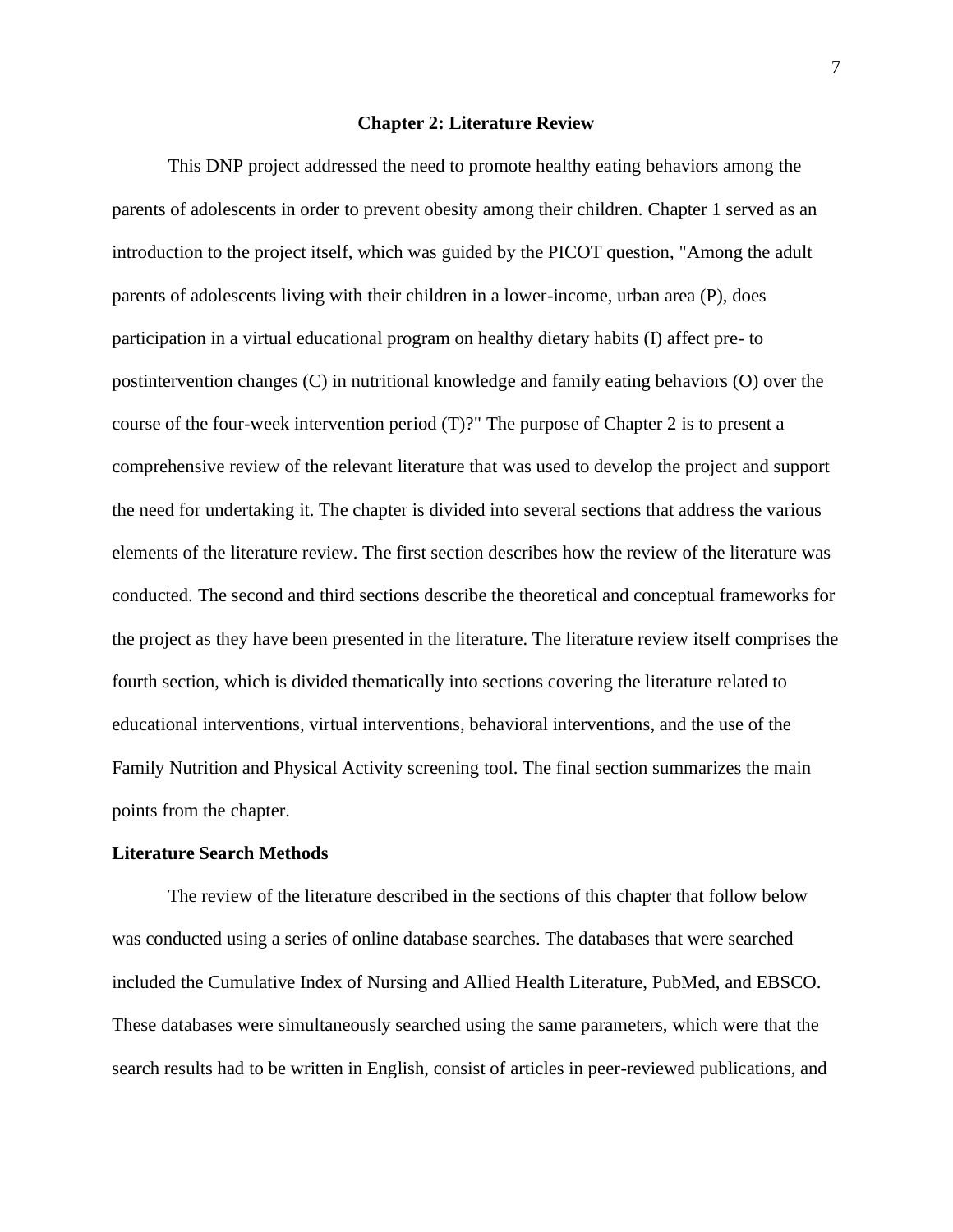have been published during or after the year 2015. Multiple combinations of search terms were used to locate articles, including *obes\**, *parent\* OR famil\**, *child\* OR youth OR adolescen\* OR young adult\* OR preteen\**, *intervention\* OR program\* OR educat\**, *eat\* OR diet\* OR nutrition\* OR food\* OR lifestyle\* OR behavior\**, *health belief model OR health belief\**, and *instrument\* OR measur\* OR assess\* OR tool\* OR validat\* OR survey\**, where the \* character denotes an asterisk used as a wildcard in the searches. The searches yielded more than 2,300 results, and 20 articles were selected for inclusion in the present literature review based on their relevance to the POI of the proposed DNP project, the high-quality evidence they contained, and the generalizability of their findings.

#### **Theoretical Framework Discussion**

Several sources of evidence used to develop this project support my decision to use the health belief model as its guiding framework. Figure 1, in Appendix A, depicts a diagram of the health belief model. The health belief model asserts that individuals who successfully engage in healthy behaviors must first develop knowledge about the benefits of those behaviors and the drawbacks of failing to engage in them, and they must also establish a sense of self-efficacy for being able to correctly engage in those behaviors in order to obtain their associated benefits (Ownby et al., 2014). Research on healthy eating as a health behavior has determined that knowledge of healthy eating choices and self-efficacy for engaging in healthy eating are both measurable constructs that predict an individual's likelihood to make healthy eating choices (Hall et al., 2015; Silva et al., 2019). The studies that Ihmels et al. (2009) and Peyer et al. (2021) conducted to validate the Family Nutrition and Physical Activity screening tool showed that their survey instrument was able to obtain valid, reliable data on familial healthy eating knowledge, eating behaviors, and health behaviors from parents. Williams et al. (2017), Yee et al. (2011),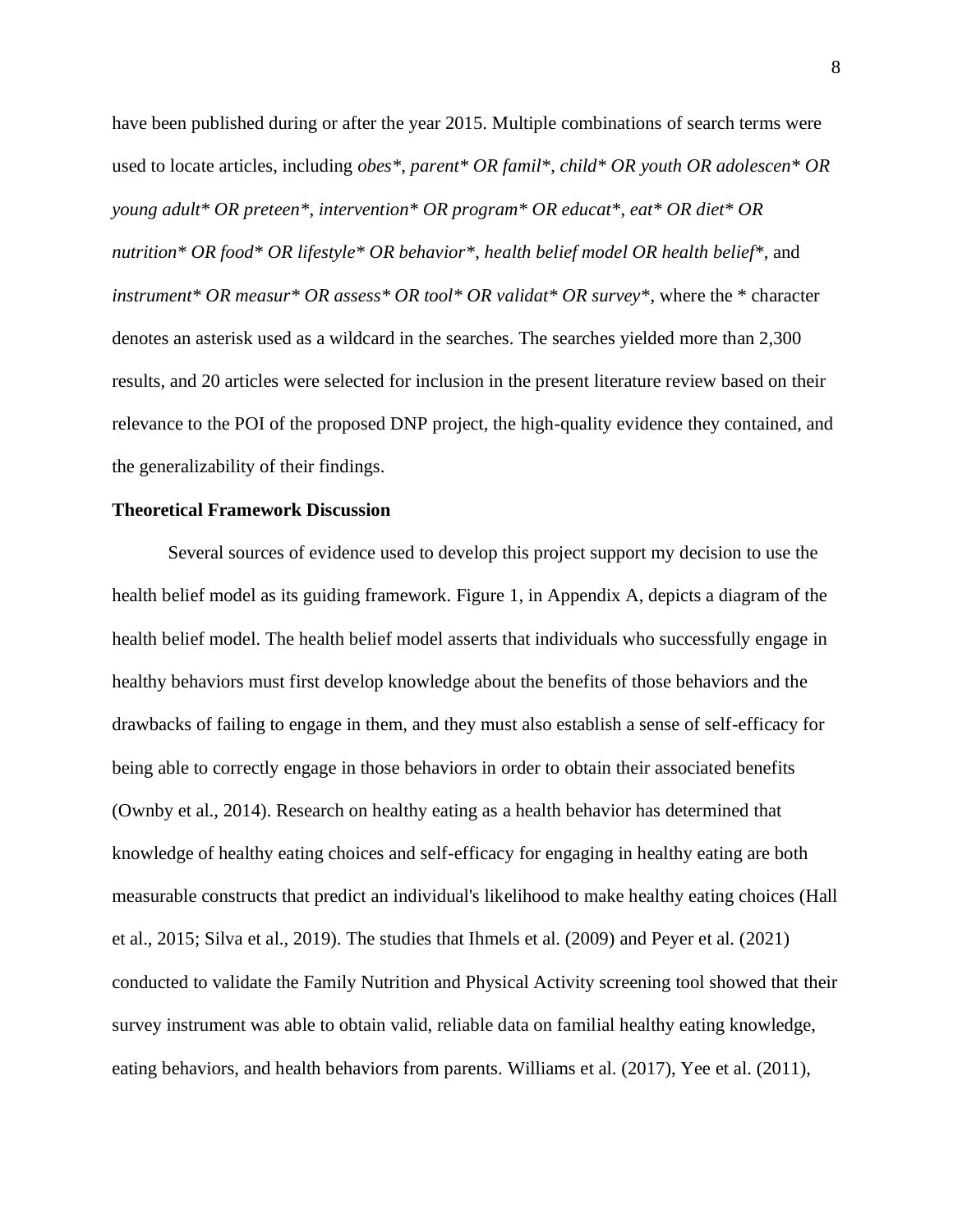and Yee et al. (2015) found that the Family Nutrition and Physical Activity screening tool was able to evaluate correlations with children's eating behaviors and BMI, and to evaluate the impact of family health promotion interventions that sought to promote healthy eating through information and activities intended to first build participants' knowledge of healthy eating choices and their self-efficacy for making those choices. These findings suggest that dietary and nutritional education interventions that were based on the health belief model were effective in improving healthy eating choices, and that this effectiveness was mediated by the ability of the interventions to facilitate increases in participants' knowledge and self-efficacy for healthy eating (Yee et al., 2011, 2015). Furthermore, parents' abilities to make healthy dietary decisions for their families and to set healthy eating examples for their children have been positively impacted by interventions targeting their level of healthy eating knowledge (Bala et al., 2019; Militello et al., 2016).

#### **Conceptual Framework Discussion**

Some of the sources of evidence in this literature review supported the proposed project's theoretical framework, while other sources have also provided support for the conceptual framework employed in the project. The developmental cascade model of childhood obesity serves as the basis for understanding obesity in the present project, and also as the basis for addressing obesity through the proposed educational intervention. This model recognizes that obesity is not the product solely of dietary choices made by children, but rather a combination of factors that include behaviors, environmental elements, genetic predispositions, and societal processes (Smith et al., 2018). Therefore, the developmental cascade model anticipates that parents' dietary behaviors, including behaviors that directly influence family meals and the availability of food, and behaviors with indirect influences, such as modeling healthy eating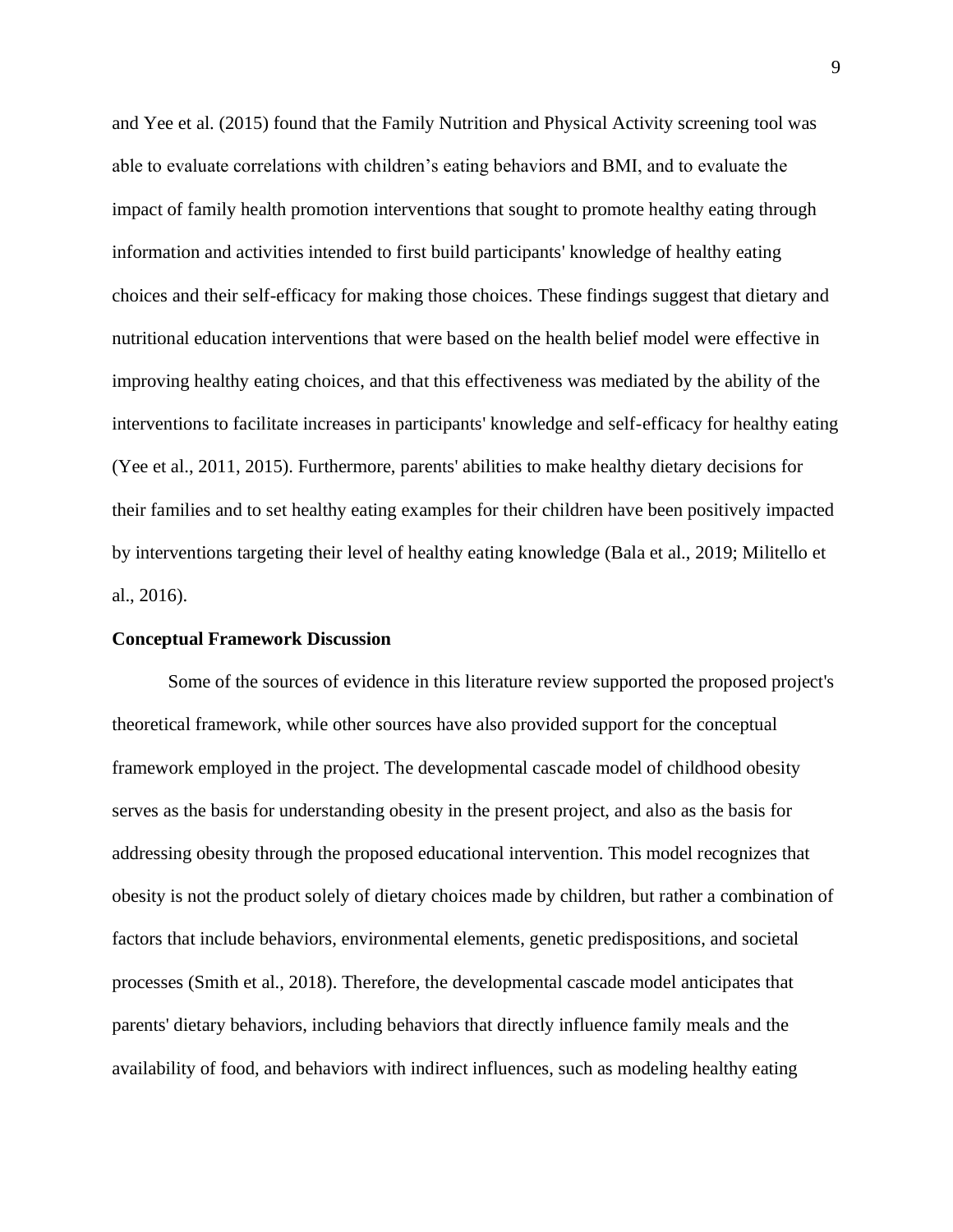through personal dietary choices, impact adolescent obesity outcomes (Smith et al., 2018). Changes to contributing factors underlying obesity, even if the changes affect parents, can be sufficient to manage, prevent, or reduce obesity through aggregate effects that outweigh other contributors (Smith et al., 2018). Studies on interventions to prevent or ameliorate childhood obesity among adolescents by educating parents about healthy eating choices have provided evidence to support the developmental cascade model (Hammersley et al., 2016; Reed et al., 2015). An intervention that is limited in scope may be unable to address environmental factors for participating youth, but the developmental cascade model does not anticipate that effective interventions would need to address multiple domains of obesity contributors (Smith et al., 2018). Studies have found that interventions can instead strive to assist the parents of adolescents with utilizing available environmental resources while minimizing barriers in order to promote healthier eating and improvements in health outcomes for their families (Larsen et al., 2015; Moxley et al., 2019).

#### **Literature Review**

The intervention format, methodological, and instrumentation choices made in the research studies documented in the literature review have influenced the design of this project. This section is divided into several subsections that correspond to different intervention and research design elements.

#### *Educational Interventions*

The current body of research evidence indicates that interventions can effectively address childhood obesity among adolescents through the delivery of educational content to their parents. Educational interventions designed for the parents of youth ages 12-18 years old have been found to be at least as effective, and in some cases, more effective, in promoting desirable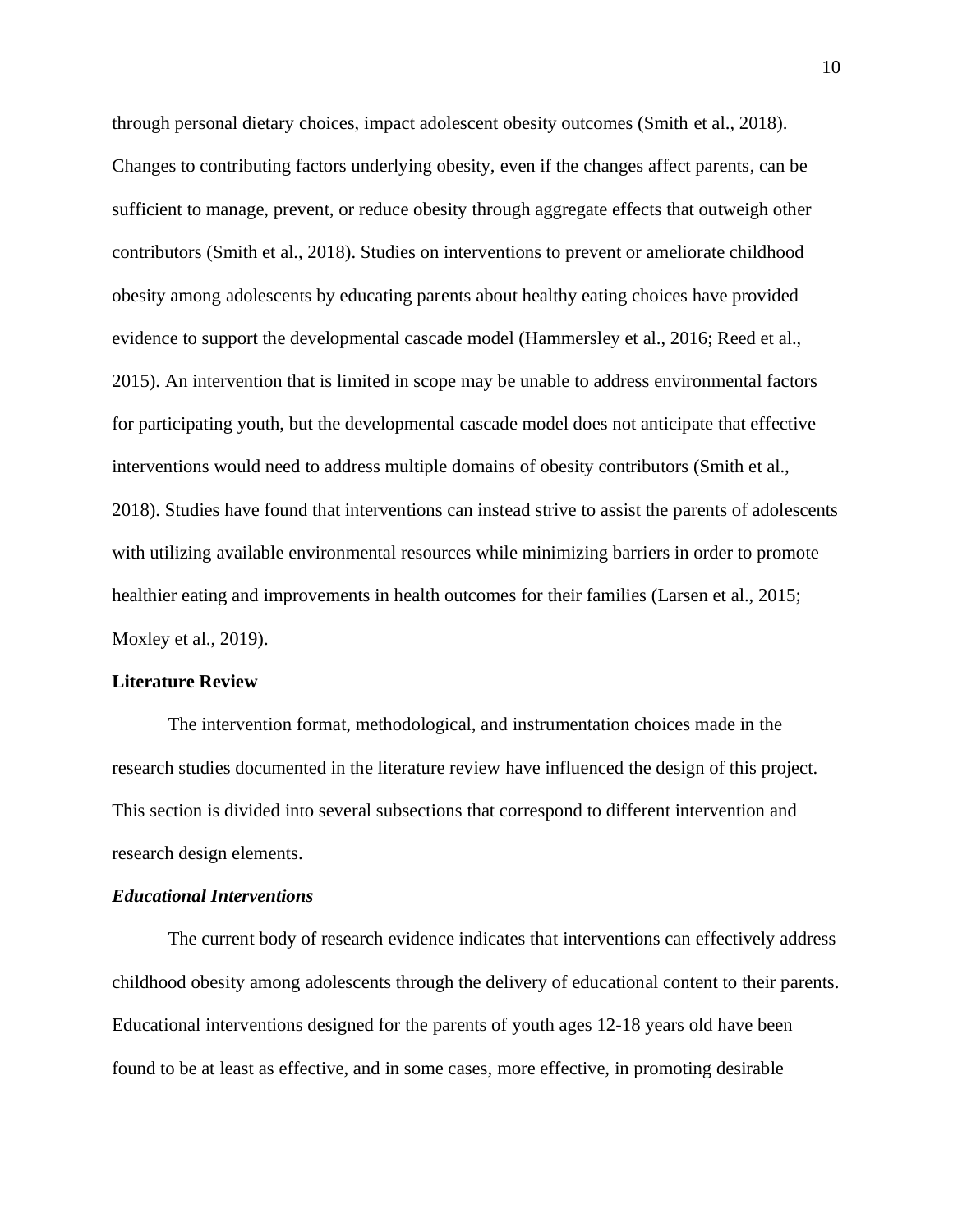changes in family health behaviors than interventions that targeted the children themselves (Park & Park, 2020; Reed et al., 2015; Smith et al., 2020). Although adolescents are more independent from their families than younger children with regard to many behaviors, including eating behaviors, research findings have shown that parental beliefs about healthy eating and obesity, dietary choices, meal planning activities, food purchase choices, and eating behaviors still exert large influences on adolescents' own food preferences, eating behaviors, healthy eating knowledge, and obesity risks (Larsen et al., 2015; Militello et al., 2016; Park & Park, 2020). The current COVID-19 coronavirus pandemic has even increased the influence that parents have on adolescents' obesity risks and related knowledge and behaviors, because adolescents have been spending less time away from the home and eat with their families more often than they had prior to the pandemic's closure of schools, restaurants, and public spaces nationwide (Mittal et al., 2020).

Several components of effective interventions to promote healthy adolescent dietary knowledge and behaviors that are delivered the parents of adolescents can be identified in the literature. Interventions delivered at the family level, and that include parents and all children living in the same household, have the most robust support for facilitating dietary changes and obesity prevention (Moxley et al., 2019; Reed et al., 2015). However, the available evidence also indicates that interventions that are delivered on a group level to only the parents of adolescents are comparably effective in promoting improvements in healthy eating knowledge as well as increasing healthy dietary behaviors involving food choices, food preparation, nutrition, and meal planning (Boutelle et al., 2015; Brody et al., 2017; Gibbs et al., 2016). In fact, group parental interventions have been found to be as effective as group interventions delivered to both parents and adolescents in promoting more extensive dietary knowledge and healthier eating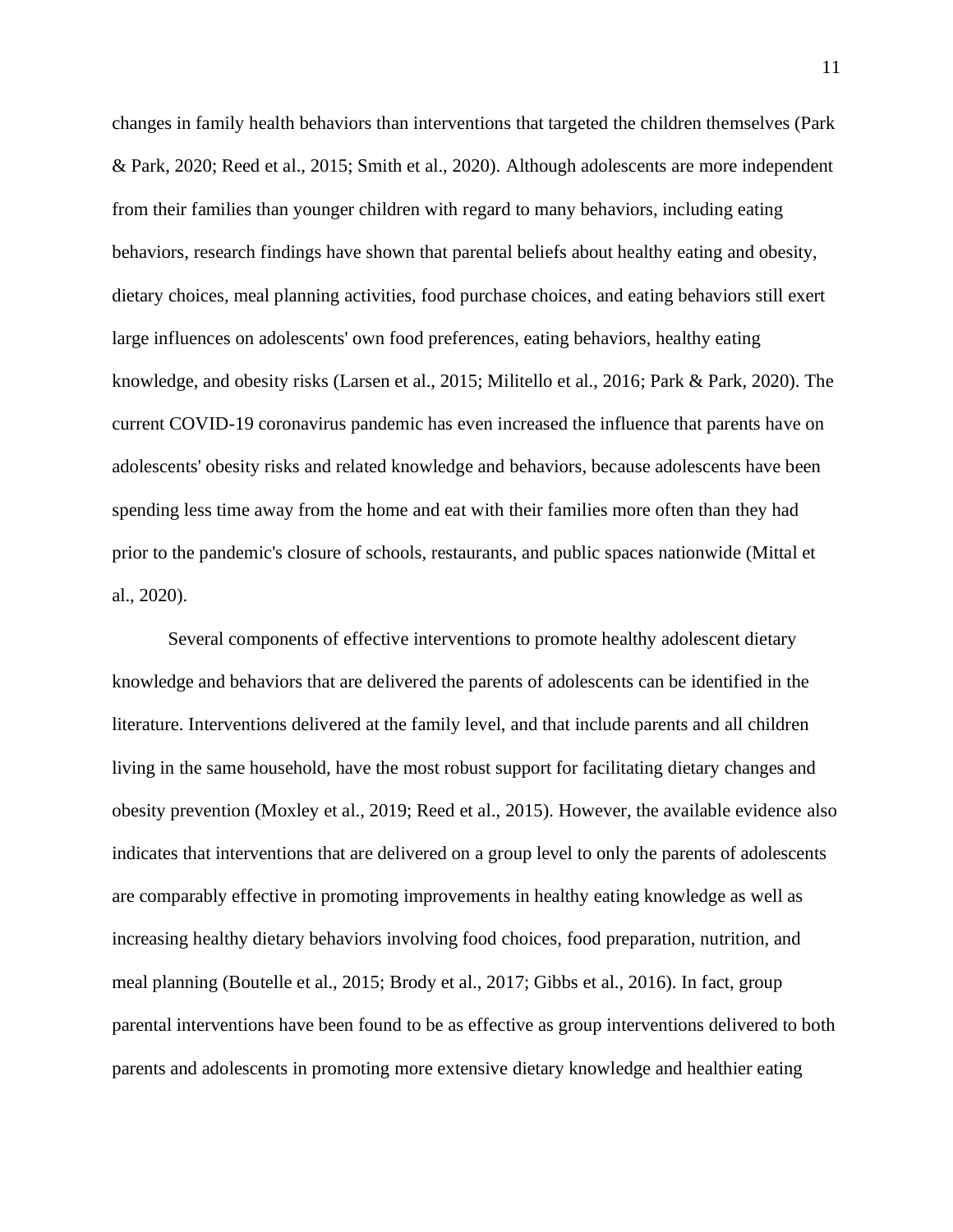choices (Boutelle et al., 2015; Larsen et al., 2015; Moxley et al., 2019). Educational interventions for parents of adolescents that include interactive and lecture elements are particularly helpful in this regard (Gibbs et al., 2016; Reed et al., 2015). Higher levels of participant engagement and positive changes in eating behaviors are also associated with educational interventions that contain content that parental participants find relevant, such as culturally appropriate meal plans and information on local food resources (Brody et al., 2017; Reed et al., 2015).

#### *Virtual Interventions*

Researchers have also examined whether virtual interventions are an effective way to deliver content to parents that is intended to prevent childhood obesity. Systematic reviews and primary research have indicated that interventions hosted online can facilitate improvements in family health behaviors that are comparable to improvements in these domains associated with educational interventions that were delivered to the parents in-person (Bala et al., 2019; Hammersley et al., 2016; Rose et al., 2017; Uesugi et al., 2016). Virtual interventions that were culturally tailored to the needs and preferences of African American families have also been shown to facilitate improvements in healthy eating knowledge and dietary choices among both parents and children (Lofton et al., 2016; Reed et al., 2015). Virtual interventions can be effective in reducing obesity via improvements in participants' eating behaviors because participants can access the educational material at any time, attend virtual sessions of the program when their schedule allows, and obtain the information through familiar technological media (Altman & Wilfley, 2015; Hammersley et al., 2016; Rose et al., 2017).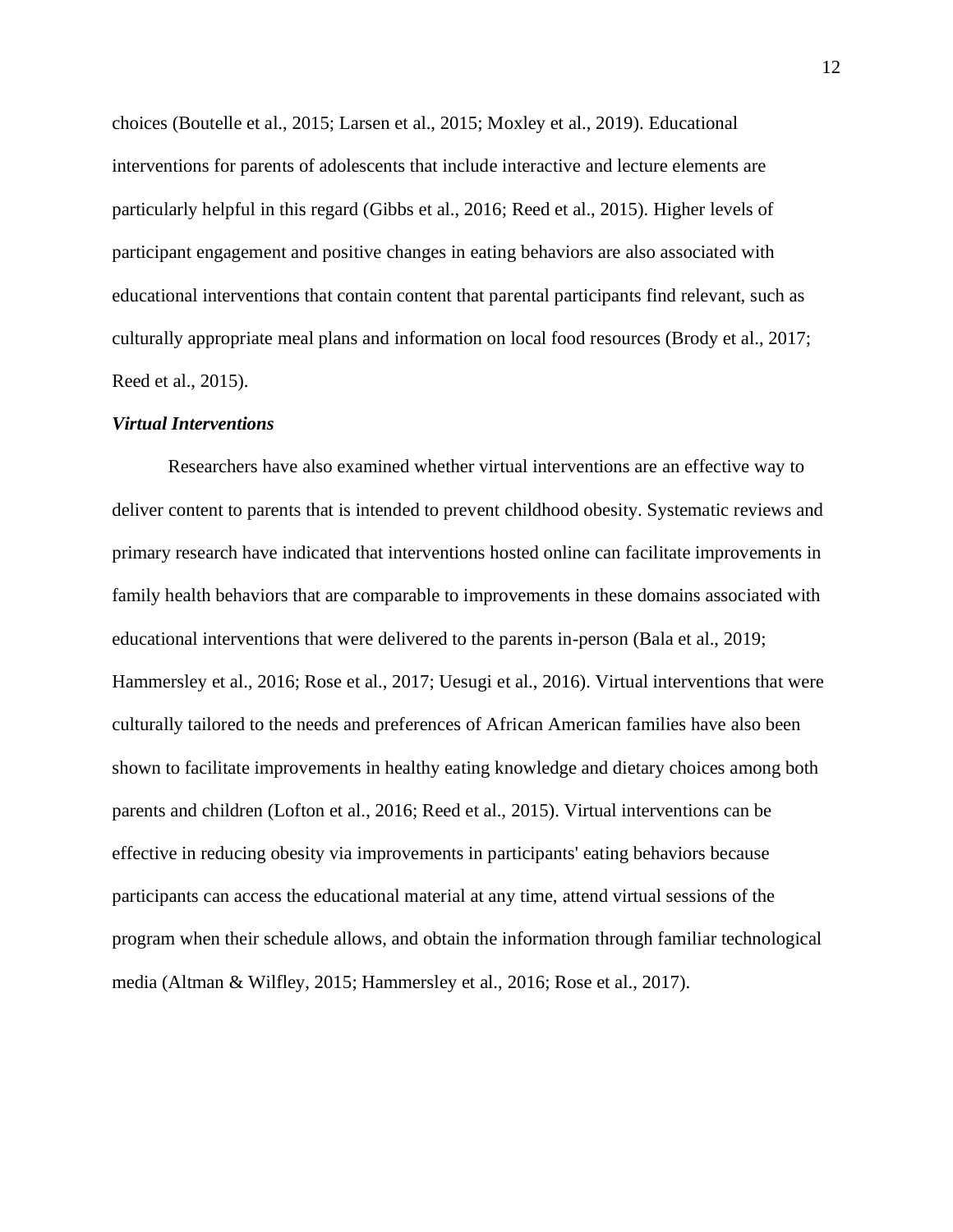#### *Behavioral Interventions*

The body of literature on childhood obesity interventions has found that addressing participants' knowledge and self-efficacy for healthy eating can be an effective way to facilitate healthier eating behaviors. Educational interventions for obesity tend to succeed when they deliver information related to several forms of knowledge relevant to obesity, including the nutritional needs of a healthy body, the biological and health impacts of healthy and unhealthy foods, the pathology of obesity, and strategies for improving eating behaviors in a sustainable manner (Jarpe-Ratner et al., 2016; Wild et al., 2020; Xu & Xue, 2016). Knowledge is conducive to self-efficacy and behavioral change in obesity interventions, but successful interventions provide behavioral modeling, goal setting, information on local food resources, and other support elements to assist participants in translating their knowledge into behavioral changes (Nirmala et al., 2018; Xu & Xue, 2016).

#### *Family Nutrition and Physical Activity Screening Tool*

Current research supports this project's utilization of the Family Nutrition and Physical Activity Screening Tool as its instrument for assessing family eating and health behaviors. The initial version of this instrument was a validated tool for measuring adults' knowledge about their family's home eating, nutritional, leisure time, and physical activity behaviors, in order to detect household factors that could contribute to child obesity and cardiovascular disease (Ihmels et al., 2009). Researchers have found that parents reported completing the instrument quickly and easily, and that the Family Nutrition and Physical Activity Screening Tool shows content validity, construct validity, test-retest reliability, and predictive validity in terms of the total score's positive relationship with children's BMI, changes in BMI during childhood, parental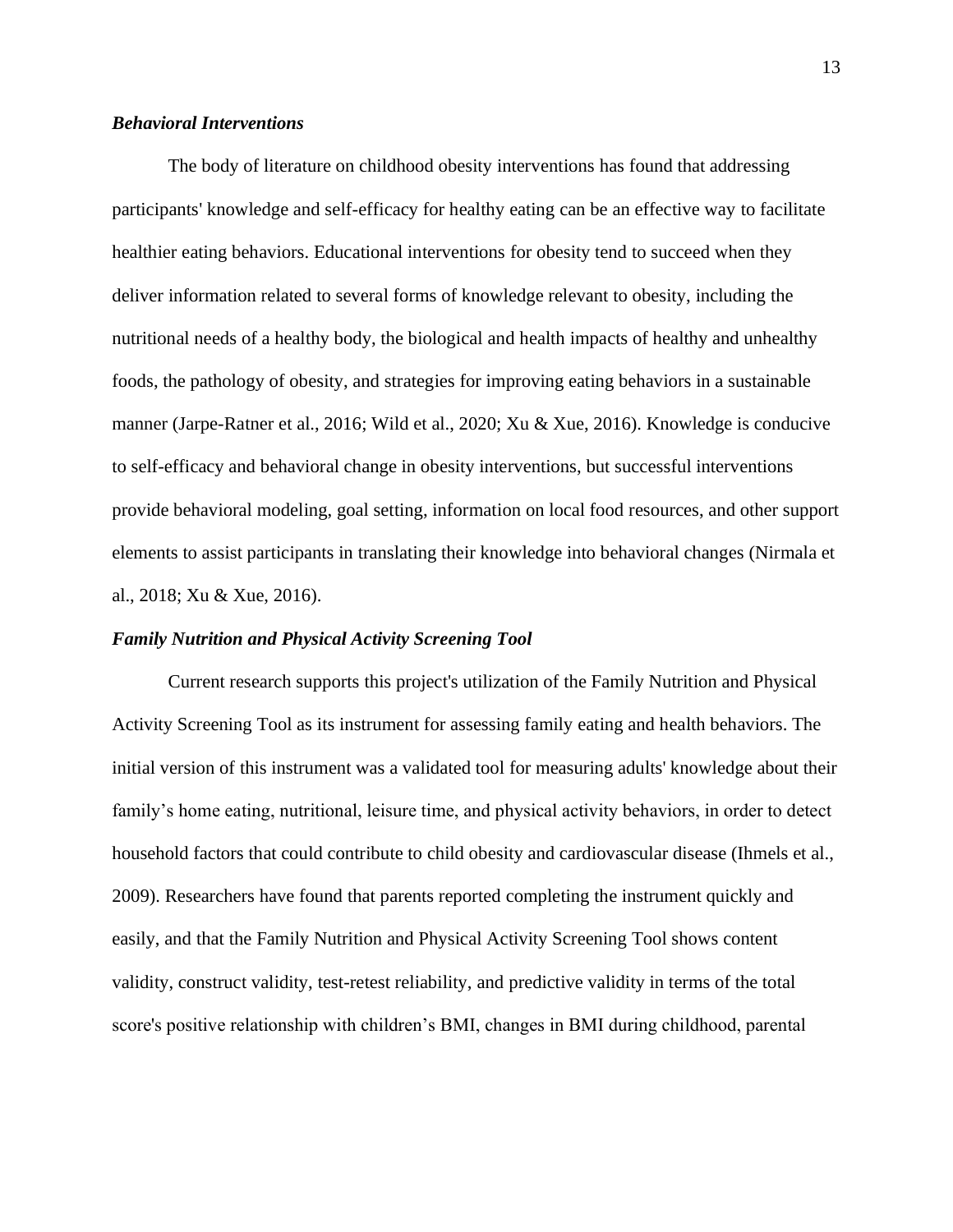BMI, and childhood risk factors for subsequent chronic diseases, particularly cardiovascular diseases (Ihmels et al., 2009; Peyer et al., 2021; Yee et al., 2011, 2015).

#### **Summary**

Chapter 2 of this DNP project described the literature review that was conducted to support the project and guide its development. This chapter described the literature search process, which examined all of the relevant online databases for recent, peer-reviewed research on the project topic. The evidence from the literature demonstrated a need for the proposed project, and supported the use of a virtual educational intervention targeting the parents of adolescents that is based on the health belief model and developmental cascade model of obesity, as this intervention would target obesity by facilitating healthier eating choices through the promotion of relevant knowledge and healthy dietary behaviors among parents in ways that would influence the behaviors of adolescent children.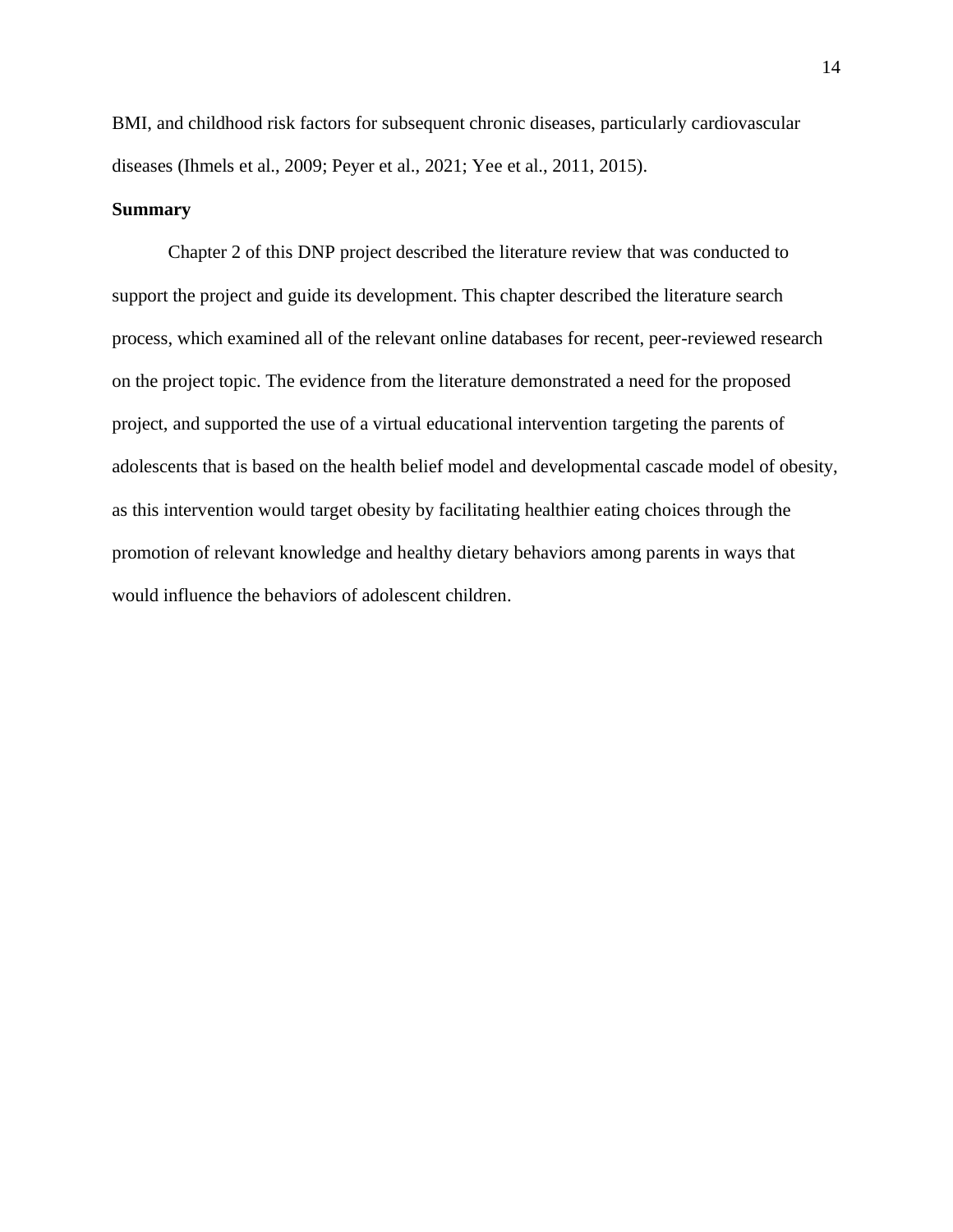#### **Chapter 3: Research Method**

#### **Purpose**

In the United States, obesity and malnutrition commonly affect children under 18 years of age. These health conditions often lead to multiple chronic diseases, early mortality, increased usage of health care services, and other adverse outcomes (Ward et al., 2017). In order to address these health conditions, preventative health strategies can be used. Therefore, this project was guided by the following PICOT question: Among the adult parents of adolescents living with their children in a lower-income, urban area (P), does participation in a virtual educational program on healthy dietary habits (I) affect pre- to postintervention changes (C) in nutritional knowledge and family eating behaviors (O) over the course of the four-week intervention period (T)? This chapter describes the methodology for the proposed project. The first section of the chapter describes the project design used to investigate the PICOT question, including the effect size considerations, data analysis approach, and the quantitative methods used to develop inferential statistics to determine the effects of the project. The methodology is discussed as the second main section of the chapter, and the discussion encompasses the intervention to be used, the expected outcomes, the implementation steps for the intervention, the instruments used to measure data, and the practices used to ensure data integrity. The project setting is described as well. Then, the chapter describes the population the project targets along with the sampling approach and characteristics. The penultimate section of the chapter weighs the benefits and risks of the project and lays out a timeline for the project's implementation. The chapter ends with a summary of the previous sections' main points.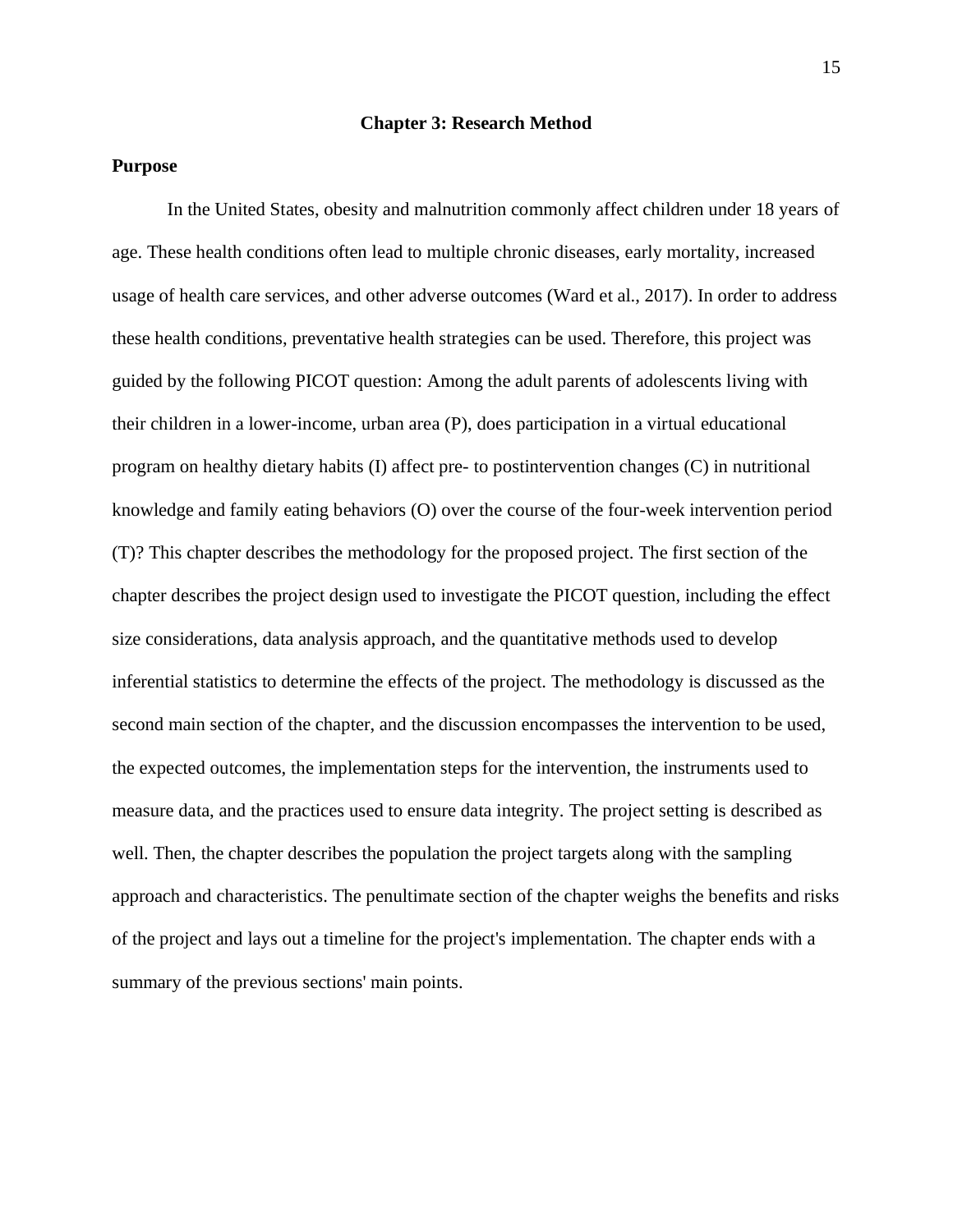#### **Project Design**

This project employed a quantitative methodology and a group pre-/posttest design. The project was delivered to a sample of 40–80 parents of adolescents, 12–19 years of age, who reside in a single low-income, urban neighborhood in the United States. The intervention was delivered as four once-weekly virtual sessions of 30–40 minutes each to groups of 10–20 participants each. Data collection from all participants was undertaken at a pre-intervention time point just prior to the beginning of the intervention and at a postintervention time point at the end of the fourth meeting after the intervention had been completed. Exposure to the intervention served as the independent variable, while the dependent variable was participants' self-reported family health behaviors. The sample size of 40–80 total participants should provide sufficient statistical power for the project to detect the effect of the intervention (Turner-Bowker et al., 2018). Figure 2, in Appendix B, depicts a diagram of the of the project timeline, and Figure 3, in Appendix C, depicts a diagram of the of the project task list.

#### **Instruments**

The dependent variable of family health behaviors was evaluated using the Family Nutrition and Physical Activity screening tool. This instrument is a 20-item self-report survey questionnaire that can be administered online through a confidential survey hosting site, allowing the participants to complete the survey through a computer or mobile device with Internet access. The survey contains questions related to family meal behaviors, family eating practices, family food choices, family beverage choices, familial restrictions and reward usage of children's intake of junk foods, family screen time, health promoting environments, family physical activities, child physical activities, and family sleep routines, which constitute 10 domains (Ihmels et al., 2009; Peyer et al., 2021). Each of the items are structured as four-option forced-choice Likert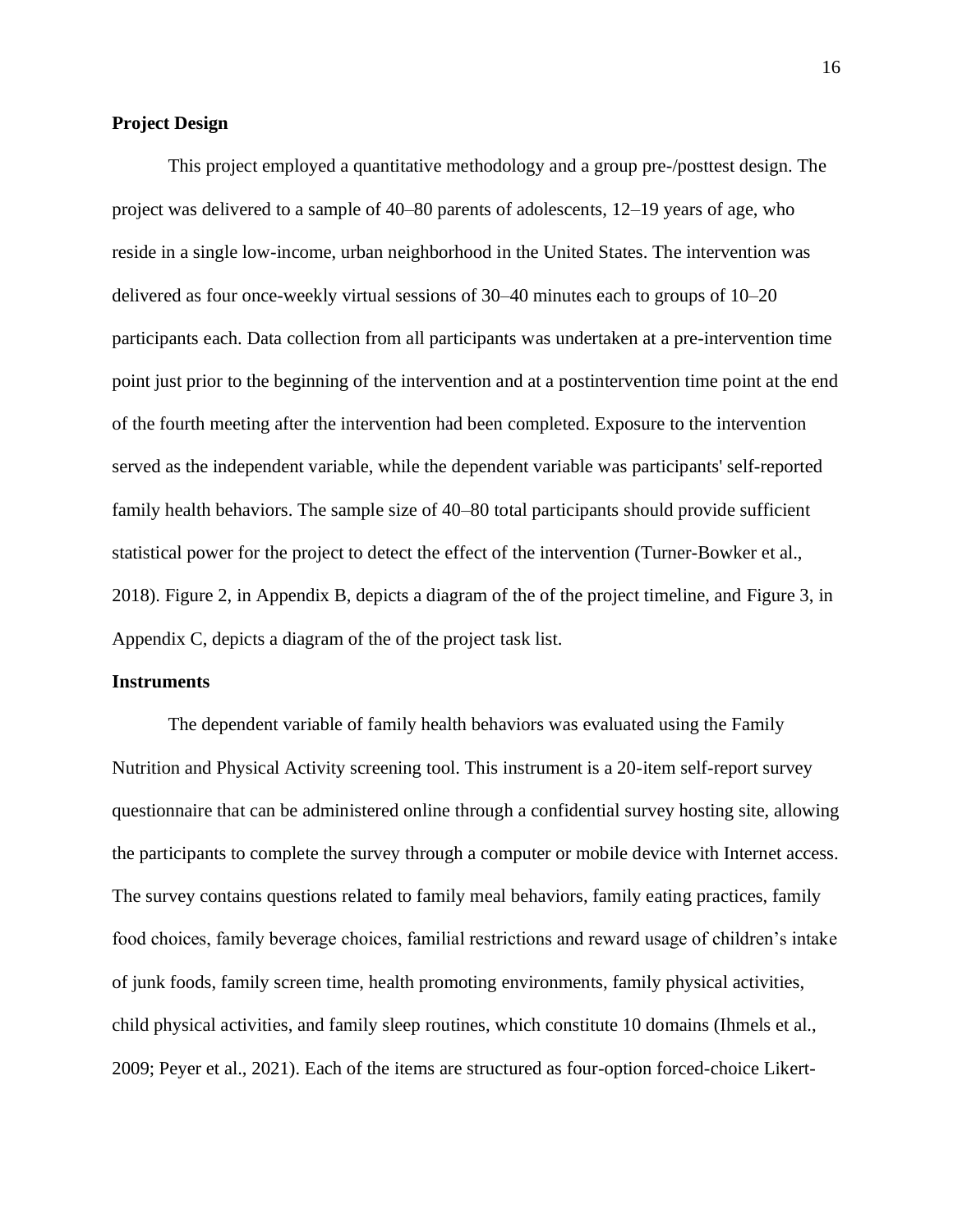type responses to questions such as "How often does your child eat breakfast, either at home or at school?," with responses that range from 1, denoting "never or almost never" to 4, denoting "very often or always," responses. The items are scored as 1–4, except for six items that are reverse-scored, for a total score of 20–80, where higher scores reflect healthier family behaviors and nutritional practices. The instrument has high internal consistency reliability for all of the individual domains according to confirmatory factor analysis (0.600-0.859), along with high concurrent validity according to high Pearson correlations ( $p < .001$ ), and high external and predictive validity according to multiple linear regression analyses that compared parental survey scores to their children's BMI, changes in children's BMI over time, parental BMI, and childhood cardiovascular and chronic disease risks (*p* < .001; Ihmels et al., 2009; Peyer et al., 2021; Williams et al., 2017; Yee et al., 2011, 2015).

#### **Data Collection and Analysis Plan**

The recruitment of adult participants took place at a community center, the YMCA, in the neighborhood of interest. The YMCA in the neighborhood of interest provided permission to contact parents at this site and worked with them to deliver a virtual intervention. Participant informed consent was sought and obtained before the data collection or intervention begin. When participants provided the informed consent documents necessary to enroll in the project, each participant was provided with a unique identification number, ranging from 001–100, which was used to keep track of their questionnaire data by incorporating it into the survey links that were sent to participants via email.

The data collection was undertaken by hosting the surveys containing the Family Nutritional and Physical Activity screening tool on the online survey hosting site SurveyMonkey. The participants completed the surveys as self-report questionnaires at the pre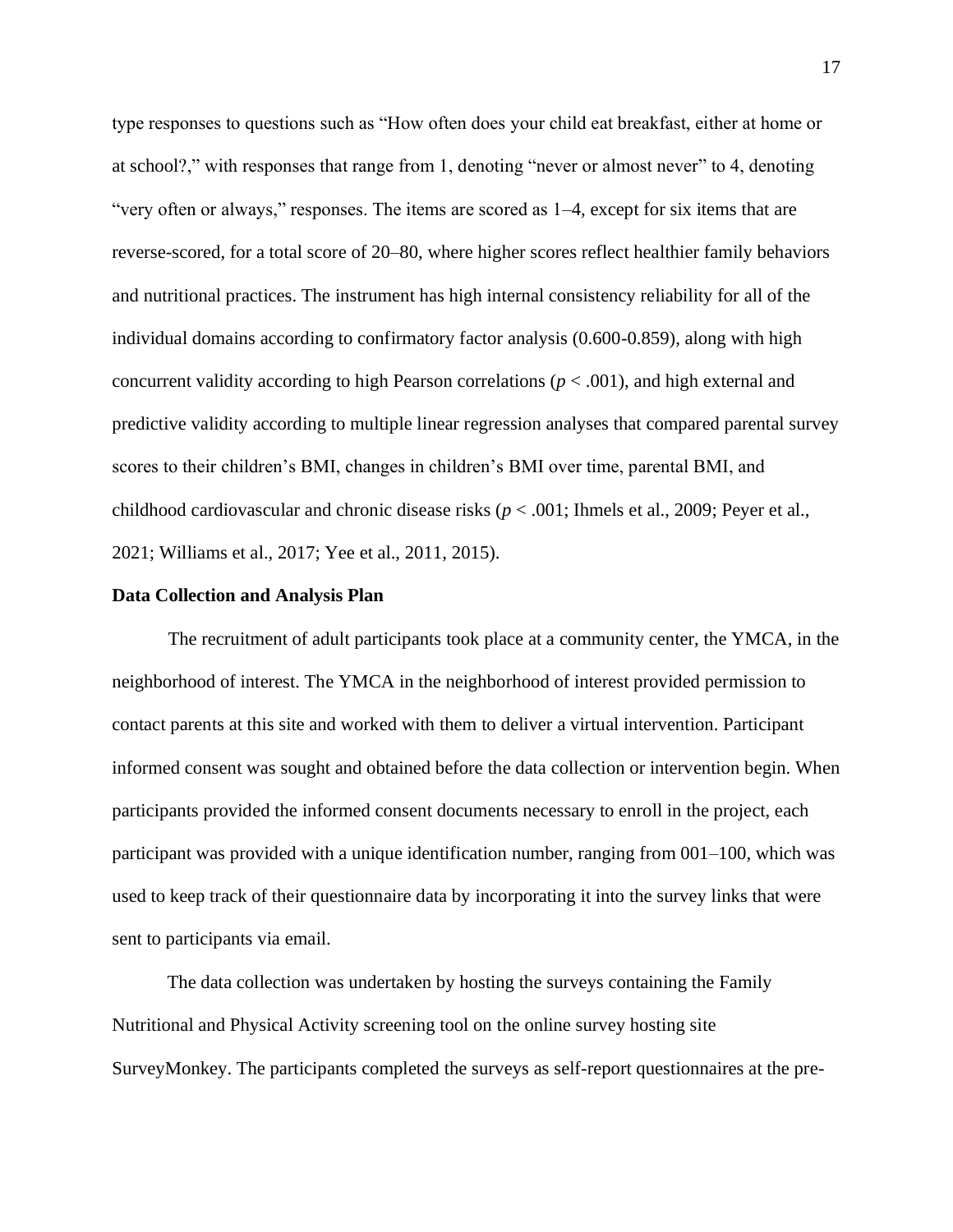intervention and postintervention time points. The pre-intervention time point for all participants was just before the first of the four weekly intervention meetings, one day prior to the beginning of the intervention, while the postintervention time point was 28 days afterward, just after the end of the fourth session of the intervention. Participants were emailed or texted links to the survey according to their preference and provided with reminders until they completed the survey. The surveys did not take more than 10–15 minutes to complete. The data from the survey were solely accessible to the project leader who had the password to the SurveyMonkey account and any offline files used to store and analyze the data after transferring it from SurveyMonkey.

The information from the surveys was coded according to each survey's response coding as provided by Ihmels et al. (2009) and Peyer et al. (2021). All responses were entered into a data set by participant number so each participant had a pre- and postintervention series of responses in the data set. For each survey, the analysis proceeded as follows. The total scores at the pre- and postintervention time points were calculated from each participant's survey. The data analysis used descriptive statistics to identify the mean total scores and corresponding standard deviations at the pre- and postintervention time points. A two-tailed, paired-samples *t* test using the *p*-value of  $p < .05$  was then used to compare within-group pre- and postintervention mean total scores for the sample.

#### **Methodology Appropriateness**

The project methodology involves an educational intervention delivered to the parents of adolescents' ages 12–18 years to promote improvements in family health behaviors. The information delivered through the intervention were based on the United States Department of Agriculture's (2020) MyPlate for My Family nutritional education curriculum, which covered the types of family nutritional and health behaviors that were evaluated through the Family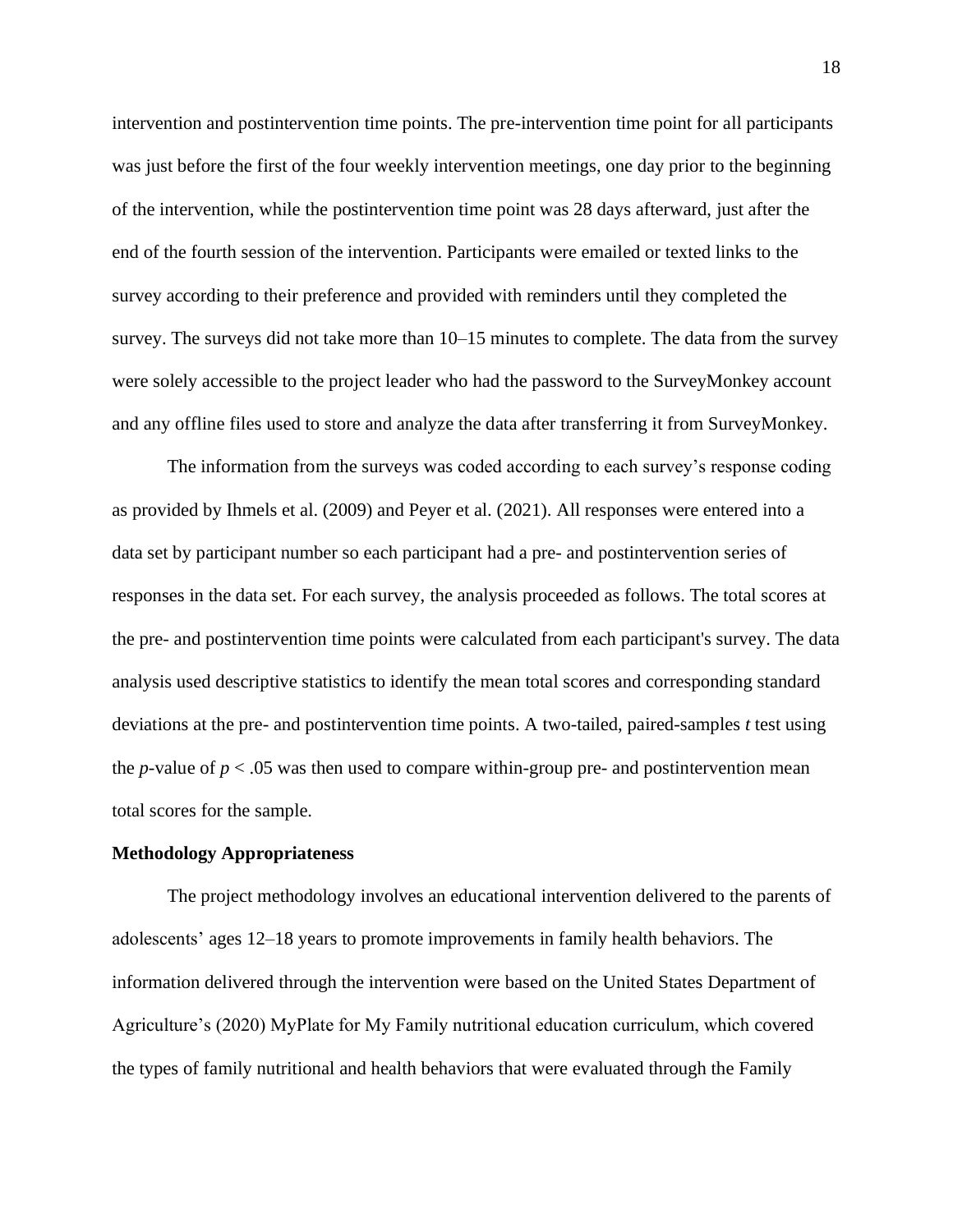Nutrition and Physical Activity screening tool. The intervention was delivered as four virtual sessions conducted online using a secure group meeting application, and the sessions were held once per week for four weeks. Each session was 30–40 minutes in length and was intended to be delivered during the evenings when participants were available. Multiple sessions with the same content were conducted each week so participants were able to attend all four sessions, even if their availability suddenly changed. Each session was delivered to 10–20 participants. Each intervention included audiovisual presentation, participative and hands-on elements, participant discussions, question and answer sessions, and interactive activities. The content of the intervention included basic information on nutrients and their role in a healthy body, the interaction between proper nutrition and exercise in promoting long-term health and avoiding disease, selecting healthy foods, identifying healthy and unhealthy ingredients, and participating in family food selection and meal planning. Resources for the participants and their family members to access whenever they wanted was also provided or linked during each session.

This intervention approach was chosen because, even though adolescents often have more agency in their meal choices, their parents still strongly influenced their dietary and nutritional habits. Adolescents still tend to eat most of their meals at home, and many meals outside the home are consumed with their family members. The stay at home orders during the present COVID-19 pandemic have further increased the impact that parents have on the dietary and nutritional habits of their adolescent children, because many American families have had to eat at home for months on end (Larsen et al., 2015; Mittal et al., 2020). Parents of adolescents are likely to be responsive to educational interventions that convey dietary and nutritional information in a family-oriented manner that is helpful, relevant, and engaging (Militello et al., 2016; Moxley et al., 2019). Even brief interventions that are delivered as five or fewer sessions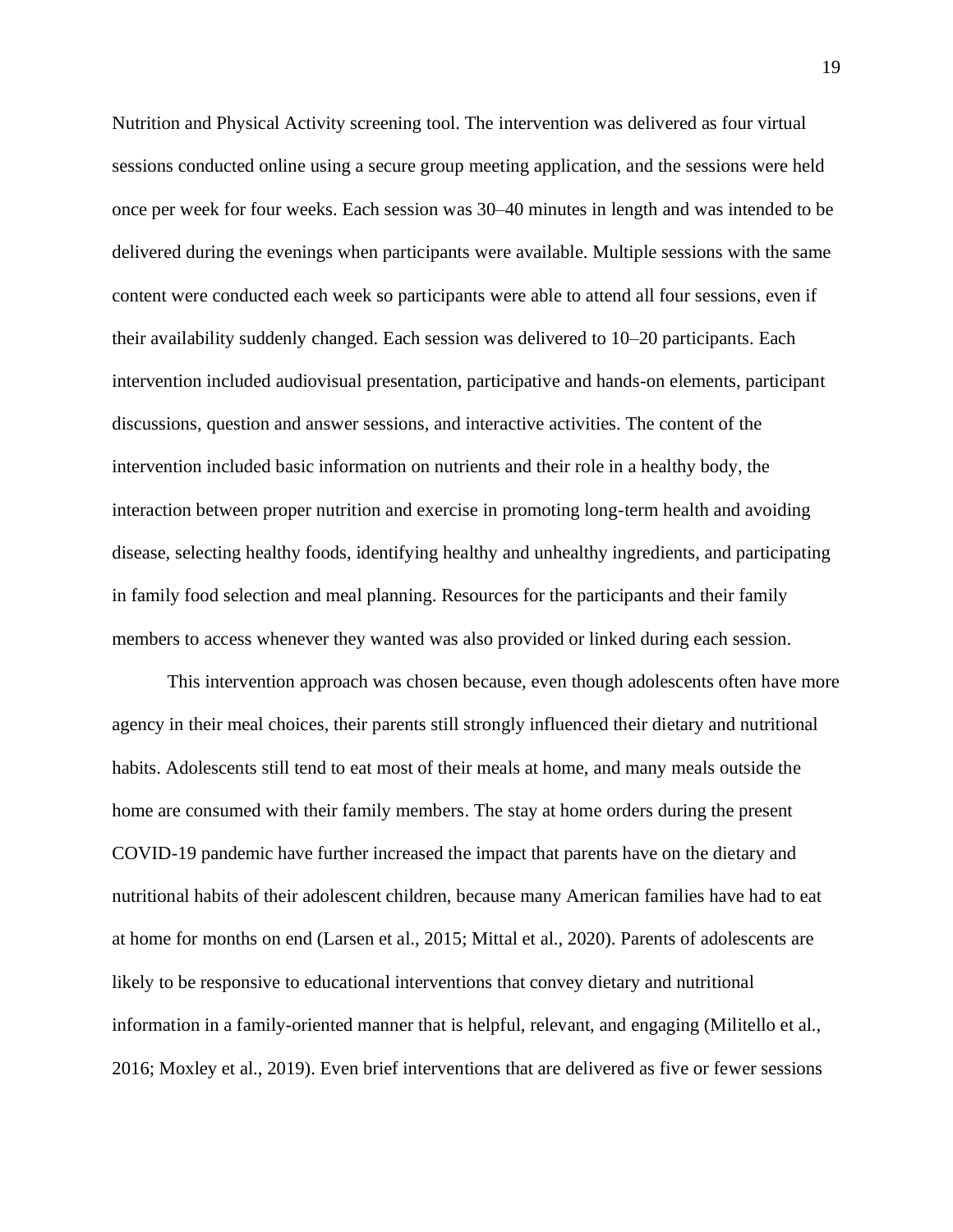of 30-60 minutes can facilitate improvements in parental knowledge of their children's nutritional needs and can promote healthier family dietary activities, and virtual interventions have been as successful as conventional in-person interventions in these senses (Altman & Wilfley, 2015; Bala et al., 2019; Boutelle et al., 2015; Larsen et al., 2015). Additionally, parents and adolescents from lower-income households frequently lack access to health care and dietary resources that can assist them in developing healthy dietary habits, which the proposed project seeks to address (Park & Park, 2020; Reed et al., 2015). The need to prevent obesity and overweight among African American youth from low-income households by promoting healthy eating behaviors early in life contributed to the selection of an intervention aimed at the parents of adolescents in this project (Reed et al., 2015).

The expected outcomes of the project intervention were that the participants would show changes between the pre- and postintervention time points that involved an improvement in family health behaviors (Brody et al., 2017; Larsen et al., 2015). The outcome of an improvement in family health behaviors was operationalized as a significant  $(p < .05)$  increase in the sample's mean total score on the Family Nutrition and Physical Activity screening tool at postintervention compared to pre-intervention.

#### **Feasibility and Appropriateness**

This project was feasible to accomplish because many parents in the neighborhood where the project took place were interested in promoting better health among their children and on a family level (Reed et al., 2015). The intervention itself was developed to be engaging and aligned with the health literacy of the participants. Additionally, the project engaged the other family members of the participants by providing additional resources they could access and by being able to contact the project leader through email or by phone.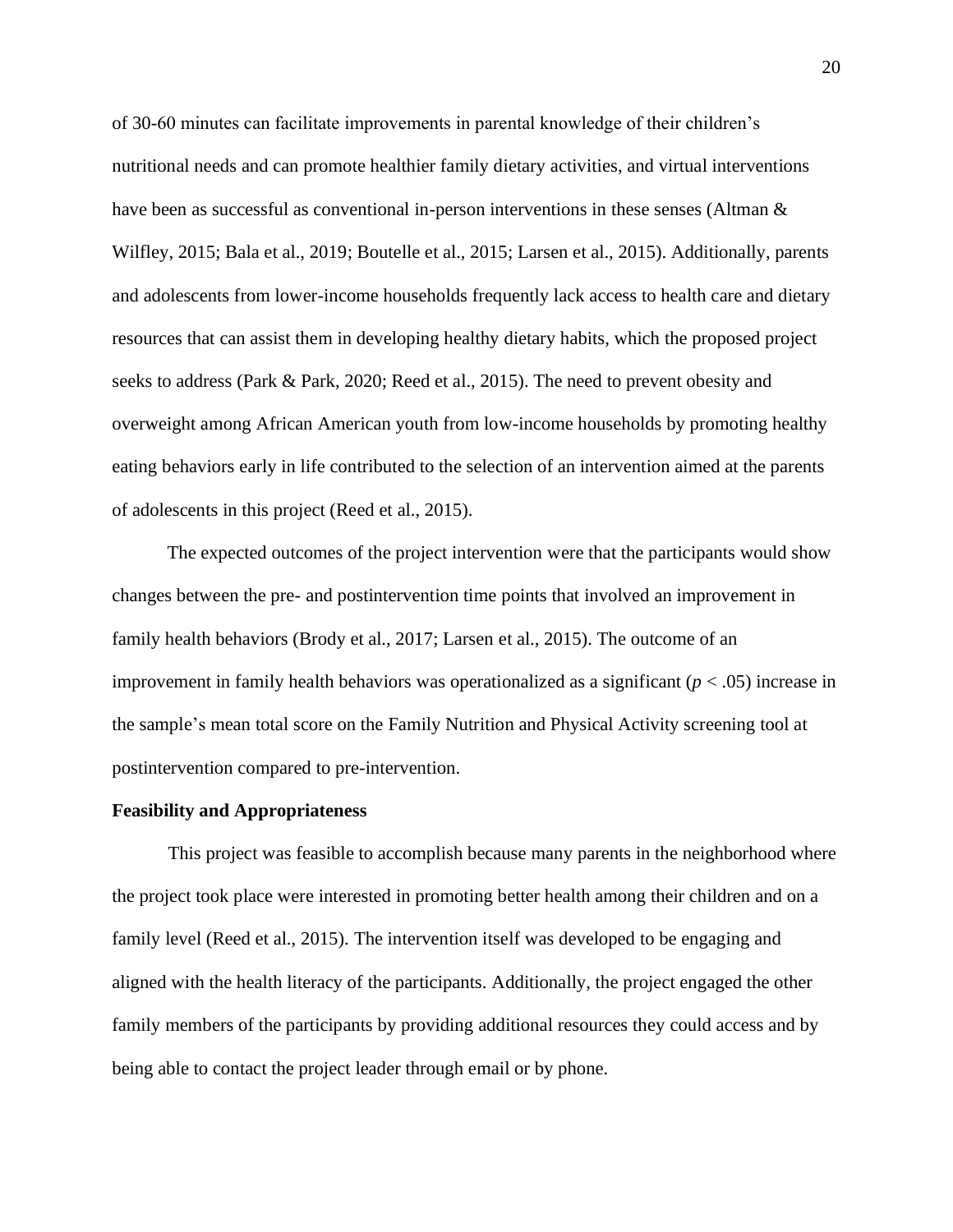#### **IRB Approval and Process**

Because this project involved human participants who provided information used as data in the project, a full IRB review was necessary for this project and IRB approval was needed for the project to be implemented.

#### **Interprofessional Collaboration**

If appropriate, opportunities were taken to engage in interprofessional collaboration for the project, including coordination of the development of intervention content with a licensed nutritionist as well as a pediatrician.

#### **Practice Setting for EBP**

The project setting consisted of an urban neighborhood in the United States containing 1,500–2,000 residents. The residents were mostly African American families and nearly all of the residents lived in low-income households. The overweight and obesity rates are around 10% each for youth in the area, which is roughly the national average rate (Centers for Disease Control, 2020). There were a few local grocery stores that provided food options for families in the area other than fast food restaurants and convenience stores, although the latter types of food sources were more numerous. The neighborhood parks and walking paths were deemed safe by the residents, although some were poorly maintained by the local government.

#### **Target Population**

This project drew its sample from a population of the parents of adolescent children, where adolescents can be considered to be children who are ages 12–18 years old, who reside within a single lower-income urban neighborhood in the United States. The sample was a convenience sample of 40–80 parents of adolescents in the neighborhood selected as the project setting. The sample most likely included a larger number of women, as many children in the area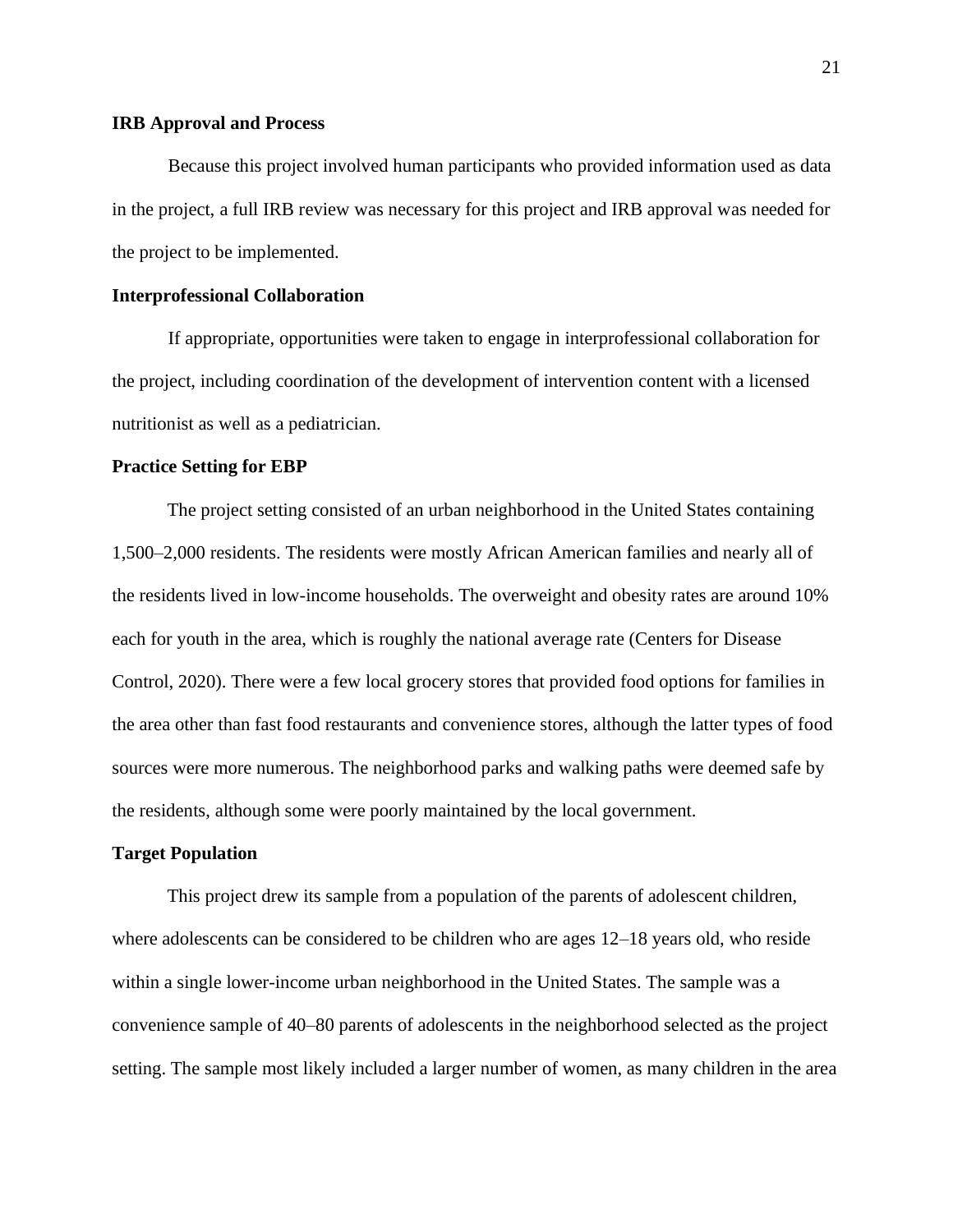lived only with their mother. The participants were likely to live in households with similar earnings, and to report similar family health behaviors.

#### **Risks and Benefits**

The risks of the project were minimal and were limited to privacy and confidentiality issues. The risks were mitigated by using only a secure application to host the virtual meeting sessions, avoiding the collection of personally identifying data in the survey instruments, and taking steps to safeguard all participant data and personal information. The benefits from the project included improvements in the participants' nutritional knowledge and in their families' eating behaviors.

#### **Timeline**

The timeline of the project began by obtaining IRB approval for the project, as the YMCA had already provided approval to conduct recruitment at that site. The project leader began recruiting 2–4 weeks before the project began, and during that time, the project leader used conventional mail, take-home information, and phone or email contact to notify participants about the project meeting schedules and to obtain informed consent. Data collection at preintervention took place one day before the start of the four-week intervention, followed four weeks later by postintervention data collection.

#### **Chapter Summary**

This chapter described the methodology for the proposed project to address adolescent obesity through a virtual educational program for the parents of adolescents that promoted improved family health behaviors. The intervention was delivered as four once-weekly sessions, 30–40 minutes each, over the course of four weeks. The sessions involved participative, interactive, and audiovisual learning. The project design was structured as a pre-/posttest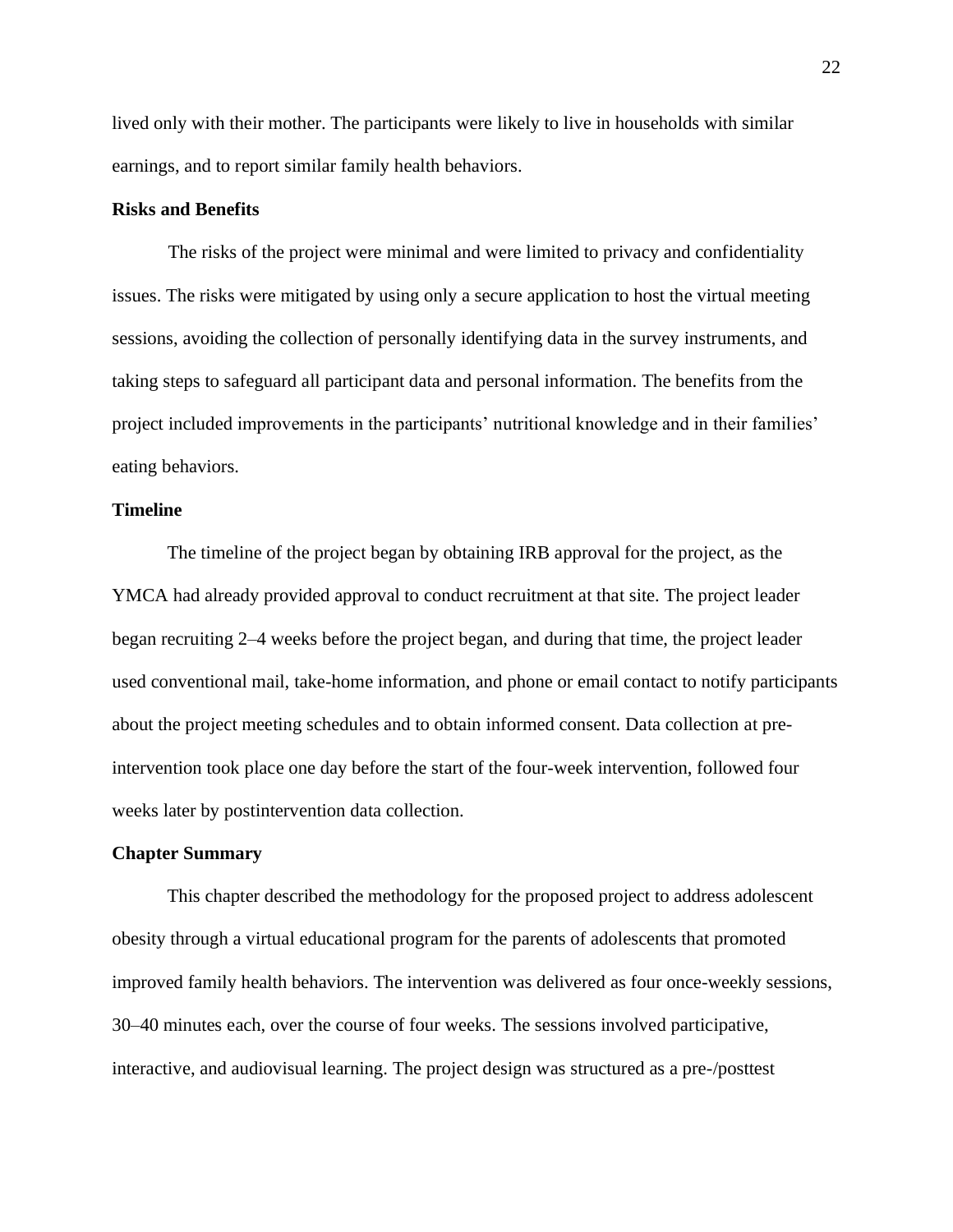comparison, and the pre- and postintervention measures of family health behaviors were assessed using the Family Nutrition and Physical Activity screening tool.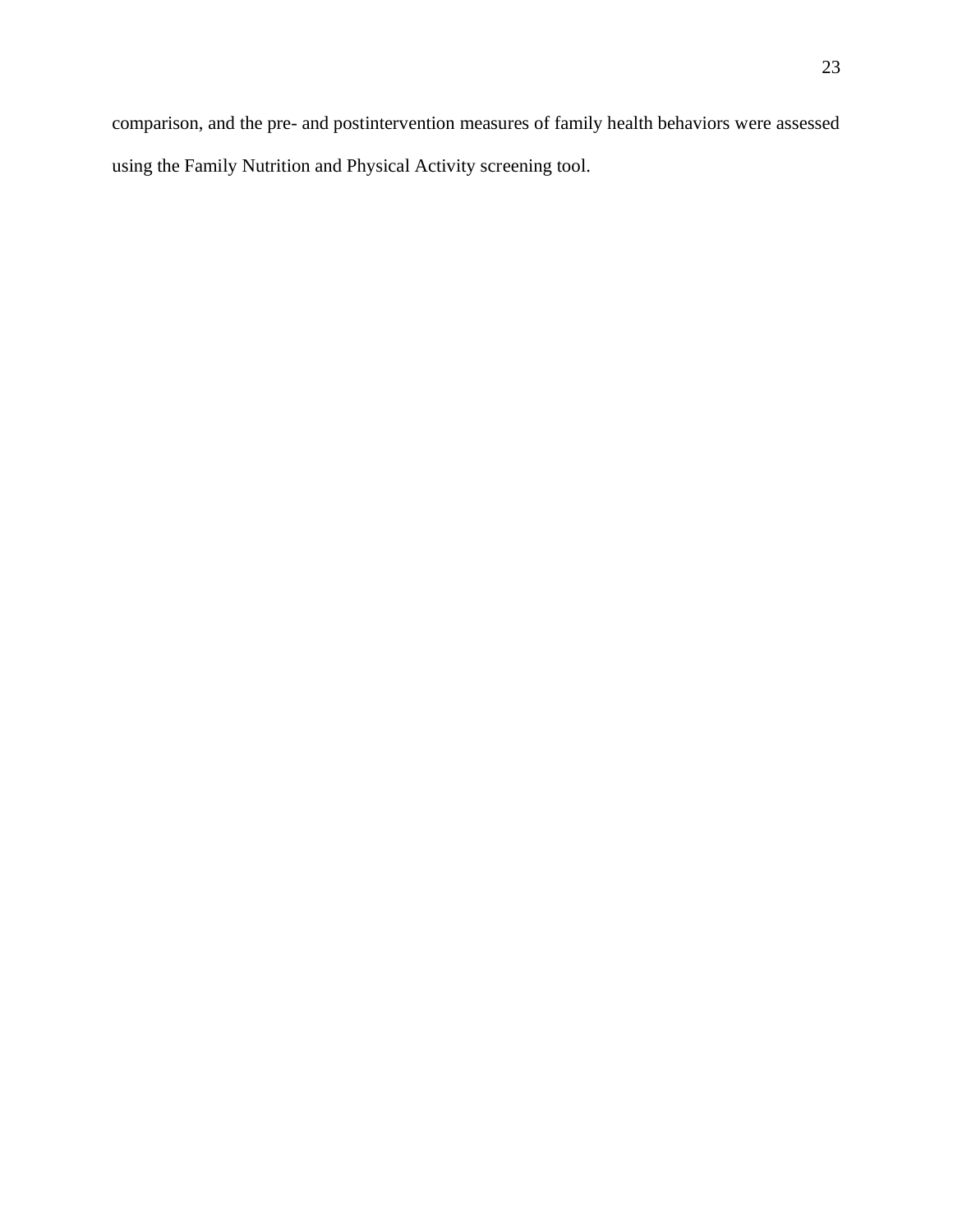#### **Chapter 4: Results**

This project delivered an intervention consisting of an online, small-group educational program on healthy dietary habits to a sample of adult parents of adolescents living with their children in lower-income, urban households with the aim of promoting improvements in nutritional knowledge and family eating behaviors. The purpose of this chapter is to describe the results obtained from the data collection and analysis components of the project. The chapter begins by discussing the demographics of the sample. The research questions are briefly reiterated afterward, and then the findings from the data analysis are presented. The project's limitations are discussed as well. The chapter ends with a summary of the major points from the preceding sections.

#### **Discussion of Demographics**

Table 1 depicts the frequency distributions for the participants' gender and race. The participants were predominantly female ( $n = 66, 82.5\%$ ) and African American ( $n = 65, 81.3\%$ ). However, other racial groups were also represented in the sample, with the next most common race of participants being Hispanic ( $n = 8$ , 10.0%). Table 2 shows the descriptive statistics from the participants' ages. The mean age of the participants was  $34.31 \pm 4.552$  years old.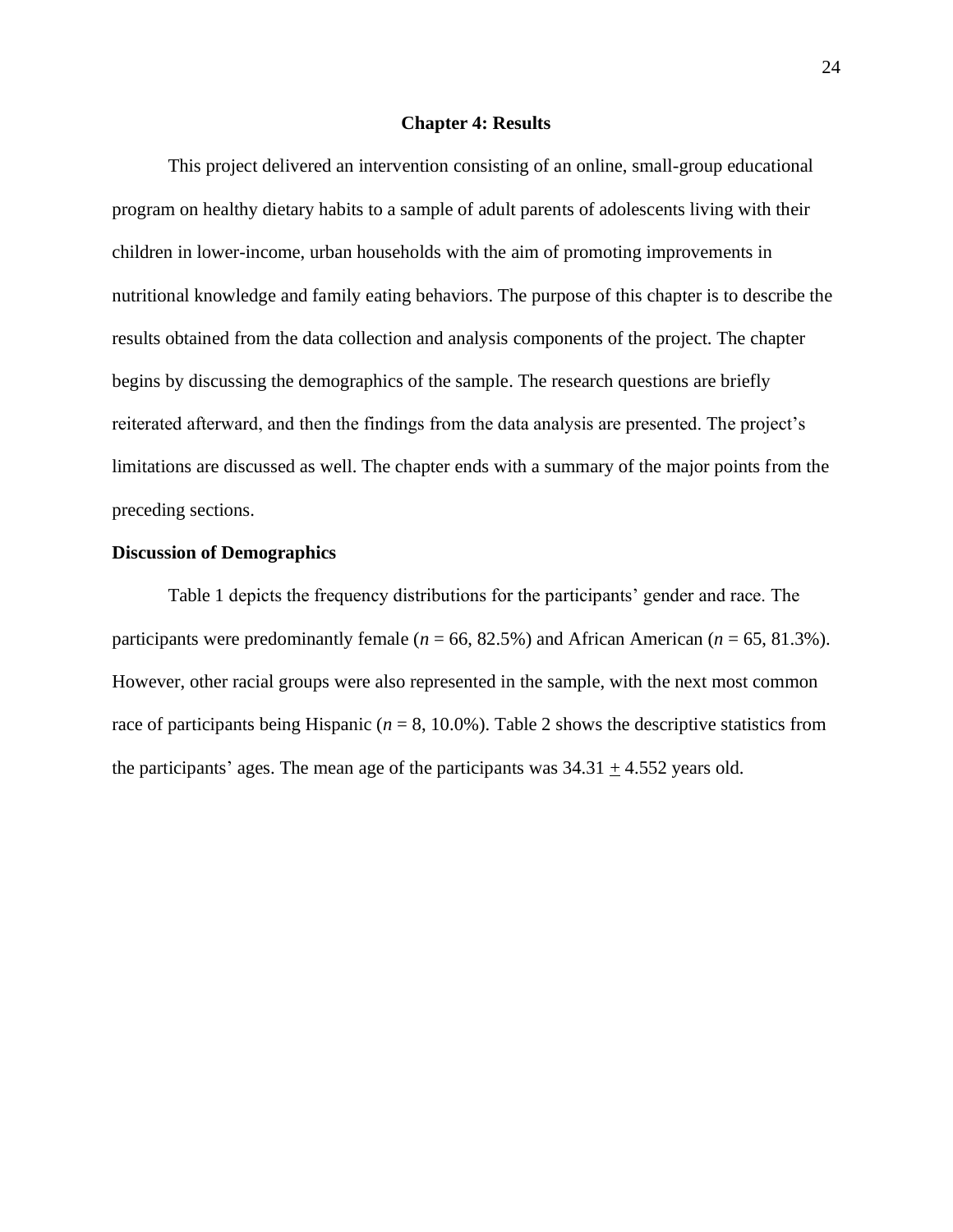## **Table 1**

| Demographic       | $\boldsymbol{n}$ | $\%$ | Cumulative |
|-------------------|------------------|------|------------|
|                   |                  |      | percentage |
| Gender            |                  |      |            |
| Female            | 66               | 82.5 | 82.5%      |
| Male              | 14               | 17.5 | 100%       |
| Race              |                  |      |            |
| White             | 3                | 3.8  | 3.8%       |
| African American  | 65               | 81.3 | 85.0%      |
| Hispanic          | 8                | 10.0 | 95.0%      |
| Asian-American    | $\mathbf{1}$     | 1.3  | 96.3%      |
| Native American   | $\mathbf{1}$     | 1.3  | 97.5%      |
| Two or more races | $\overline{2}$   | 2.5  | 100%       |

*Frequency Distributions for Participants' Gender and Race (*N *= 80)*

## **Table 2**

*Descriptive Statistics of Participants' Age (*N *= 80)*

| Age (in years) |
|----------------|
| 34.31          |
| 4.552          |
| 20             |
| 50             |
|                |

## **Questions Guiding the Inquiry**

RQ1: Do parents of adolescents who participate in a nutritional education intervention

exhibit changes in family health behaviors between pre- and postintervention?

RQ2: Do parents of adolescents who participate in a nutritional education intervention

exhibit changes in family eating behaviors between pre- and postintervention?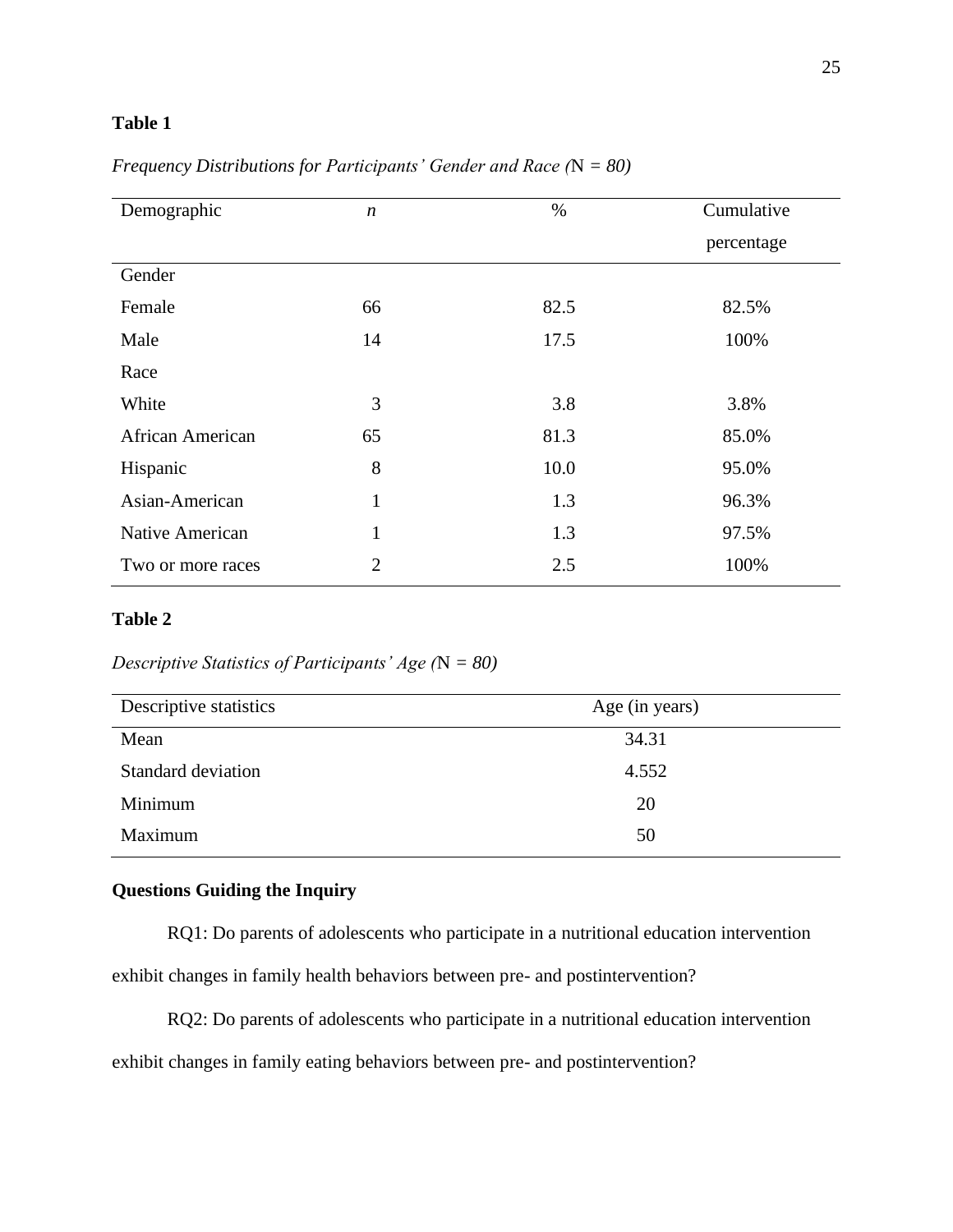#### **Data Analysis**

The descriptive statistics were first calculated for the sample's first 10 items on the Family Nutrition and Physical Activity screening tool at pre- and posttest, as well as for the sample's total scores at pre- and posttest. Table 3 presents the information from these analyses. The family eating behaviors, represented by the summed scores for the first 10 survey items for each participant, had a mean of  $16.58 \pm 4.676$  at pre-test and  $29.35 \pm 5.232$  at posttest. The total scores for each participant represented family health behaviors, and these scores had a sample mean of  $34.79 \pm 6.17$  at pre-test and  $54.43 \pm 7.69$  at posttest.

The sample's family eating behavior subset mean scores at pre- and posttest were then compared using a two-tailed, paired-samples *t* test with a *p*-value of  $p < .05$  to determine significance. Table 4 depicts the findings from that test. The outcome was  $t = -0.19078$ ,  $p < 0.001$ , which was statistically significant.

The sample's family health behaviors, using the mean scores calculated from participants' total survey scores, were compared for their pre- and posttest values with a twotailed, paired-samples *t* test with a *p*-value of  $p < .05$  to determine significance. Table 5 depicts those findings, which were  $t = -21.795$ ,  $p < .001$ , which was also statistically significant.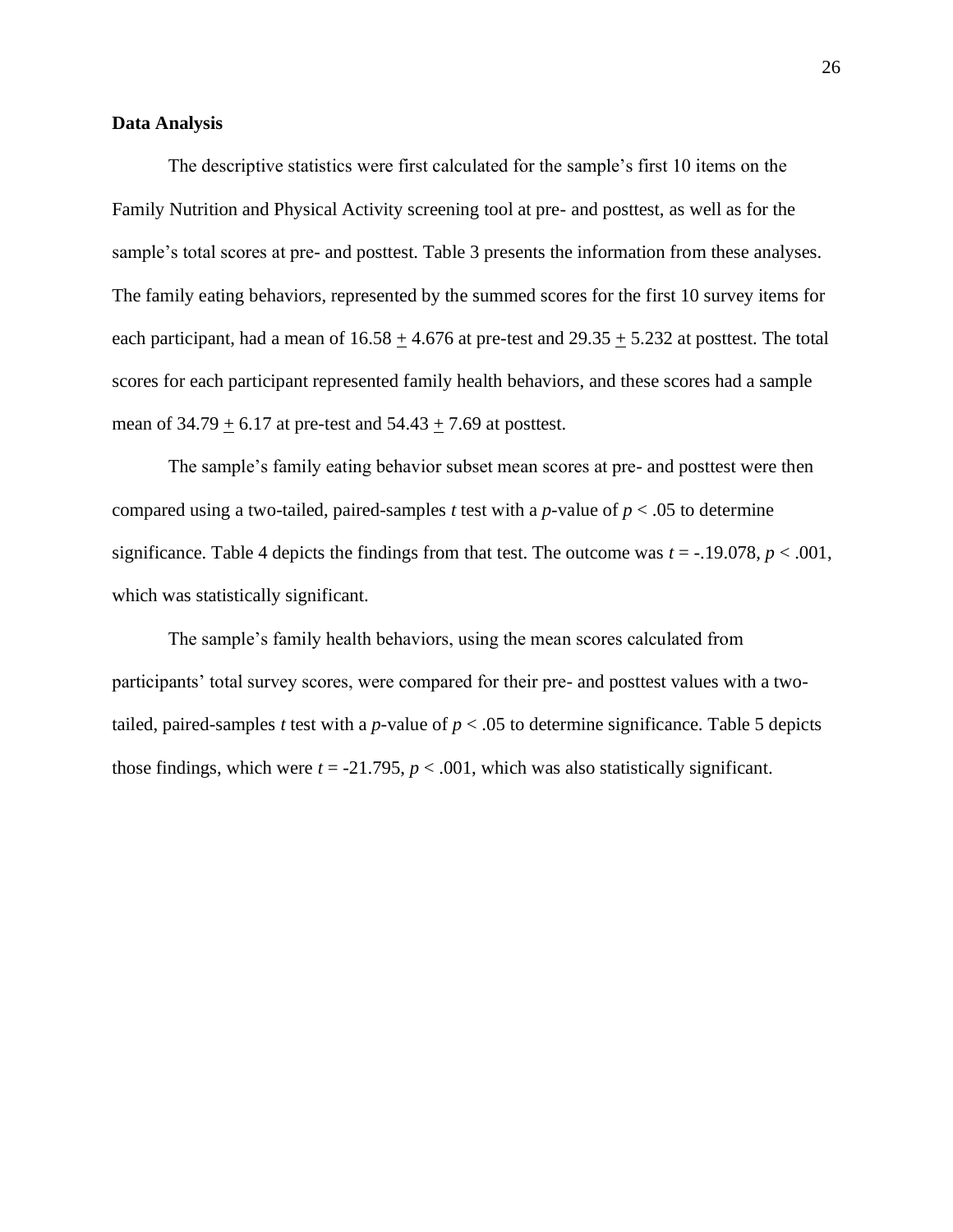# **Table 3**

| Descriptive statistics    | Family eating behavior data | Family health behavior |
|---------------------------|-----------------------------|------------------------|
|                           |                             | data                   |
| Pretest                   |                             |                        |
| Minimum                   | 10                          | 23                     |
| Maximum                   | 28                          | 53                     |
| Mean                      | 16.58                       | 34.79                  |
| Standard deviation        | 4.676                       | 6.170                  |
| Posttest                  |                             |                        |
| Minimum                   | 17                          | 40                     |
| Maximum                   | 40                          | 77                     |
| Mean                      | 29.35                       | 54.43                  |
| <b>Standard deviation</b> | 5.232                       | 7.690                  |

*Descriptive Statistics for Family Eating and Health Behavior Data* (N = 80)

## **Table 4**

*Results of* t *Test for Family Eating Behavior Data*

| SEM   |           | Significance |
|-------|-----------|--------------|
| 0.670 | $-19.078$ | $< 0.001*$   |

\* denotes statistical significance at  $p < .05$ 

## **Table 5**

*Results of* t *Test for Family Health Behavior Data*

| SEM   |           | Significance |
|-------|-----------|--------------|
| 0.901 | $-21.795$ | $< 0.001*$   |

\* denotes statistical significance at  $p < .05$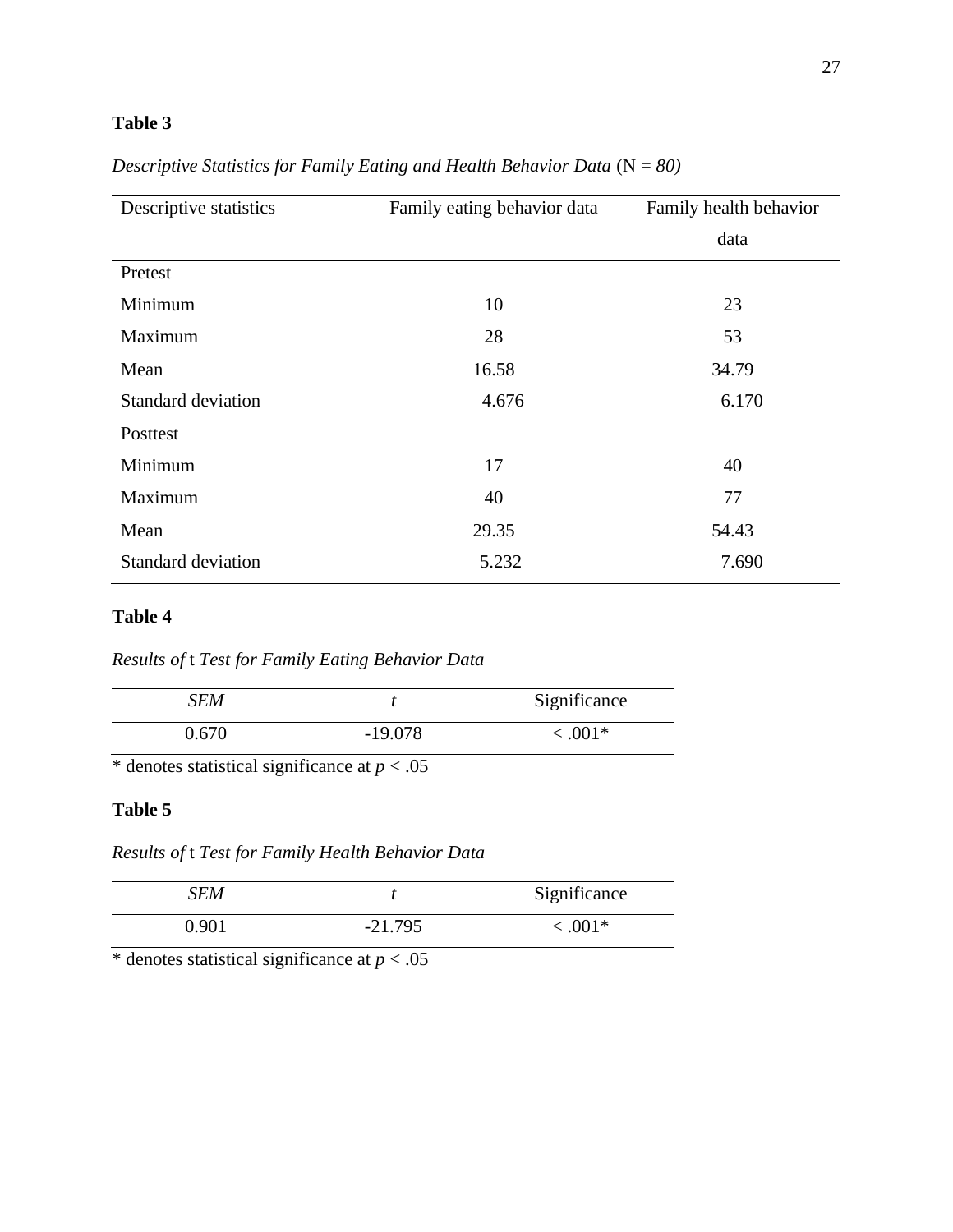#### **Limitations**

This project had a few limitations that are important to note when examining the results of these analyses. First, the project used a convenience sample and did not compare the demographics of the sample to those of the larger population the sample was drawn from. The use of a convenience sample could have biased the results due to participants self-selecting into the project, and the lack of population to sample comparisons makes it difficult to generalize the findings to the community population. Additionally, the project did not employ a control condition to compare to the intervention, nor did it use an experimental design, which prevents any conclusions about the causal effects of the intervention from being drawn using the analytical outcomes.

#### **Chapter Summary**

This chapter's purpose was to describe the results obtained from the project's data analyses. The demographic data for the sample showed that the sample had some diversity, but predominantly the sample was comprised of African American women. The research questions for the project sought to examine the participants' changes in family eating behaviors and family health behaviors between the pre- and postintervention time points. The sample showed a trend with their scores for the subset of survey items representing family eating behaviors, where the mean score increased from pre- to posttest, and a similar pre- to posttest increase was observed with the participants' total mean scores on the Family Nutrition and Physical Activity screening tool. The two-tailed, paired-samples *t* tests used to compare the sample means revealed that the increase in family eating behaviors mean scores and family health behaviors mean scores from pre- to postintervention were both statistically significant ( $p < .05$ ). Chapter 5 discusses these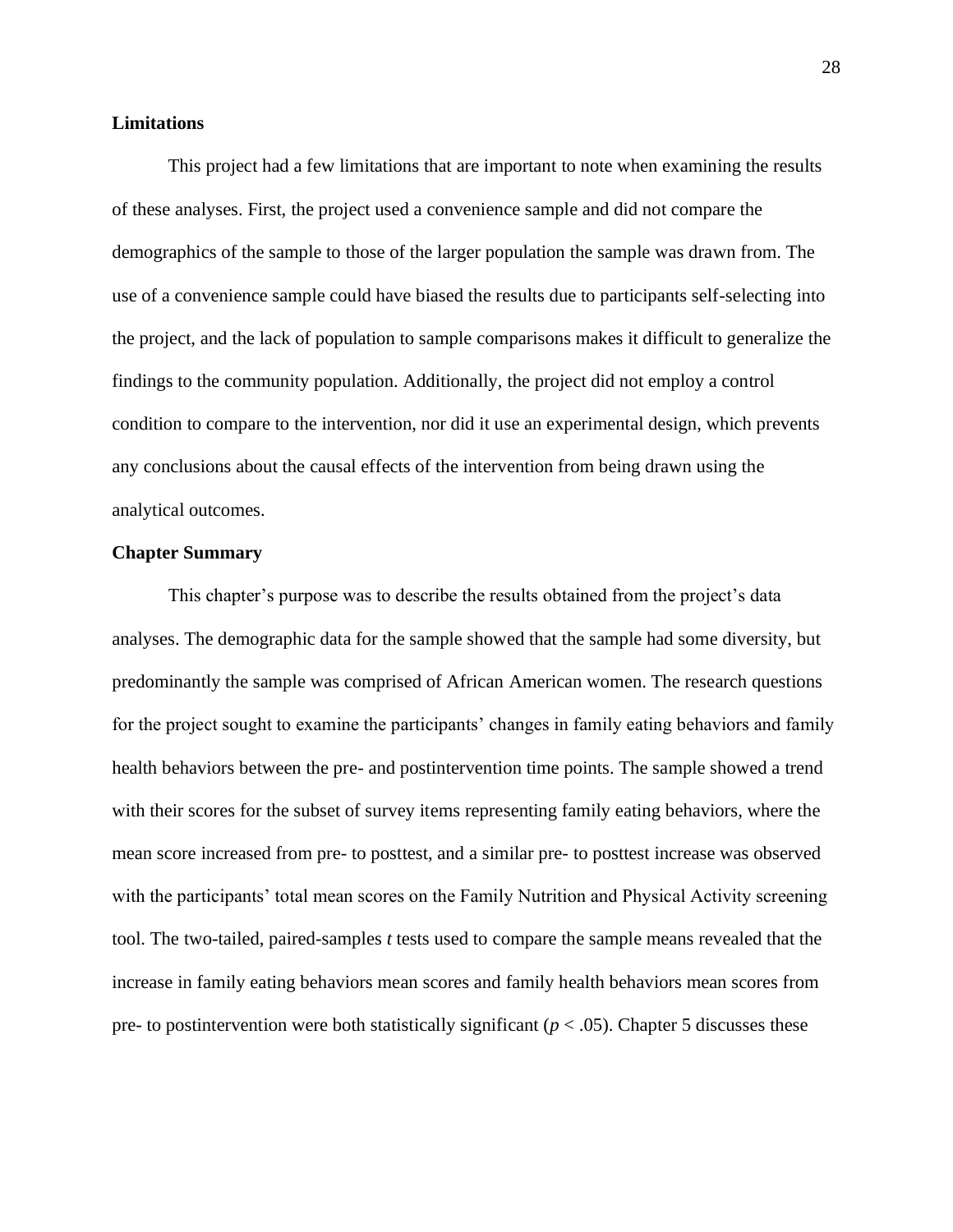findings in the context of other research outcomes and develops implications and recommendations based on the findings.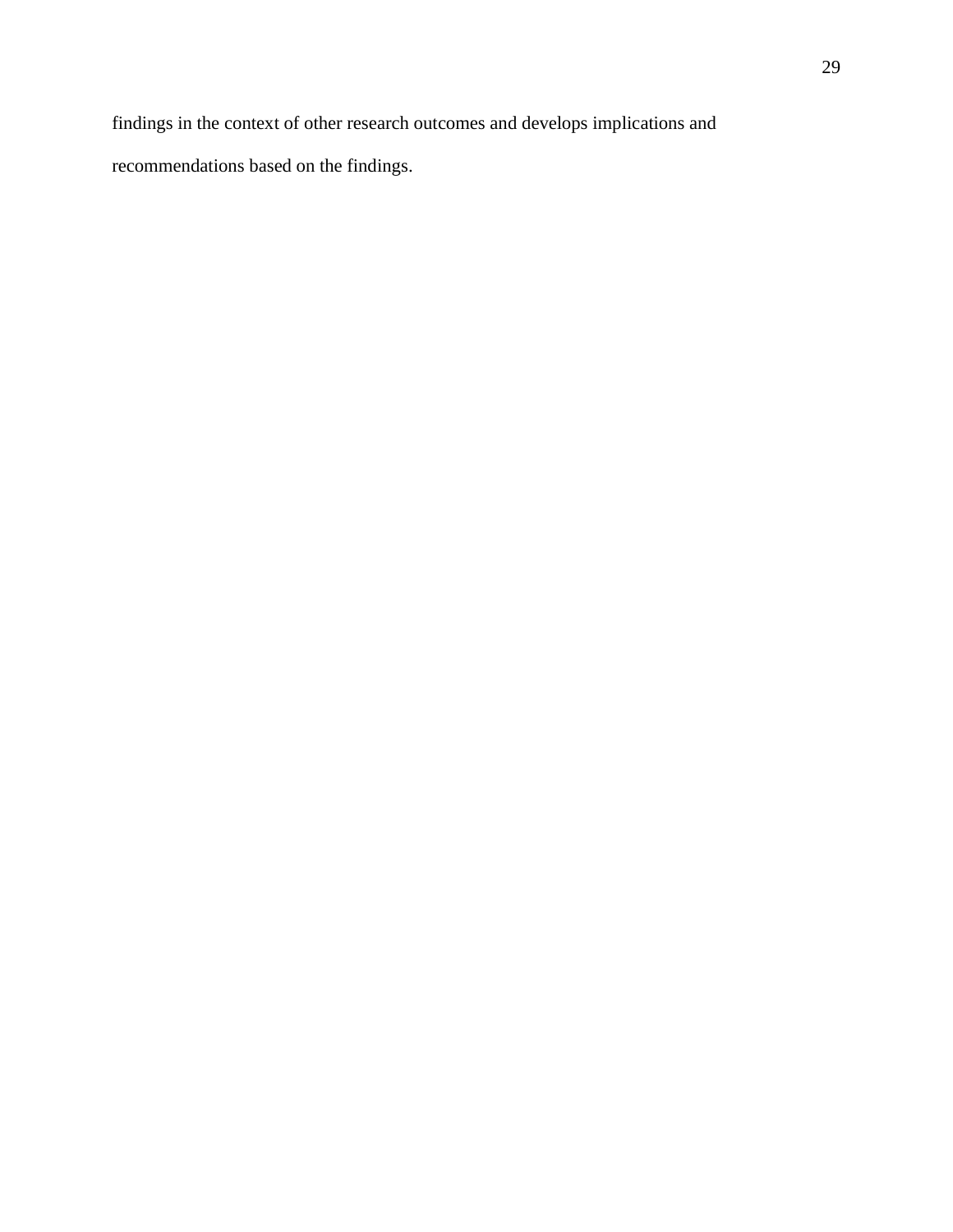#### **Chapter 5: Discussion, Conclusions, and Recommendations**

As Chapter 4 discussed, the findings from this project revealed that the inferential statistical analyses had statistically significant results. The purpose of this chapter is to discuss the findings in the context of other research, draw conclusions about the significance of the finding for various stakeholders, and make recommendations for future research. The chapter begins by interpreting the findings discussed in the previous chapter in the context of the body of research on parental interventions to promote healthy eating. Then, implications of the project findings for nurse leaders are discussed. Afterward, the project's findings in terms of evidencebased practices (EBP) are discussed and their relationship with the American Association of Colleges of Nursing (AACN) DNP essentials are explored. The chapter concludes with a set of recommendations for future research that would enable investigators to follow up on the findings from this project.

#### **Interpretation and Inferences of Findings**

This project's *t* test that compared the pre- to postintervention family eating behaviors mean scores had a statistically significant ( $p < .05$ ) outcome, which indicated that the answer to the first research question was that parents of adolescent who participate in a nutritional education intervention do show changes in their family eating behaviors from pre- to postintervention. More specifically, the family eating behaviors mean score increased from preto postintervention, suggesting a general improvement in the participants' family eating behaviors.

The *t* test comparing the pre- to postintervention family health behaviors mean scores likewise had a statistically significant  $(p < .05)$  outcome. That outcome showed that the answer to the second research question was that parents of adolescents who take part in a nutritional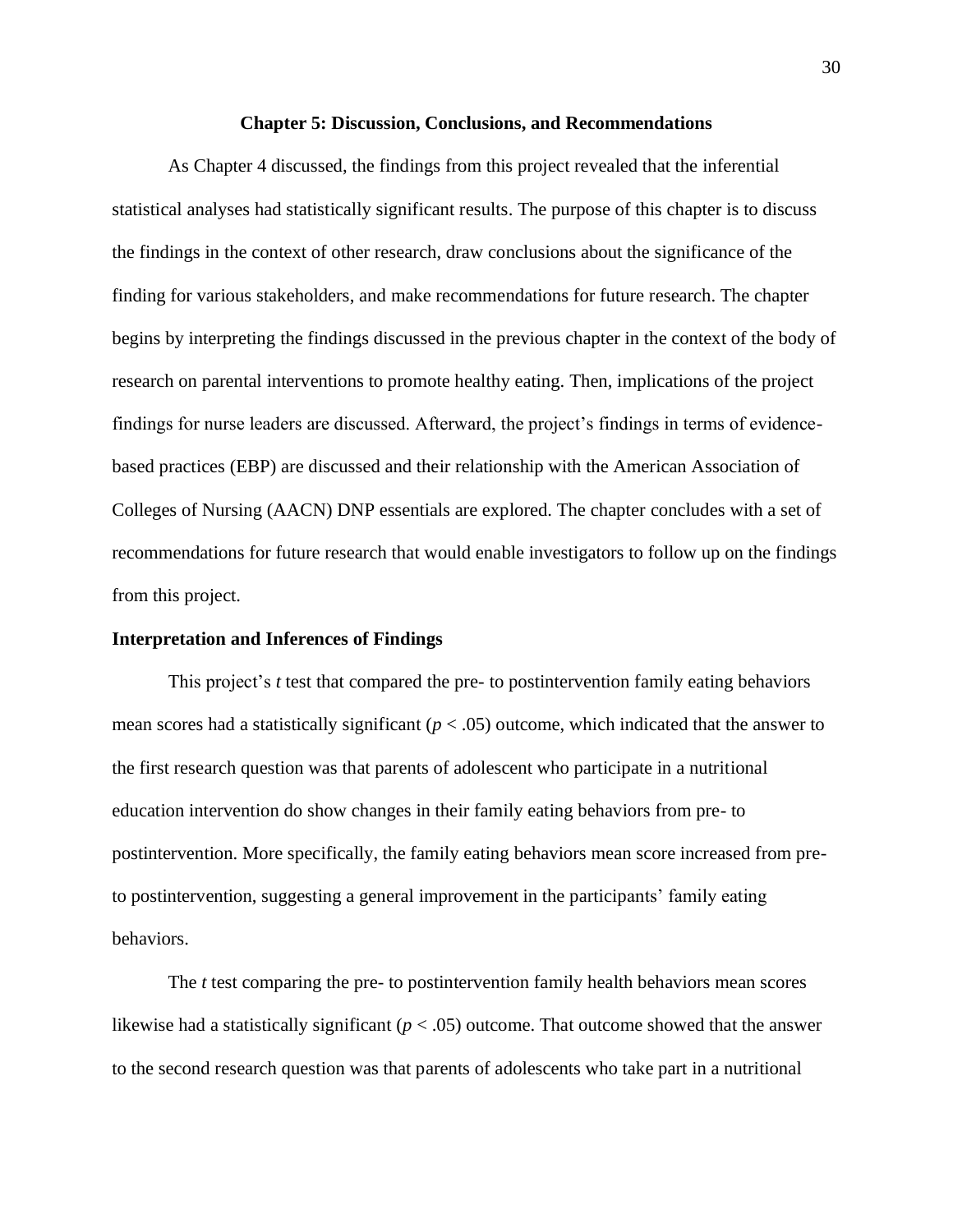education intervention exhibit changes in family health behaviors between pre- and postintervention. The increase from pre- to postintervention with the total mean scores on the Family Nutrition and Physical Activity screening tool suggested that the participants improved in their reported family health behaviors as well. Such an improvement, of course, is based in part on the improvement in family eating behaviors, but also encompasses improvements in reported family sleep and exercise behaviors.

The findings from this project make sense, given the outcomes from previous research, but this project's findings also build on these past outcomes. Other nutrition education interventions that were designed for parents of adolescent children had been found to promote improvements in reported eating behaviors for the entire family (Park & Park, 2020; Reed et al., 2015). Although this project did not measure other family members' reported eating or health behaviors directly, past studies showed consistency between parental self-reports for family health and eating behaviors and observations or self-report measures of the other family members' behaviors (Larsen et al., 2015; Militello et al., 2016). Past research suggested that virtual interventions could be used to deliver nutrition education content and promote improvements in eating behaviors, which this project confirmed (Altman & Wilfley, 2015; Rose et al., 2017). This project also built on previous findings about virtual interventions for nutrition education by showing that such interventions did not need to target children or adolescents directly; instead, these interventions could be delivered to the parents of adolescents in a virtual format while promoting improvements in family health and eating behaviors (Lofton et al., 2016; Reed et al., 2015).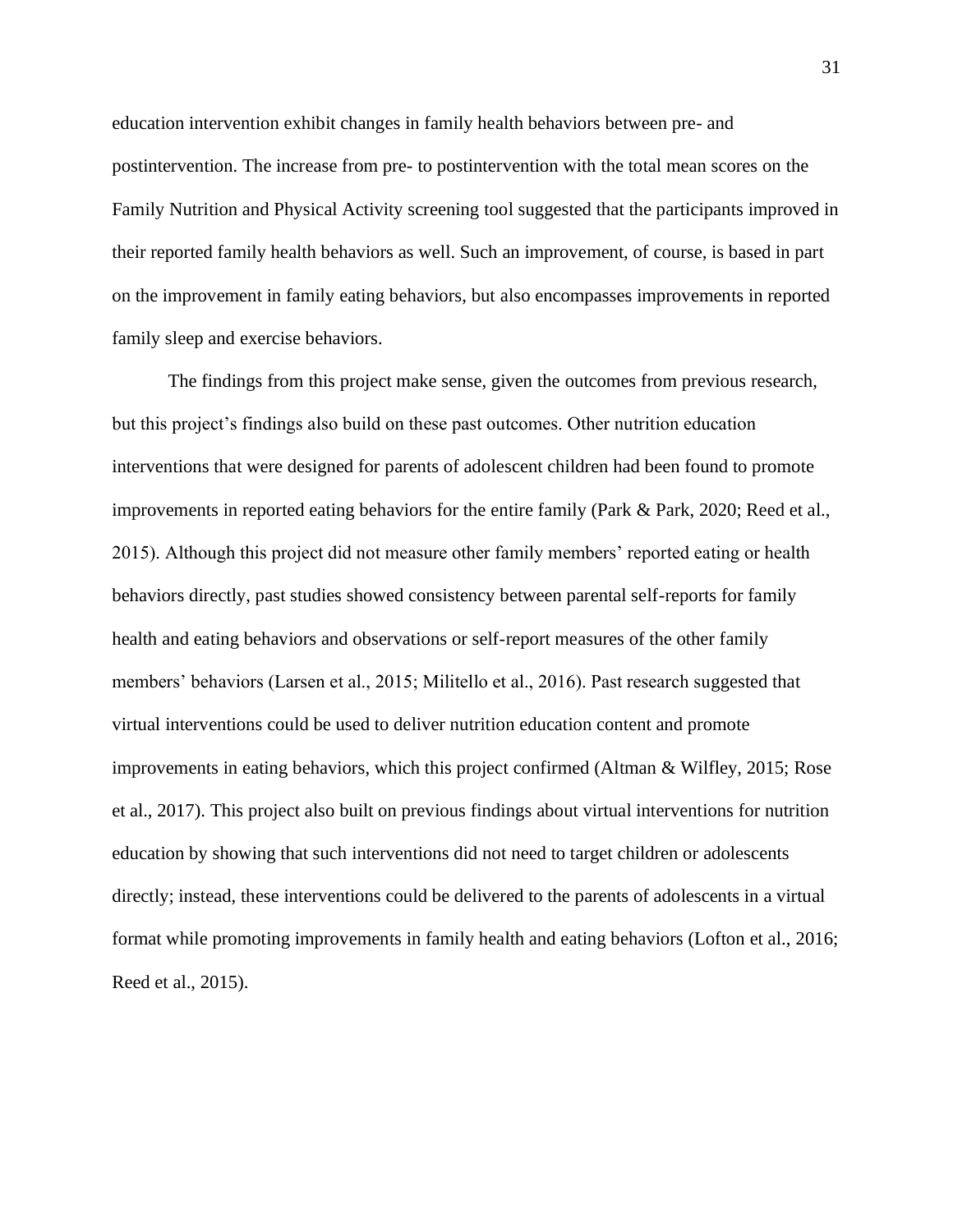#### **Implications for Leaders**

This project's findings have implications for nurse leaders. Nurse leaders working in clinic, school, or public health settings frequently encounter childhood obesity as a health issue among patients and community members. This project indicated that nurse leaders in these settings could develop effective interventions to engage with the parents of adolescents and provide nutritional education in a virtual format for a brief period of just four meetings over four weeks, and would still be able to effectively promote improvements in family eating behaviors and family health behaviors through such an approach. Nurse leaders who are already delivering or overseeing childhood obesity interventions that target children should therefore consider the intervention in this project as a complementary method of preventing and addressing childhood obesity by engaging with the parents of adolescents.

#### **EBP Findings and Relationship to DNP Essentials**

The findings from this project demonstrate that this DNP project addressed each of the AACN's DNP essentials. These domains of consistency are described in the following subsections.

#### *Essential I: Scientific Underpinnings of Practice*

This project addressed Essential I because the nutrition education intervention was developed using theoretical bases like the health belief model and developmental cascade model of obesity as well as empirical research. The project also involved developing the intervention by synthesizing evidence from a range of fields, including nursing, nutrition, public health, biology, medicine, and information science (American Association of Colleges of Nursing, 2006).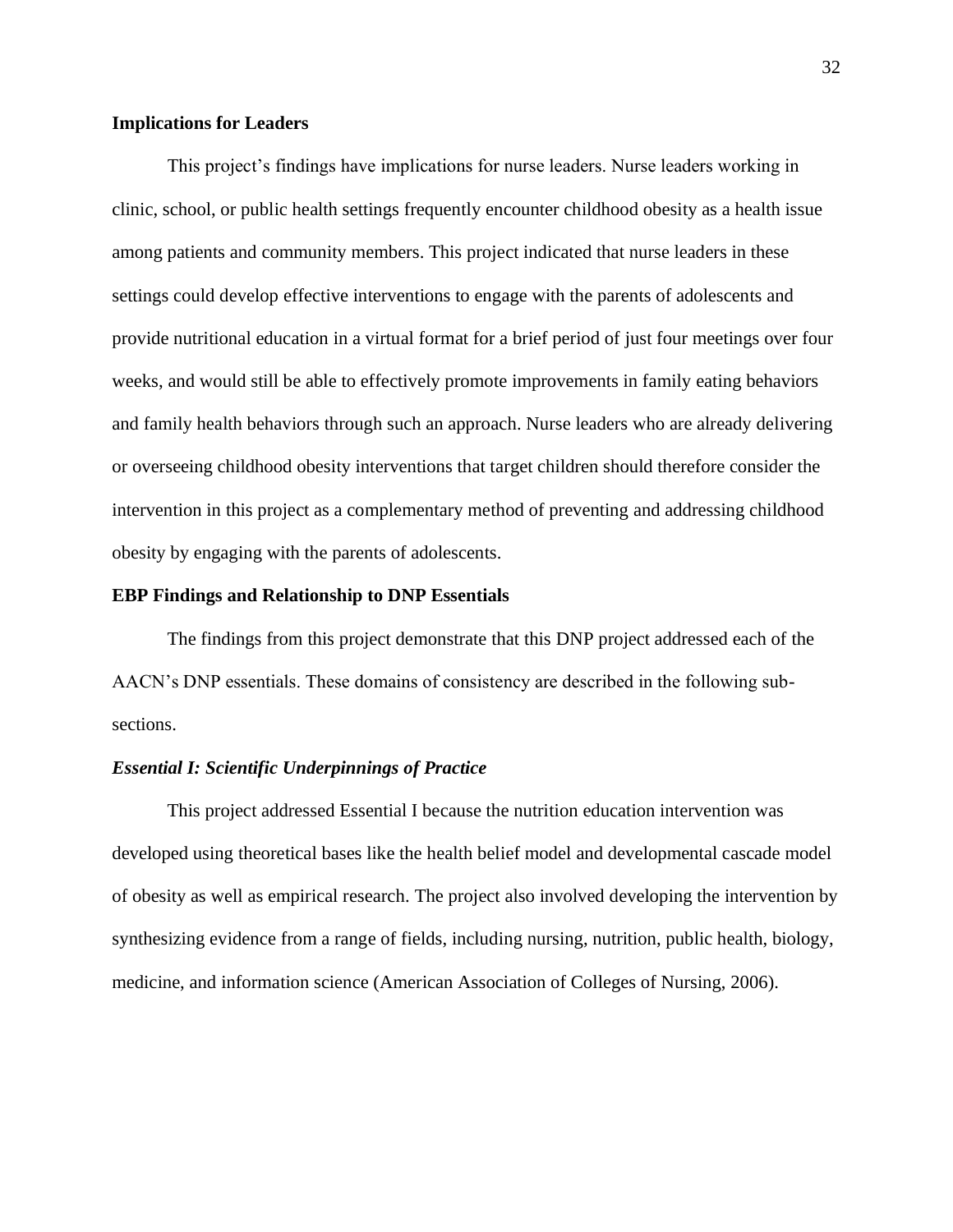# *Essential II: Organization and Systems Leadership for Quality Improvement and Systems Thinking*

This project involved the delivery of an intervention to promote health and safety among an at-risk population of lower-income adolescents, most of whom were African American, in the community by engaging the parents of these adolescents. The project involved identifying childhood obesity among members of the population as a health issue that contributed to major health disparities locally and nationally, and designing as well as delivering a culturally responsive intervention that successfully engaged the participants.

#### *Essential III: Clinical Scholarship and Analytical Methods for Evidence-Based Practice*

This project met the elements of Essential III because it based the intervention on a literature search and critical analysis of evidence on childhood obesity and interventions to address this health issue via nutritional education delivered to parents. Relevant findings on nutrition education interventions, as well as virtual and telehealth obesity interventions, were obtained, analyzed, and translated into practice in the course of this project.

# *Essential IV: Information Systems/Technology and Patient Care Technology for the Improvement and Transformation of Health Care*

Essential IV was met through the project's activities, which included using information technology to deliver the intervention to participants, and to collect survey data at pre- and postintervention time points. The data were stored entirely digitally and analyzed using statistical analysis software. Moreover, this data were safeguarded in a manner consistent with relevant ethical and legal considerations.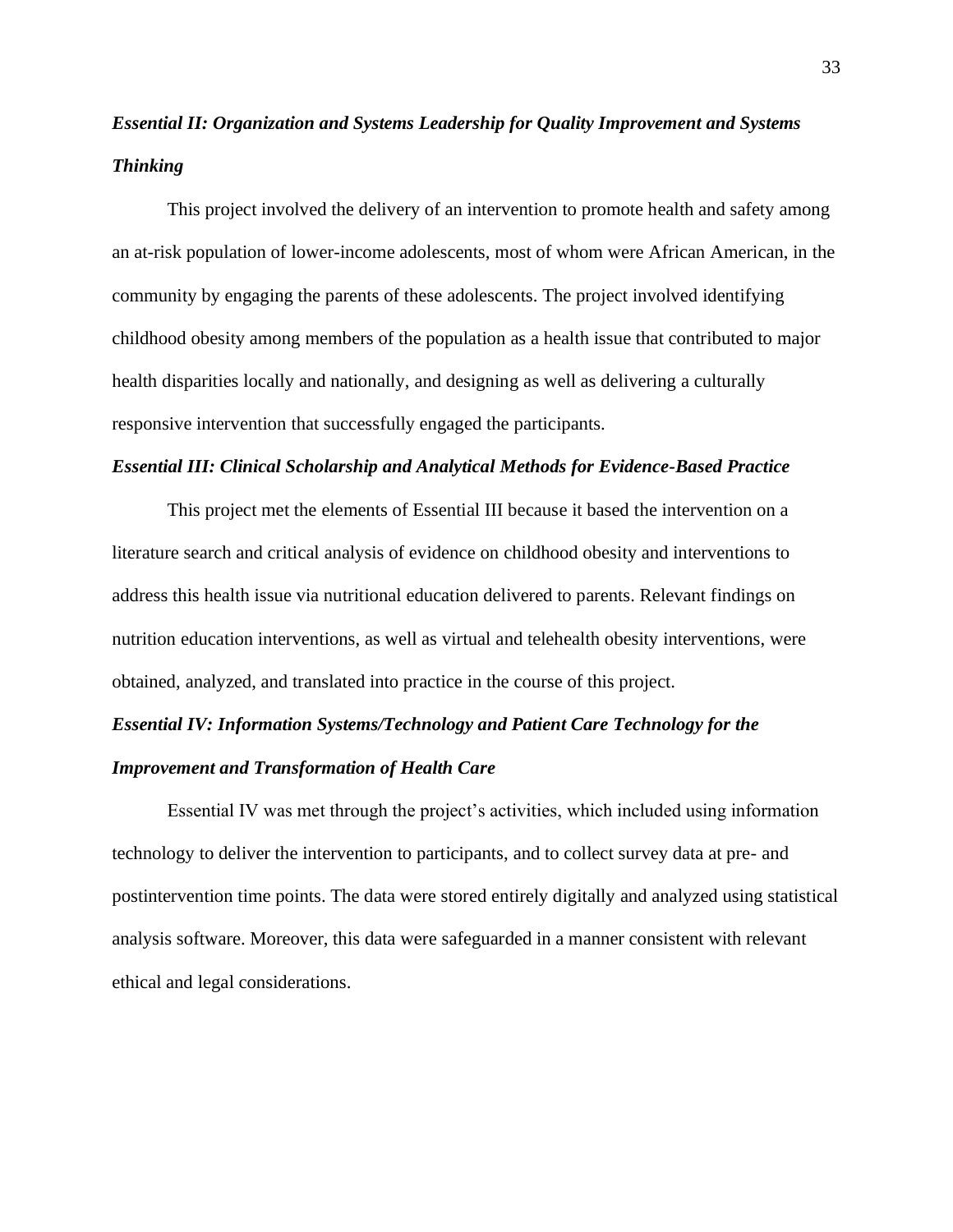#### *Essential V: Health Care Policy and Advocacy in Health Care*

The project met the components of Essential V by engaging in community leadership to formulate and deliver an intervention to community members. By addressing a health issue, childhood obesity, that presents disparities in the United States along racial and socioeconomic lines, this project also advocated for social justice.

# *Essential VI: Interprofessional Collaboration for Improving Patient and Population Health Outcomes*

The project met Essential VI because it required the use of in-person, telephone, and virtual communication with interprofessional stakeholders and the parent participants to develop and deliver the practice intervention.

#### *Essential VII: Clinical Prevention and Population Health for Improving the Nation's Health*

This project had elements that met the criteria for Essential VII because it employed epidemiological and other forms of scientific data on childhood obesity to demonstrate the need for the project, and the decision to deliver the intervention to parents of a diverse adolescent population was based on evidence supporting this care delivery strategy.

#### *Essential VIII: Advanced Nursing Practice*

The project met the Essential VIII components by incorporating cultural competence and diversity values into the assessment of community health and into the delivery and design of the educational intervention.

#### **Recommendations for Future Research**

The findings from this project could serve as the starting point for future research. Studies should be developed in the future that would employ a similar virtual intervention that would be delivered to the parents of adolescents in order to provide them with nutritional education. In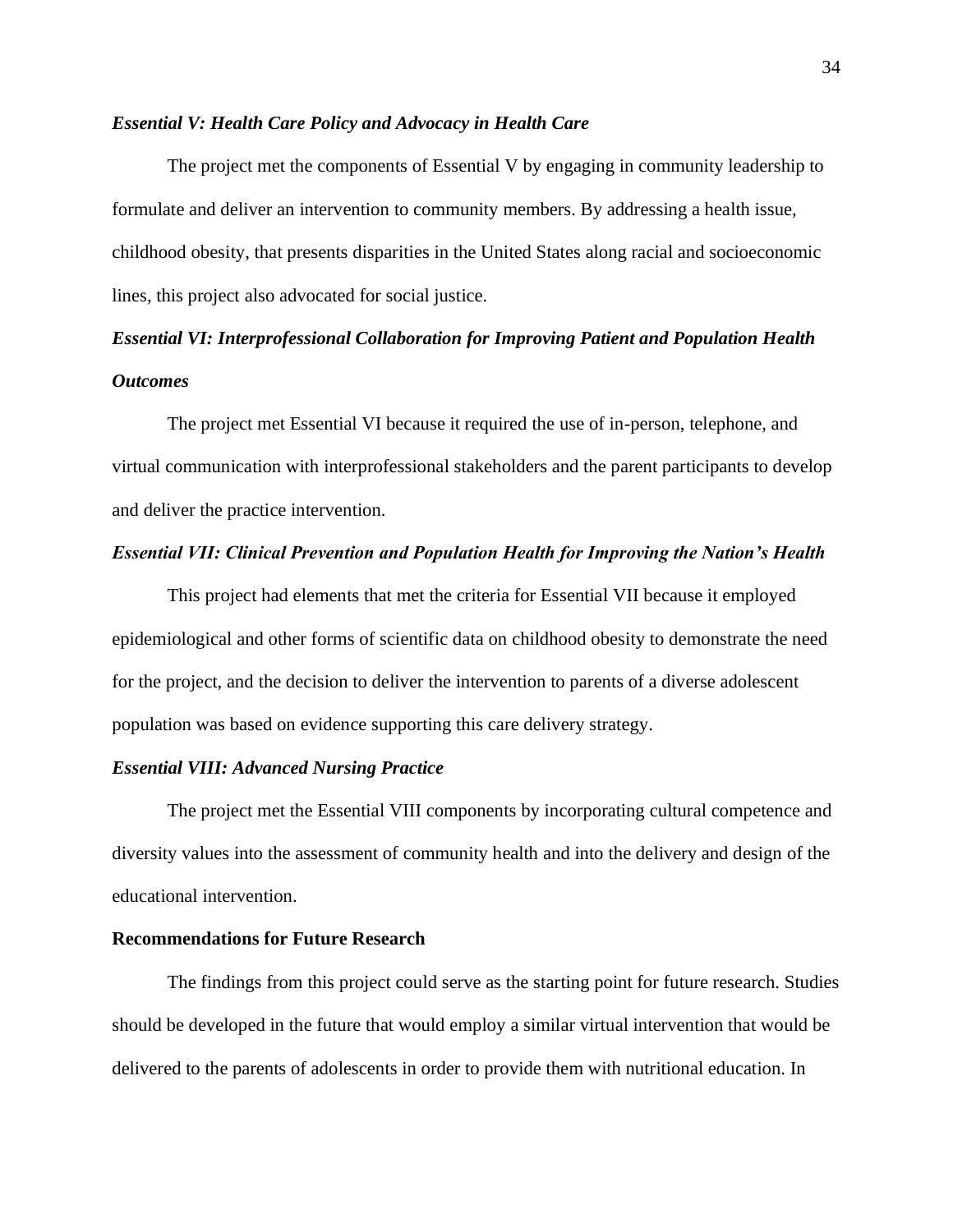addition to utilizing pre- and postintervention measures of family health and eating behaviors via self-report surveys administered to the parent participants, other methods should be used to evaluate the health and eating behaviors of their family members, such as surveying them directly or utilizing some form of observational measure. Moreover, pre- and postintervention measures of participants' and their children's health data should be conducted to assess the intervention's impact on key indicators of childhood and adult obesity, such as BMI.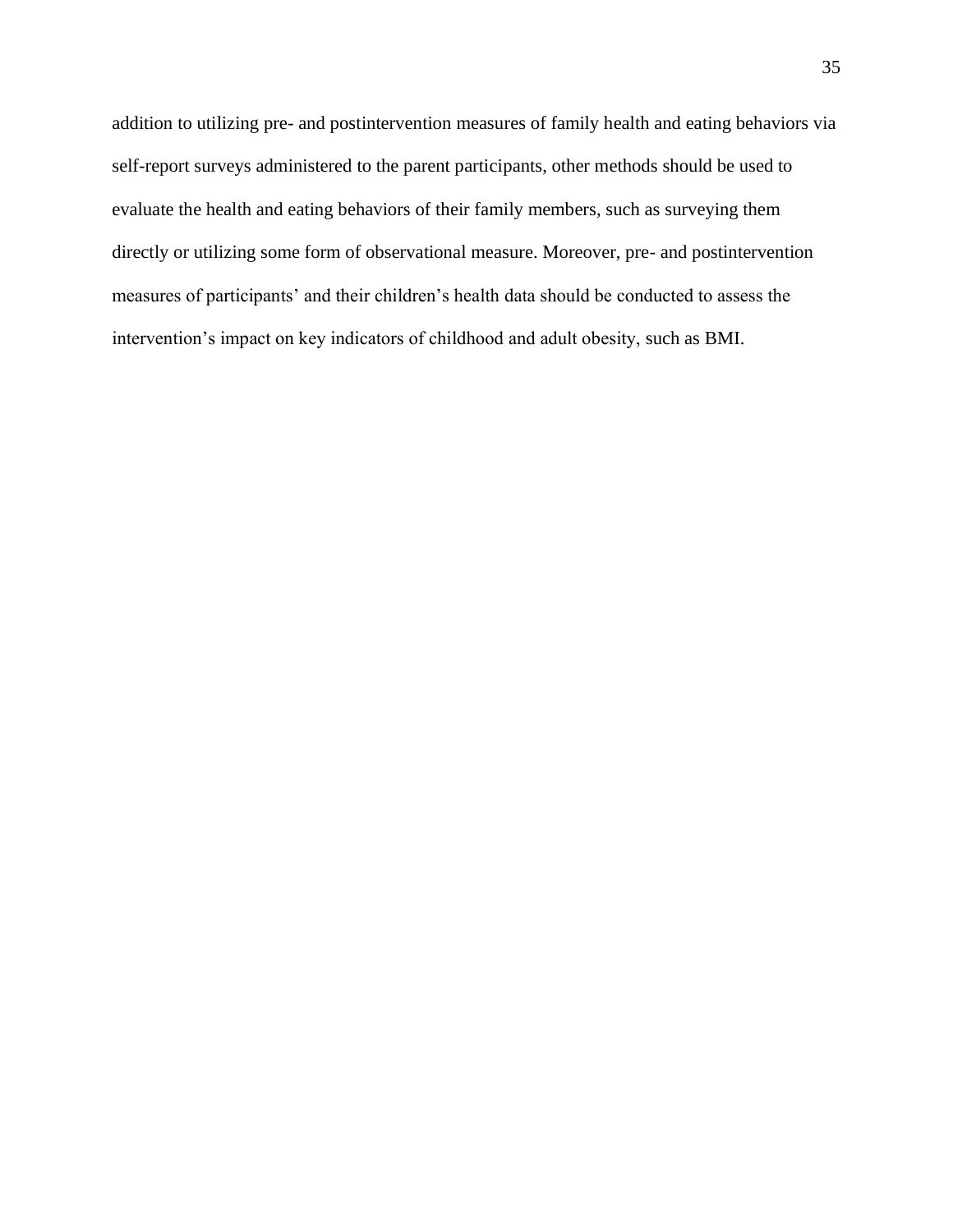#### **References**

- Altman, M., & Wilfley, D. E. (2015). Evidence update on the treatment of overweight and obesity in children and adolescents. *Journal of Clinical Child & Adolescent Psychology*, *44*(4), 521–537.<https://doi.org/10.1080/15374416.2014.963854>
- American Association of Colleges of Nursing. (2006). *The essentials of doctoral education for advanced nursing practice*. American Association of Colleges of Nursing.
- Bala, N., Price, S. N., Horan, C. M., Gerber, M. W., & Taveras, E. M. (2019). Use of telehealth to enhance care in a family-centered childhood obesity intervention. *Clinical Pediatrics*, *58*(7), 789–797.<https://doi.org/10.1177/0009922819837371>
- Boutelle, K. N., Braden, A., Douglas, J. M., Rhee, K. E., Strong, D., Rock, C. L., Wilfley, D. E., Epstein, L., & Crow, S. (2015). Design of the FRESH study: A randomized controlled trial of a parent-only and parent-child family-based treatment for childhood obesity. *Contemporary Clinical Trials*, *45*(2), 364–370.<https://doi.org/10.1016/j.cct.2015.09.007>
- Brody, G. H., Yu, T., Chen, E., & Miller, G. E. (2017). Family-centered prevention ameliorates the association between adverse childhood experiences and prediabetes status in young Black adults. *Preventive Medicine*, *100*, 117–122.

<https://doi.org/10.1016/j.ypmed.2017.04.017>

- Centers for Disease Control. (2020). *Childhood obesity*. <https://www.cdc.gov/nchs/hus/contents2018.htm?search=Obesity/overweight>
- Frenn, M., Kaugars, A., Garcia, J., & Garnier-Villarreal, M. (2020). Child body fat and body mass index: Which determinants are most important? *Western Journal of Nursing Research*, *42*(8), 593–602.<https://doi.org/10.1177/0193945919879960>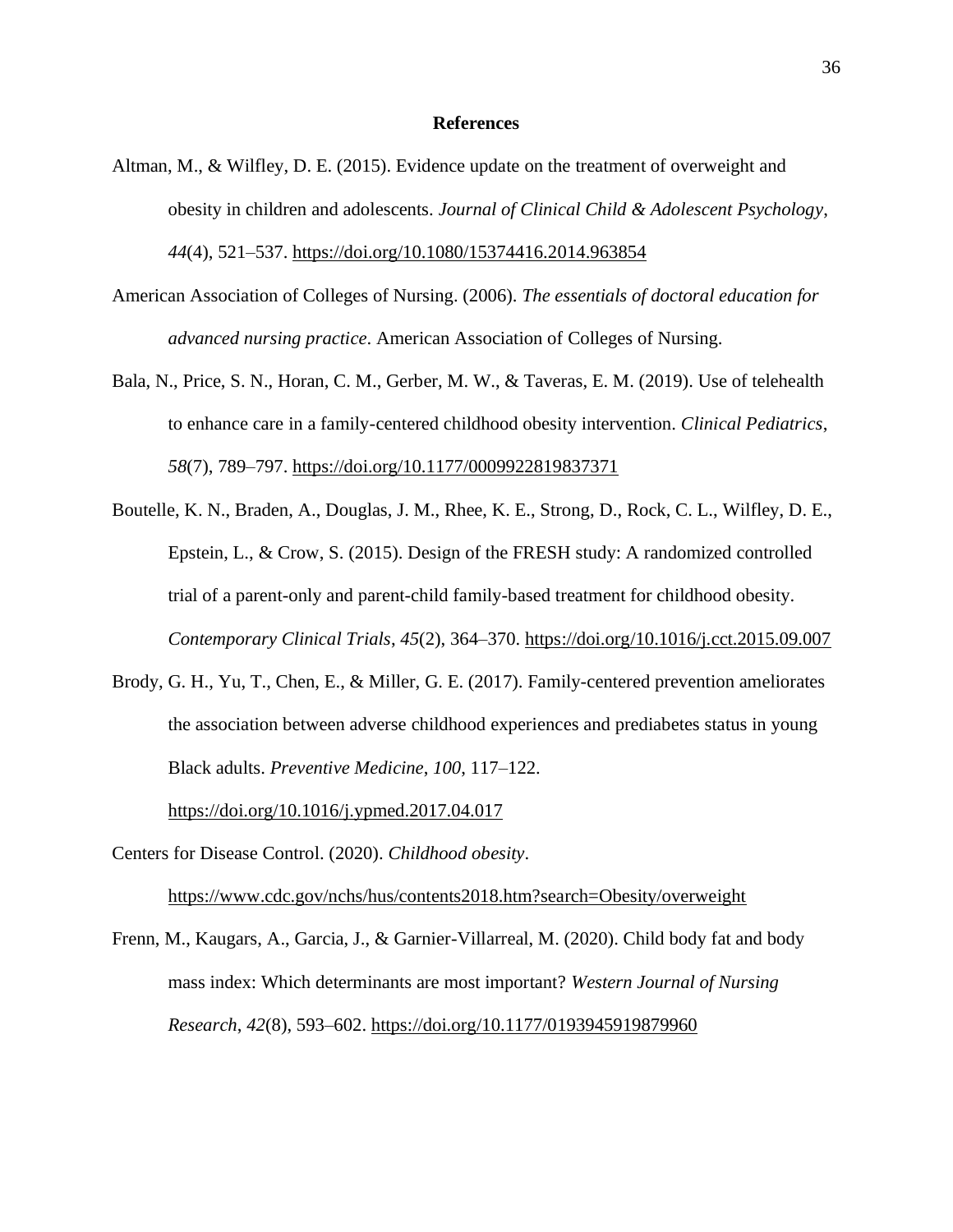- Fryar, C. D., Carroll, M. D., & Ogden, C. L. (2018). *Prevalence of overweight, obesity, and severe obesity among children and adolescents aged 2-19 years: United States, 1963- 1965 through 2015-2016.* U.S. Department of Health and Human Services. [https://www.cdc.gov/nchs/data/hestat/obesity\\_child\\_15\\_16/obesity\\_child\\_15\\_16.htm](https://www.cdc.gov/nchs/data/hestat/obesity_child_15_16/obesity_child_15_16.htm)
- Gibbs, H. D., Kennett, A. R., Kerling, E. H., Yu, Q., Gajewski, B., Ptomey, L. T., & Sullivan, D. K. (2016). Assessing the nutrition literacy of parents and its relationship with child diet quality. *Journal of Nutrition Education and Behavior*, *48*(7), 505–509. <https://doi.org/10.1016/j.jneb.2016.04.006>
- Hall, E., Chai, W., Koszewski, W., & Albrecht, J. (2015). Development and validation of a social cognitive theory-based survey for elementary nutrition education program. *International Journal of Behavioral Nutrition and Physical Activity*, *12*(1), 1–12. <https://doi.org/10.1186/s12966-015-0206-4>
- Hammersley, M. L., Jones, R. A., & Okely, A. D. (2016). Parent-focused childhood and adolescent overweight and obesity eHealth interventions: A systematic review and metaanalysis. *Journal of Medical Internet Research*, *18*(7), e5893.

<https://doi.org/10.2196/jmir.5893>

- Harris, S. S., & Chew, A. (2014). Predictors of weight loss in African Americans with prediabetes or early diabetes. *Journal of the National Medical Association*, *106*(1), 8–14. [https://doi.org/10.1016/S0027-9684\(15\)30065-1](https://doi.org/10.1016/S0027-9684(15)30065-1)
- Ihmels, M. A., Welk, G. J., Eisenmann, J. C., & Nusser, S. M. (2009). Development and preliminary validation of a Family Nutrition and Physical Activity (FNPA) screening tool. *International Journal of Behavioral Nutrition & Physical Activity*, *6*, 1–10. <https://doi.org/10.1186/1479-5868-6-14>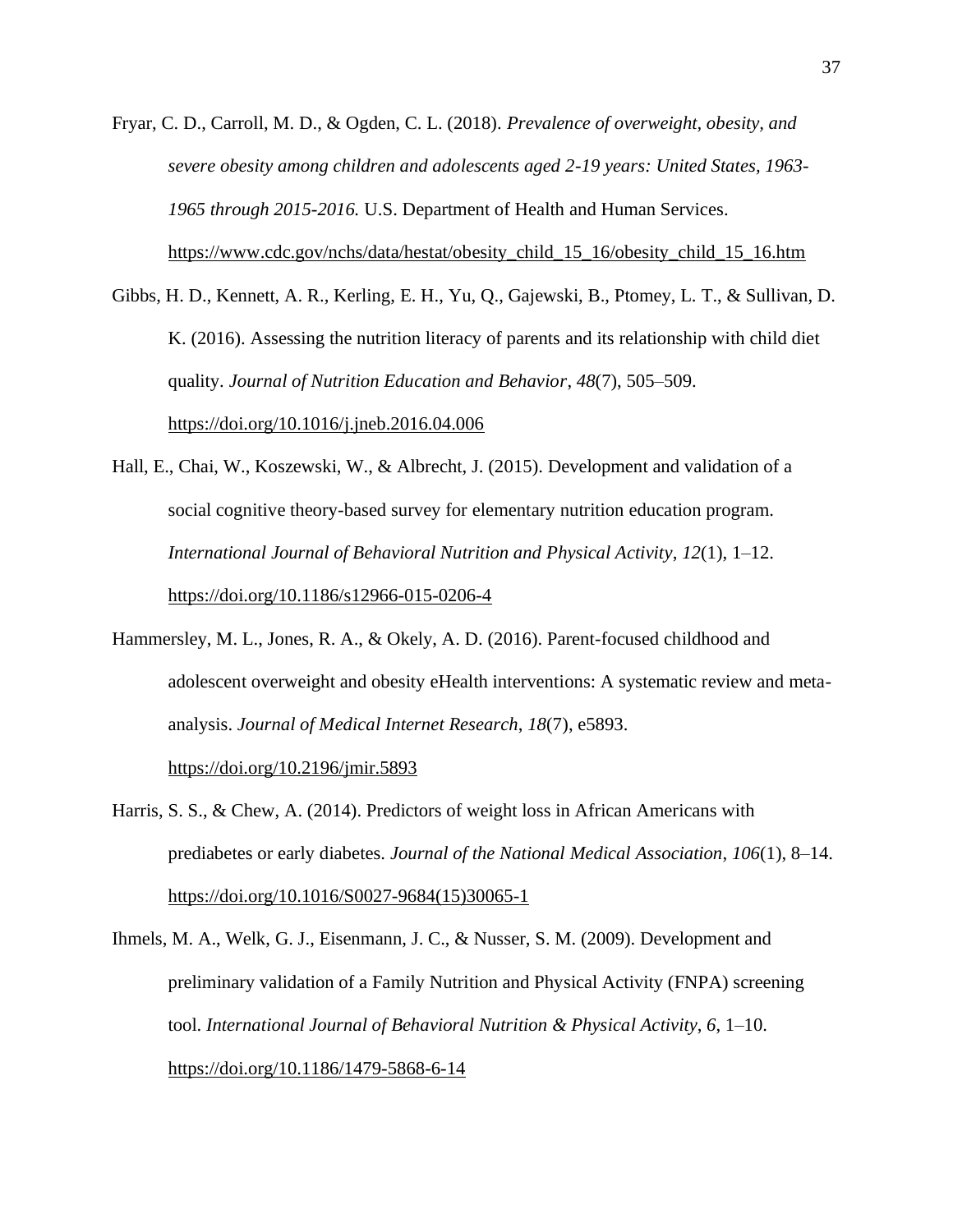- Jarpe-Ratner, E., Folkens, S., Sharma, S., Daro, D., & Edens, N. K. (2016). An experiential cooking and nutrition education program increases cooking self-efficacy and vegetable consumption in children in grades 3–8. *Journal of Nutrition Education & Behavior*, *48*(10), 697–705. <https://doi.org/10.1016/j.jneb.2016.07.021>
- Jones, A. (2018). Parental socioeconomic instability and child obesity. *Biodemography & Social Biology*, *64*(1), 15–29.<https://doi.org/10.1080/19485565.2018.1449630>
- Kulik, N. L., Moore, E. W., Centeio, E. E., Garn, A. C., Martin, J. J., Shen, B., Somers, C. L., & McCaughtry, N. (2019). Knowledge, attitudes, self-efficacy, and healthy eating behavior among children: Results from the Building Healthy Communities Trial. *Health Education & Behavior*, *46*(4), 602–611. <https://doi.org/10.1177/1090198119826298>
- Larsen, J. K., Hermans, R. C., Sleddens, E. F., Engels, R. C., Fisher, J. O., & Kremers, S. P. (2015). How parental dietary behavior and food parenting practices affect children's dietary behavior. Interacting sources of influence? *Appetite*, *89*, 246–257. <https://doi.org/10.1016/j.appet.2015.02.012>
- Lofton, S., McNaughton, D. B., Julion, W. A., Bergren, M. D., & Keim, K. S. (2016). A Systematic review of literature on culturally adapted obesity prevention interventions for African American youth. *Journal of School Nursing*, *32*(1), 32–46. <https://doi.org/10.1177/1059840515605508>
- Martin, A., Booth, J. N., Laird, Y., Sproule, J., Reilly, J. J., & Saunders, D. H. (2018). Physical activity, diet and other behavioural interventions for improving cognition and school achievement in children and adolescents with obesity or overweight. *Cochrane Database of Systematic Reviews*, (1).<https://doi.org/10.1002/14651858.cd009728.pub4>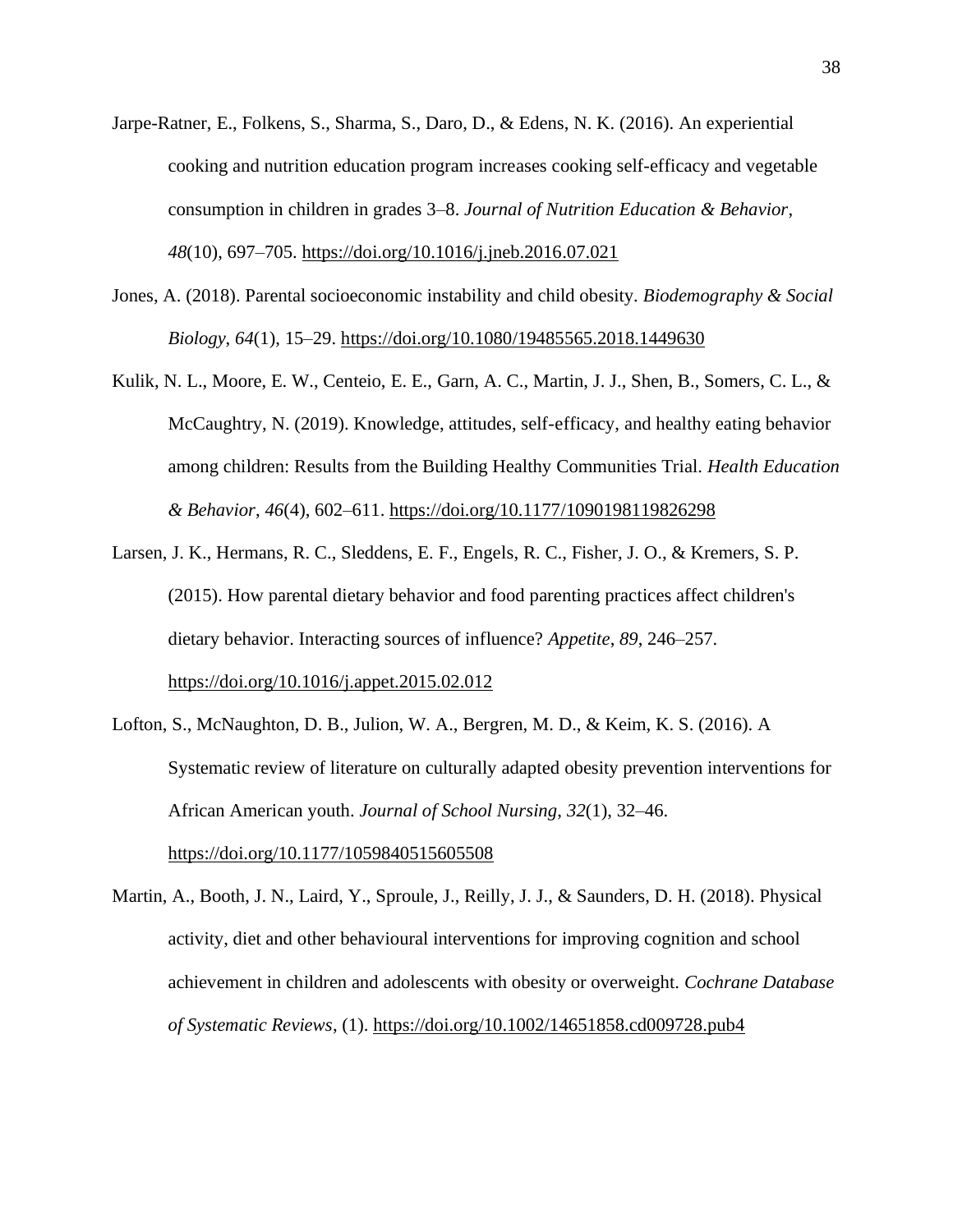- Militello, L. K., Melnyk, B. M., Hekler, E., Small, L., & Jacobson, D. (2016). Correlates of healthy lifestyle beliefs and behaviors in parents of overweight or obese children before and after a cognitive behavioral therapy intervention with text messaging. *Journal of Pediatric Health Care, 30*(3), 252–260.<https://doi.org/10.1016/j.pedhc.2015.08.002>
- Mittal, V. A., Firth, J., & Kimhy, D. (2020). Combating the dangers of sedentary activity on child and adolescent health during the time of COVID-19. *Journal of American Academy of Child and Adolescent Psychiatry*, *59*(11), 1197–1198.

<https://doi.org/1016/j.jaac.2020.08.003>

- Moxley, E., Habtzghi, D., Klinkhamer, N., Wang, H., Donnelly, S., & Dykhuizen, J. (2019). Prevention and treatment of pediatric obesity: A strategy involving children, adolescents, and the family for improved body composition. *Journal of Pediatric Nursing*, *45*, 13–19. <https://doi.org/10.1016/j.pedn.2018.12.010>
- Nirmala, A., Kanniammal, C., Venkataraman, P., & Arulappan, J. (2018). Predisposing factors associated with obesity among adolescents: A control study. *Biomedical Research*, *29*(18), 3497–3501.<https://doi.org/10.4066/biomedicalresearch.29-18-1016>
- Ownby, R. L., Acevedo, A., Jacobs, R. J., Caballero, J., & Waldrop-Valverde, D. (2014). Negative and positive beliefs related to mood and health. *American Journal of Health Behavior*, *38*(4), 586–597.<https://doi.org/10.5993/AJHB.38.4.12>
- Park, S. H., & Park, H. (2020). Parental support and children's body weight: Mediating effects of health behaviors. *Western Journal of Nursing Research*, *42*(9), 718–727. <https://doi.org/10.1177/0193945919897540>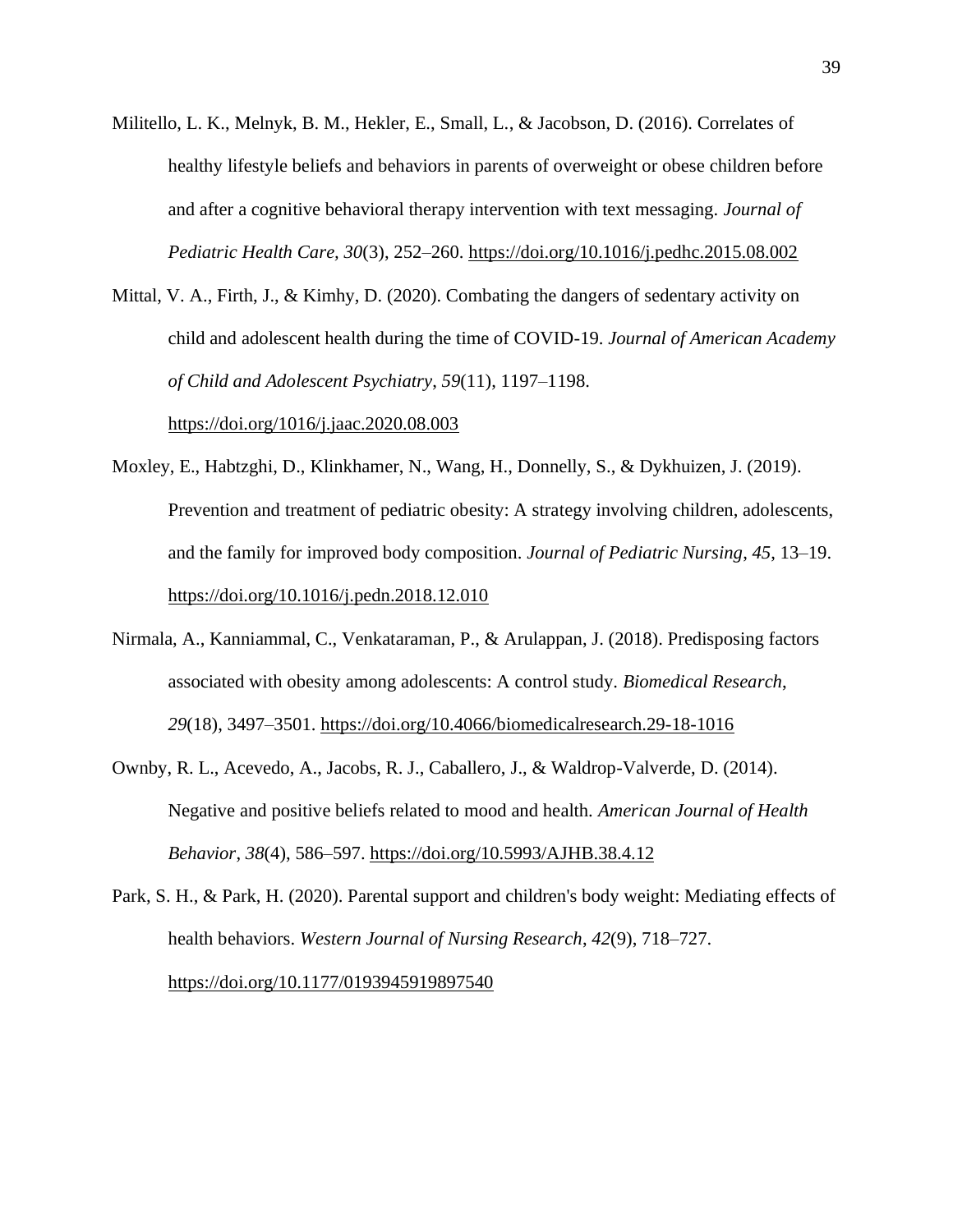- Peyer, K. L., Bailey-Davis, L., & Welk, G. (2021). Development, applications, and refinement of the family nutrition and physical activity (FNPA) child obesity prevention screening. *Health Promotion Practice*, *22*(4), 456–461.<https://doi.org/10.1177/1524839920922486>
- Quelly, S. B. (2014). Influence of perceptions on school nurse practices to prevent childhood obesity. *Journal of School Nursing*, *30*(4), 292–302.

<https://doi.org/10.1177/1059840513508434>

- Reed, M., Wilbur, J., & Schoeny, M. (2015). Parent and African-American daughter obesity prevention interventions: An integrative review. *Journal of Health Care for the Poor and Underserved*, *26*(3), 737–760. <https://doi.org/10.1353/hpu.2015.0103>
- Rose, T., Barker, M., Maria Jacob, C., Morrison, L., Lawrence, W., Strömmer, S., Vogel, C., Woods-Townsend, K., Farrell, D., Inskip, H., & Baird, J. (2017). A systematic review of digital interventions for improving the diet and physical activity behaviors of adolescents. *Journal of Adolescent Health*, *61*(6), 669–677.

<https://doi.org/10.1016/j.jadohealth.2017.05.024>

Silva, D. F. O., Sena-Evangelista, K. C. M., Lyra, C. O., Pedrosa, L. F. C., Arrais, R. F., & Lima, S. C. (2019). Instruments for evaluation of motivations for weight loss in individuals with overweight and obesity: A systematic review and narrative synthesis. *PLoS One*, *14*(7), 1–13.<https://doi.org/10.1371/journal.pone.0220104>

Smith, A. D., Sanchez, N., Reynolds, C., Casamassima, M., Verros, M., Annameier, S. K., Melby, C., Johnson, S. A., Lucas-Thompson, R. G., & Shomaker, L. B. (2020). Associations of parental feeding practices and food reward responsiveness with adolescent stress-eating. *Appetite*, *152*, 104715.

<https://doi.org/10.1016/j.appet.2020.104715>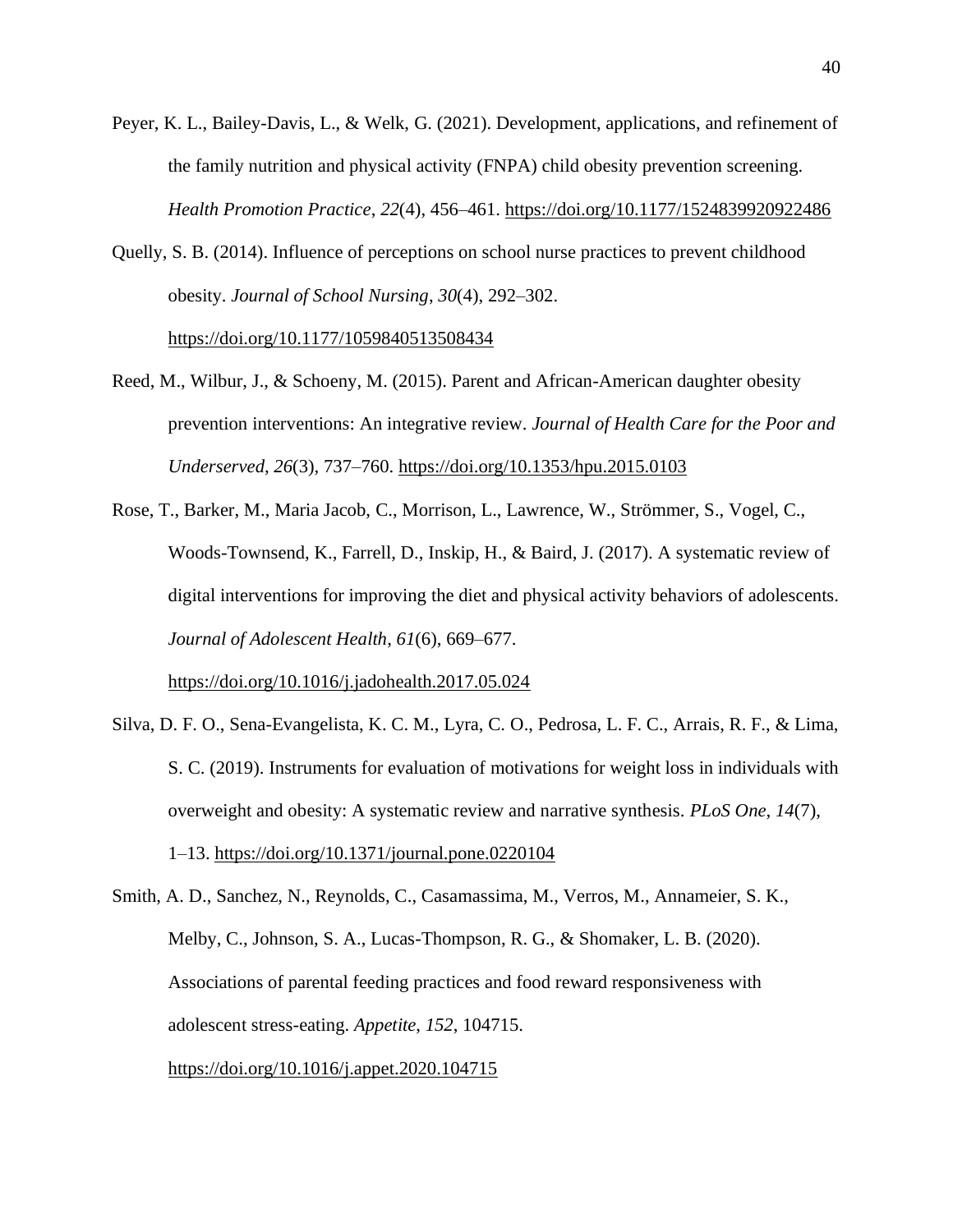- Smith, J. D., Egan, K. N., Montaño, Z., Dawson-McClure, S., Jake-Schoffman, D. E., Larson, M., & St. George, S. M. (2018). A developmental cascade perspective of paediatric obesity: A conceptual model and scoping review. *Health Psychology Review*, *12*(3), 271– 293.<https://doi.org/10.1080/17437199.2018.1457450>
- Squalli, J. (2017). The environmental impact of obesity: Longitudinal evidence from the United States. *Public Health*, *149*, 89–98.<https://doi.org/10.1016/j.puhe.2017.04.016>
- Turner-Bowker, D. M., Lamoureux, R. E., Stokes, J., Litcher-Kelly, L., Galipeau, N., Yaworsky, A., Solomon, J., & Shields, A. L. (2018). Informing a priori sample size estimation in qualitative concept elicitation interview studies for clinical outcome assessment instrument development. *Value in Health*, *21*(7), 839–842.

<https://doi.org/10.1016/j.jval.2017.11.014>

- Uesugi, K. H., Dattilo, A. M., Black, M. M., & Saavedra, J. M. (2016). Design of a digital-based, multicomponent nutrition guidance system for prevention of early childhood obesity. *Journal of Obesity*, 1–12.<https://doi.org/10.1155/2016/5067421>
- United States Department of Agriculture. (2020). *My Plate for My Family*. <https://snaped.fns.usda.gov/nutrition-education/fns-curricula/myplate-my-family>
- Ward, S., Blanger, M., Donovan, D., Vatanparast, H., Muhajarine, N., Engler-Stringer, R., Leis, A., Humbert, M. L., & Carrier, N. (2017). Association between childcare educators' practices and preschoolers' physical activity and dietary intake: a cross-sectional analysis. *BMJ Open*, *7*(5), e013657. <https://doi.org/10.1136/bmjopen-2016-013657>
- Wild, C. E. K., O'Sullivan, N. A., Lee, A. C., Cave, T. L., Willing, E. J., Cormack, D. M., & Anderson, Y. C. (2020). Survey of barriers and facilitators to engagement in a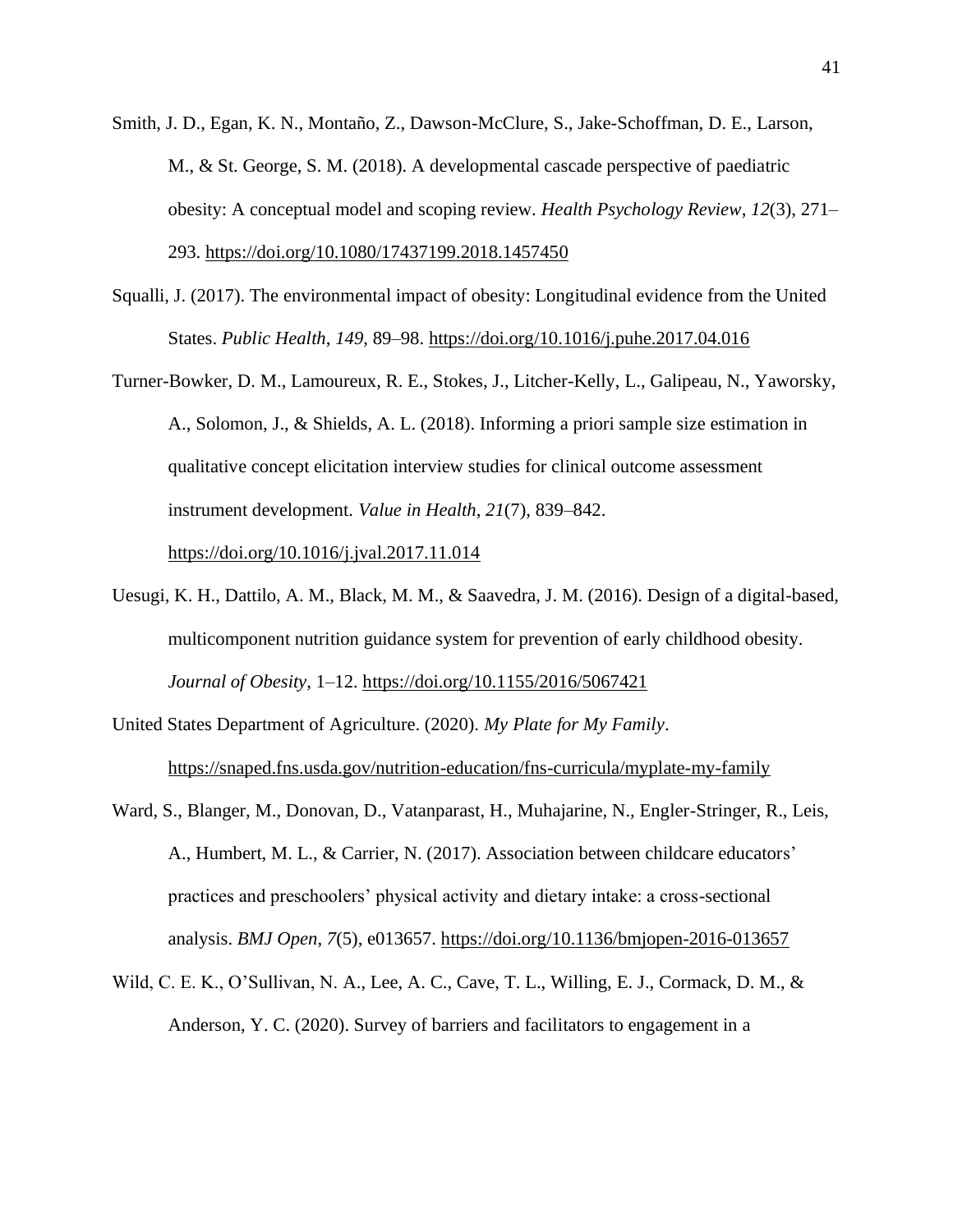multidisciplinary healthy lifestyles program for children. *Journal of Nutrition Education & Behavior*, *52*(5), 528–534.<https://doi.org/10.1016/j.jneb.2019.10.010>

Williams, J., Helsel, B., Griffin, S., & Liang, J. (2017). Associations between parental BMI and the family nutrition and physical activity environment in a community sample. *Journal of Community Health*, *42*(6), 1233–1239.<https://doi.org/10.1007/s10900-017-0375-y>

Xu, S., & Xue, Y. (2016). Pediatric obesity: Causes, symptoms, prevention and treatment. *Experimental & Therapeutic Medicine*, *11*(1), 15–20.

<https://doi.org/10.3892/etm.2015.2853>

- Yee, K. E., Eisenmann, J. C., Carlson, J. J., & Pfeiffer, K. A. (2011). Association between the family nutrition and physical activity screening tool and cardiovascular disease risk factors in 10-year old children. *International Journal of Pediatric Obesity*, *6*(3–4), 314– 320.<https://doi.org/10.3109/17477166.2011.590198>
- Yee, K. E., Pfeiffer, K. A., Turek, K., Bakhoya, M., Carlson, J. J., Sharman, M., Lamb, E., & Eisenmann, J. C. (2015). Association of the family nutrition and physical activity screening tool with weight status, percent body fat, and acanthosis nigricans in children from a low socioeconomic, urban community. *Ethnicity & Disease*, *25*(4), 399–404. <https://doi.org/10.18865/ed.25.4.399>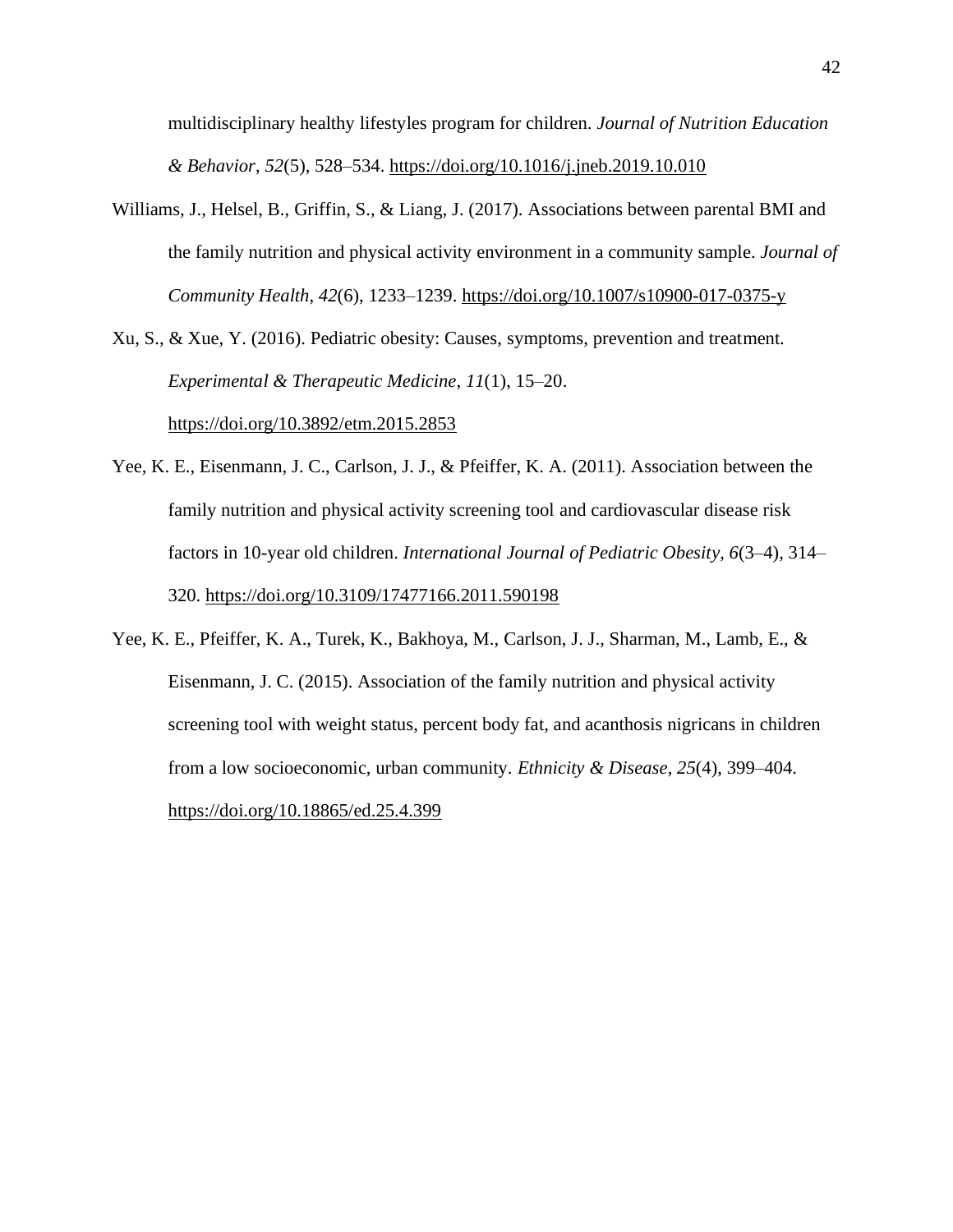## **Appendix A: Health Belief Model**

**Figure 1**

*Health Belief Model Diagram*

# The Health Belief Model

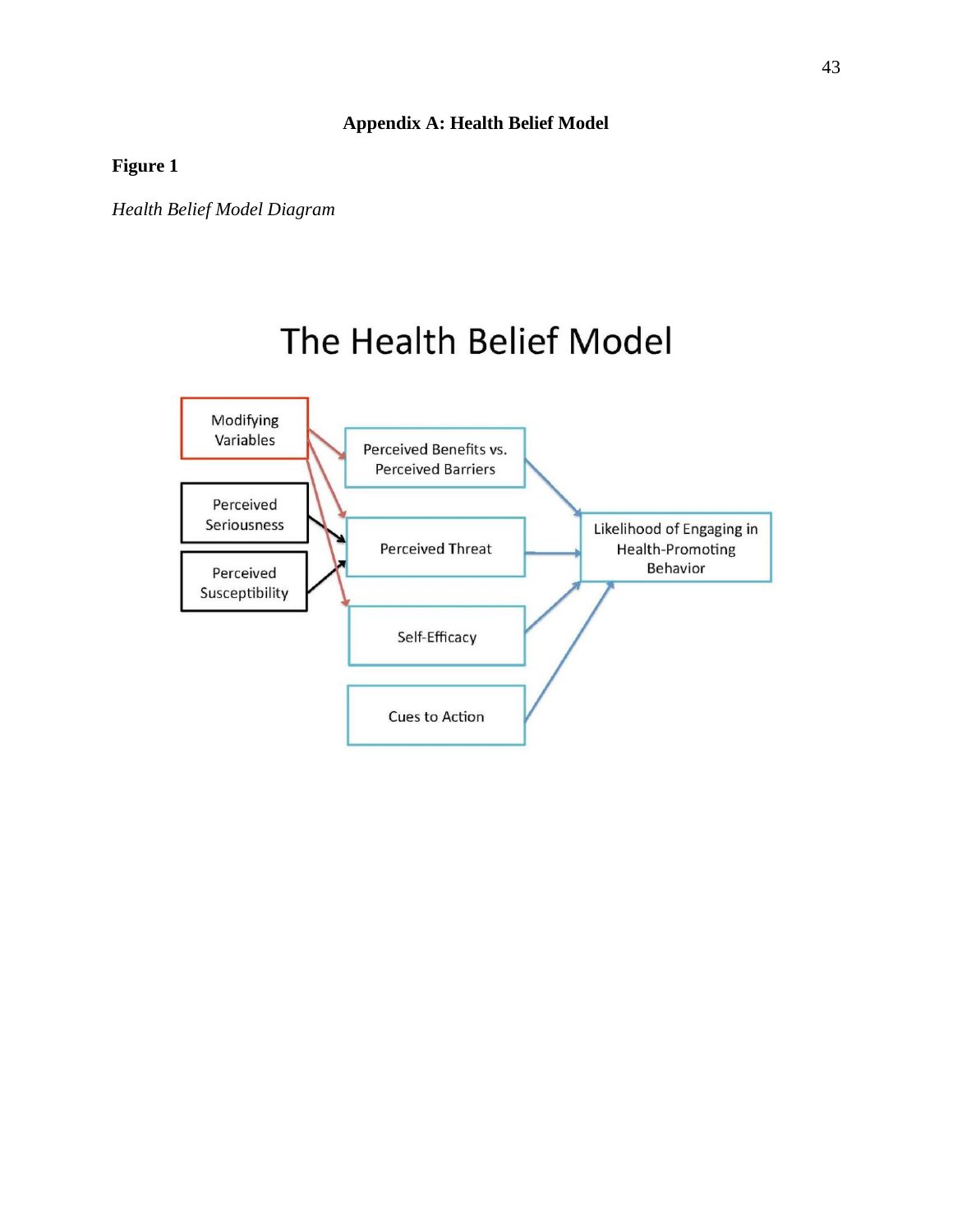# **Appendix B: Project Timeline**

# **Figure 2**

*Project Timeline*

| January          | Form interprofessional team                                                     |
|------------------|---------------------------------------------------------------------------------|
| January-February | Identify online meeting app for use, develop<br>presentation content            |
| February         | Meet with community center leadership and set<br>up recruitment times           |
| February-March   | Recruit participants                                                            |
| February-March   | Obtain informed consent and schedule<br>participants for online meeting         |
| April            | Pre-intervention data collection                                                |
| April-May        | Intervention delivery                                                           |
| May              | Post-intervention data collection                                               |
| May-June         | Data analysis and development of report                                         |
| June-July        | Present findings to stakeholders through online<br>meetings                     |
| August-September | Identify potential conferences or journals to<br>submit to, develop submissions |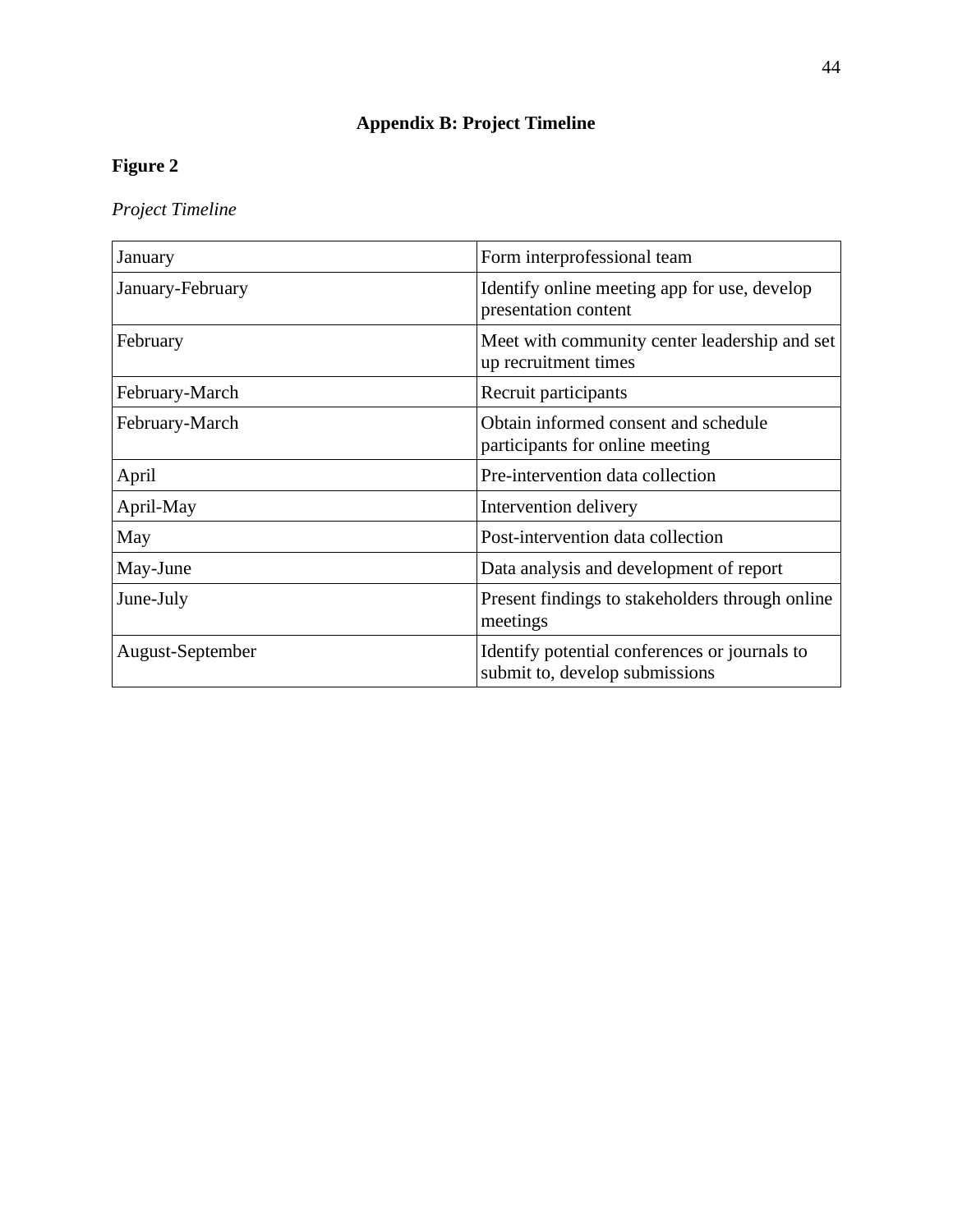# **Figure 3**

# *Project Task List*

| <b>Tasks</b>                                                                    | Jan.           | Feb.                      | Mar. | Apr. | May | June | July | Aug. | Sept. |
|---------------------------------------------------------------------------------|----------------|---------------------------|------|------|-----|------|------|------|-------|
| Form interprofessional team                                                     | $\overline{X}$ |                           |      |      |     |      |      |      |       |
| Identify online meeting app for use, develop<br>presentation content            | X              | $\boldsymbol{\mathrm{X}}$ |      |      |     |      |      |      |       |
| Meet with community center leadership and set up<br>recruitment times           |                | X                         |      |      |     |      |      |      |       |
| Recruit participants                                                            |                | X                         | X    |      |     |      |      |      |       |
| Obtain informed consent and schedule participants<br>for online meeting         |                | X                         | X    |      |     |      |      |      |       |
| Pre-intervention data collection                                                |                |                           |      | X    |     |      |      |      |       |
| Intervention delivery                                                           |                |                           |      | X    | X   |      |      |      |       |
| Post-intervention data collection                                               |                |                           |      |      | X   |      |      |      |       |
| Data analysis and development of report                                         |                |                           |      |      | X   | X    |      |      |       |
| Present findings to stakeholders through online<br>meetings                     |                |                           |      |      |     | X    | X    |      |       |
| Identify potential conferences or journals to submit<br>to, develop submissions |                |                           |      |      |     |      |      | X    | X     |